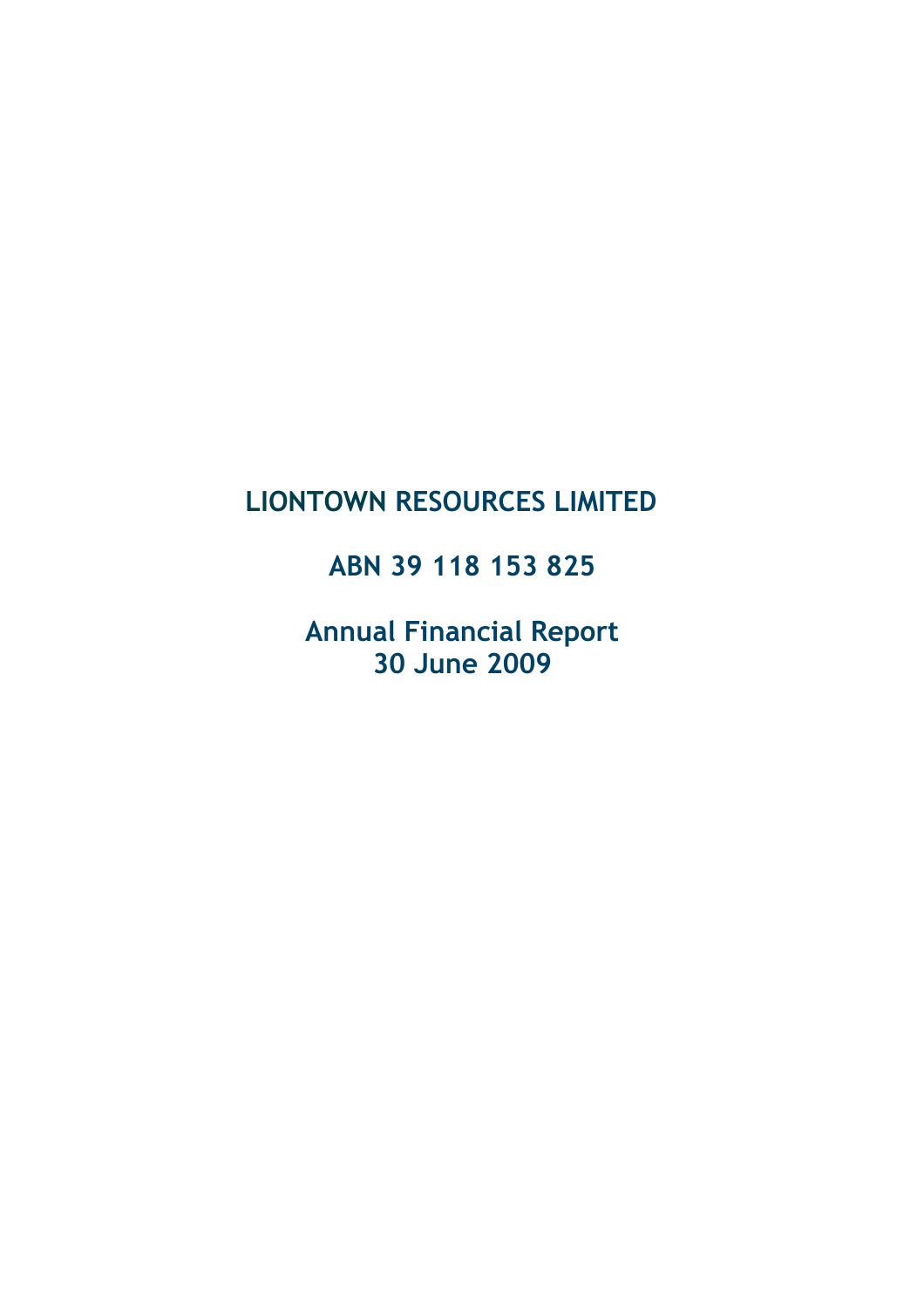# LIONTOWN RESOURCES Corporate Directory

#### **Directors**

| T R B Goyder        | Chairman                 |
|---------------------|--------------------------|
| D A Jones           | <b>Managing Director</b> |
| V P Gauci           | Non-executive Director   |
| A W Kiernan         | Non-executive Director   |
| <b>C</b> R Williams | Non-executive Director   |

### Company Secretary

R K Hacker

#### Principal Place of Business & Registered Office

Level 2 1292 Hay Street WEST PERTH WA 6005 Tel: (08) 9322 7431 Fax: (08) 9322 5800 Web: www.ltresources.com.au Email: info@ltresources.com.au

#### Auditors

HLB Mann Judd 15 Rheola Street WEST PERTH WA 6005

#### Share Registry

Computershare Investor Services Pty Limited Level 2 Reserve Bank Building 45 St Georges Terrace PERTH WA 6000 Tel: 1300 557 010

#### Home Exchange

Australian Securities Exchange Limited Exchange Plaza 2 The Esplanade PERTH WA 6000

#### ASX Code

Share Code: LTR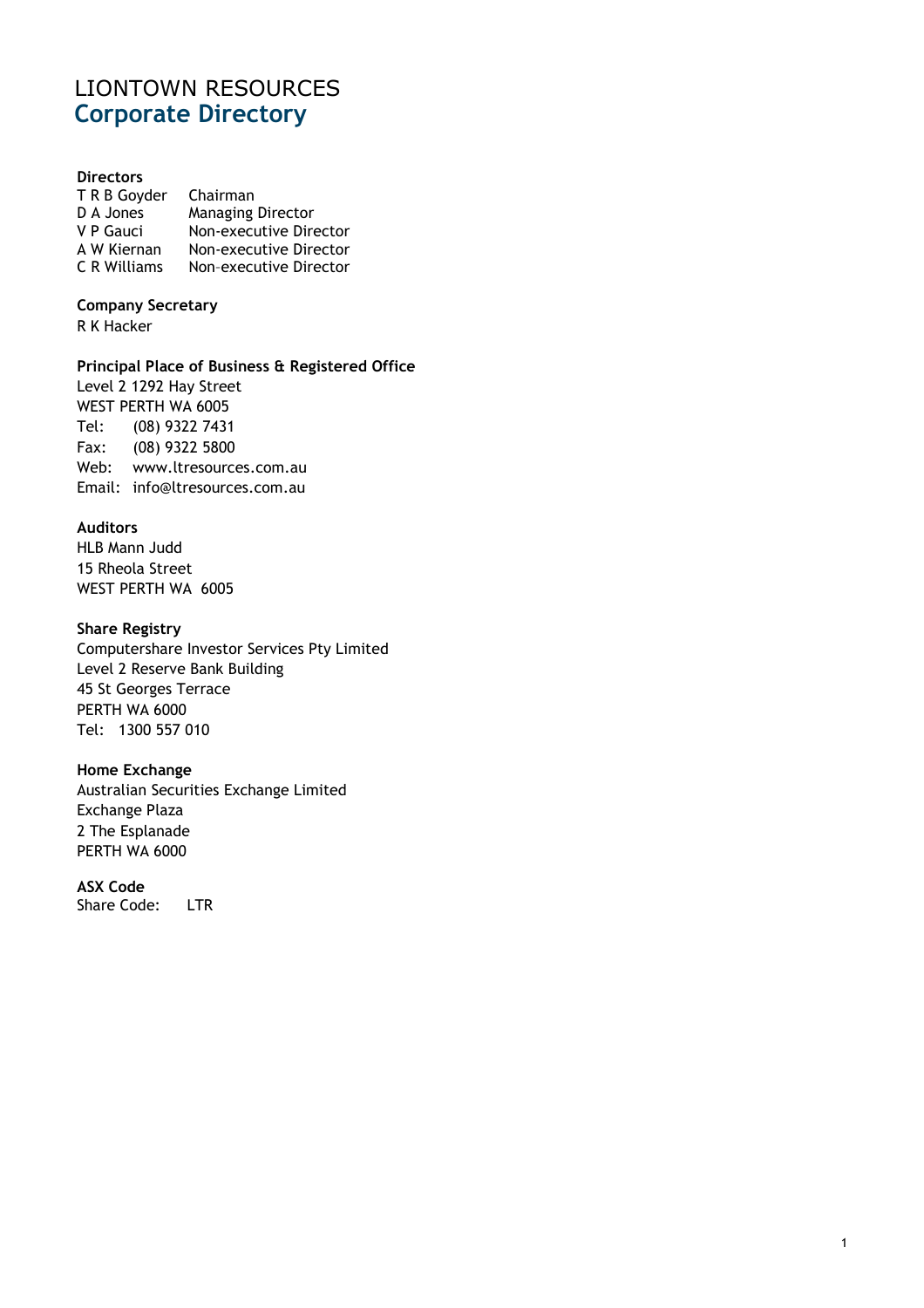# Liontown Resources Limited **Contents**

|                                    | Page |
|------------------------------------|------|
| Directors' report                  | 3    |
| Auditor's independence declaration | 13   |
| Income statement                   | 14   |
| <b>Balance sheet</b>               | 15   |
| Statement of changes in equity     | 16   |
| <b>Cash flow statement</b>         | 17   |
| Notes to the financial statements  | 18   |
| Directors' declaration             | 40   |
| Independent auditor's report       | 41   |
| Corporate governance statement     | 43   |
| <b>ASX Additional Information</b>  | 46   |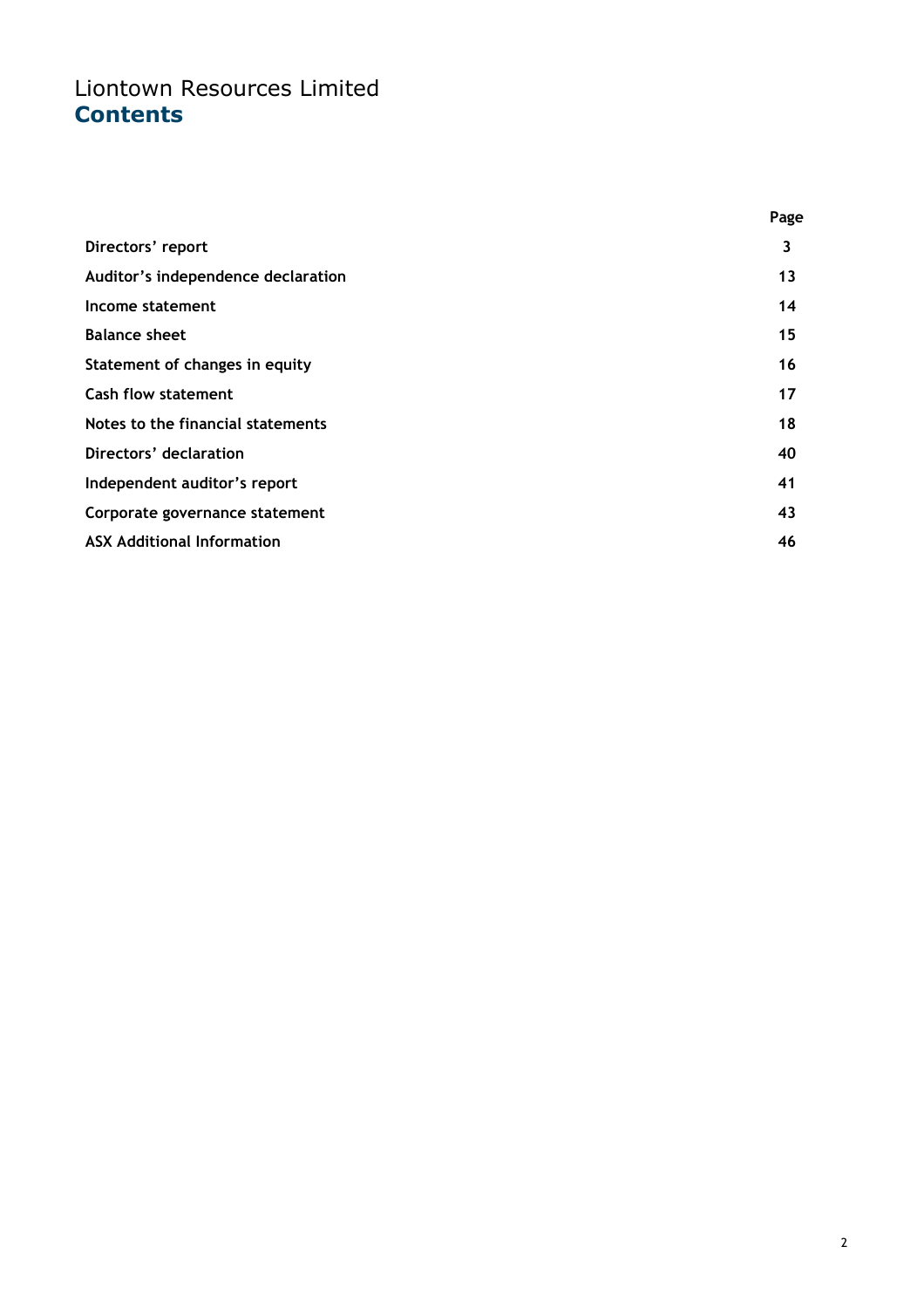The Directors present their report together with the financial report of Liontown Resources Limited ('Liontown Resources' or 'the Company') for the financial year ended 30 June 2009 and the independent auditor's report thereon.

#### 1. Directors

The Directors of the Company at any time during or since the end of the financial year are:

T R B Goyder Chairman

D A Jones PhD, AusIMM, RPGeo Managing Director

V P Gauci B.Eng (Hons) Non-executive Director

A W Kiernan LLB Non-executive Director

C R Williams BSc (Hons) Non-executive Director

A R Bantock B.Com, ACA Former Managing Director (resigned 1 August 2008)

 Tim has over 30 years experience in the resource industry. Tim has been involved in the formation and management of a number of publicly-listed companies and is currently Chairman of Chalice Gold Mines Limited and a Director of Uranium Equities Limited.

Doug has 30 years experience in international mineral exploration, having worked extensively in Australia, Africa, South America and Europe. His career has covered exploration for volcanic and sediment-hosted zinc-copper-lead, gold in a wide range of geological settings and IOCG style copper-gold. This included a period with Pancontinental Mining, spent working on the Mt Windsor Volcanics, host to the Liontown deposit. He is also the Managing Director of Chalice Gold Mines Limited and is a director of AIM-listed Minera IRL Limited.

 Vince was previously Managing Director of Pancontinental Mining Ltd and MIM Holdings Ltd. Vince graduated from the University of NSW with an Honours Degree in B.Eng (Mining) and has been active for many years in the resource industry both in Australia and overseas. Vince is currently the Chairman of Runge Limited and is a director of Newcrest Mining Limited. He is also involved in a number of community and research programs, including his role as Chairman of the Broken Hill Community Foundation.

 Tony is a lawyer and general corporate advisor with extensive experience in the administration and operation of listed public companies. Tony is Chairman of BC Iron Limited and Uranium Equities Limited and is a director of Chalice Gold Mines Limited. Tony was also a director of North Queensland Metals Limited and Solbec Pharmaceuticals Limited (now named Freedomeye Limited) in the last three years.

 Craig is a geologist with over 30 years experience in mineral exploration and development. Craig co-founded Equinox Minerals Limited in 1993 where he is currently President, Chief Executive Officer and Director. He has been directly involved in several significant discoveries, including the Ernest Henry Deposit in Queensland and a series of gold deposits in Western Australia. In addition to his technical capabilities, Craig also has extensive corporate management and financing experience.

 Andrew has extensive professional, corporate and commercial experience in the resources, resource contracting and infrastructure sectors. He is currently a Director and chairs the Audit Committee of Water Corporation, Western Australia's water utility. Andrew was also a director of Chalice Gold Mines Limited and Uranium Equities Limited in the last three years.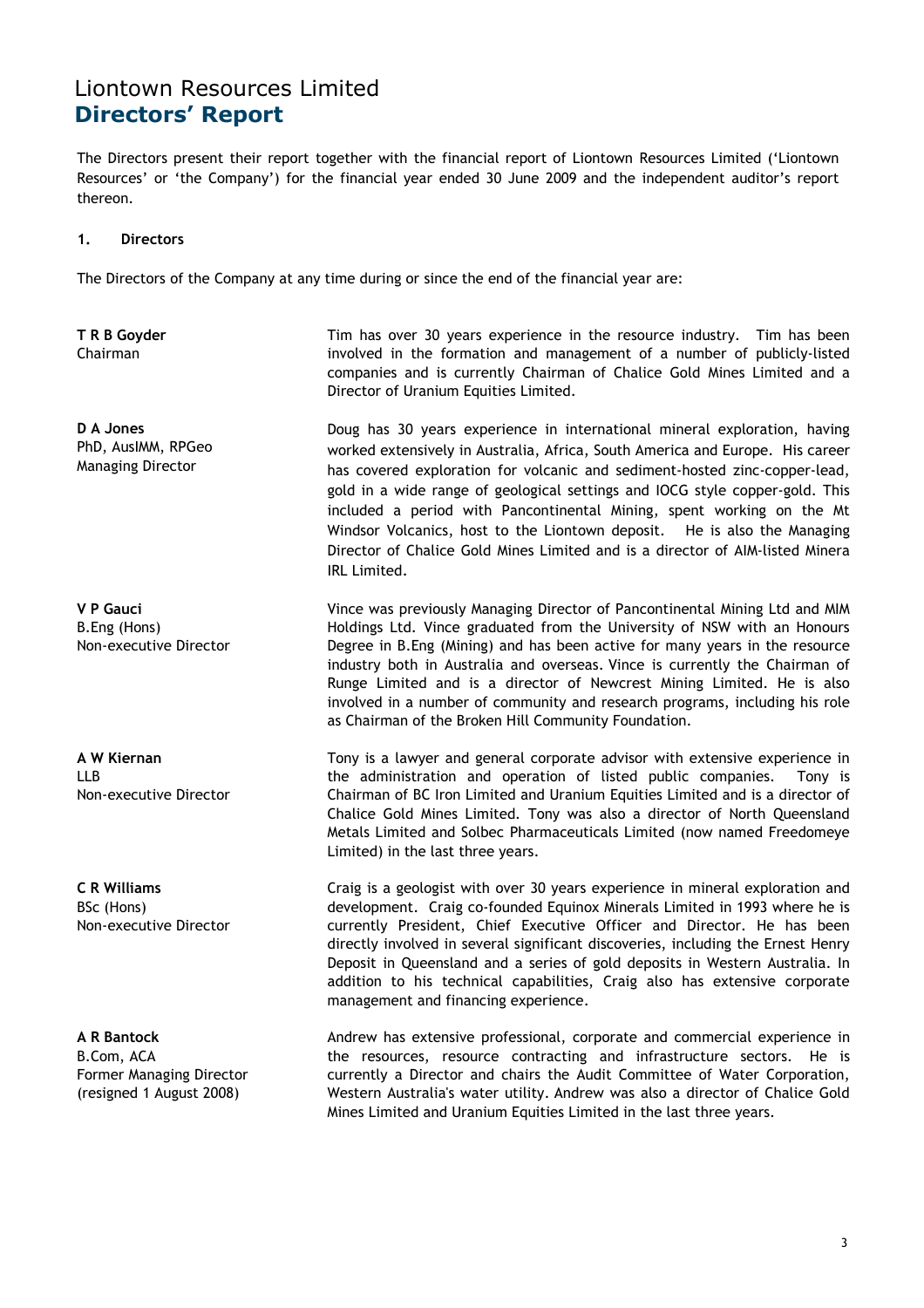#### 2. Company secretary

#### R K Hacker B.Com, ACA, ACIS (re-appointed 1 August 2008)

 Richard has significant professional and corporate experience in the energy and resources sector in Australia and the United Kingdom. Richard has previously worked in senior finance roles with global energy companies including Woodside Petroleum Limited and Centrica Plc. Prior to this, Richard worked with leading accounting practices. Richard is a Chartered Accountant and Chartered Secretary and is also Company Secretary of Chalice Gold Mines Limited.

#### A M Reynolds

BCom, CFTP, SAFin (appointed 7 April 2008, resigned 1 August 2008)

#### 3. Directors' meetings

During the year, 8 Directors' meetings were held. The number of these meetings attended by each of the Directors of the Company during the year are:

| Director            | Number of<br>board meetings<br>attended | Number of<br>meetings held<br>during the time<br>the Director<br>held office<br>during the year |
|---------------------|-----------------------------------------|-------------------------------------------------------------------------------------------------|
| T R B Goyder        | 8                                       | 8                                                                                               |
| D A Jones           | 8                                       | 8                                                                                               |
| V P Gauci           | 8                                       | 8                                                                                               |
| A W Kiernan         | 8                                       | 8                                                                                               |
| <b>C R Williams</b> | 6                                       | 8                                                                                               |
| A R Bantock         | 1                                       | 1                                                                                               |
|                     |                                         |                                                                                                 |

#### 4. Principal activities

The principal activities of the Company during the course of the financial year were mineral exploration and evaluation.

The Company made a loss after tax for the year of \$6,614,754, primarily as a result of recording an impairment loss in relation to the Company's exploration and evaluation assets.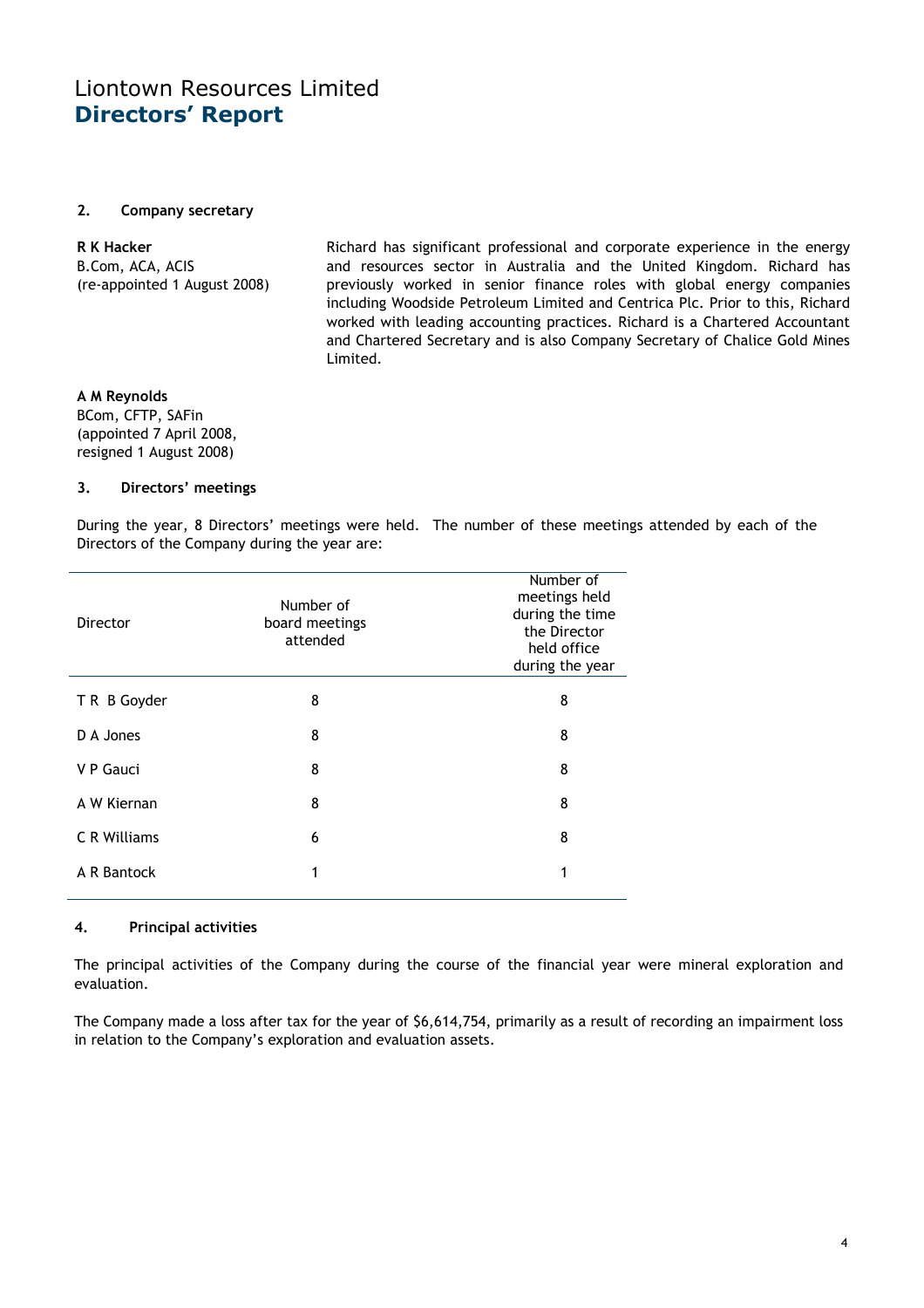#### 5. Review of Operations

During and since the end of the financial year Liontown Resources Limited:

- Expanded its exploration activities at the Mount Windsor Volcanics Project by adding a major additional focus on the significant gold potential of the region. Numerous intrusive-related gold targets at Mount Windsor Volcanics Project have been identified within Liontown's extensive tenement package in the Charters Towers gold district (+15Moz historical production).
- Planned further work to generate follow-up exploration targets at the Liontown base metal deposit, North Queensland which has an Indicated and Inferred resource of 1.85Mt @ 7.5% zinc, 2.4% lead, 0.6% copper, 28g/t silver and 0.6g/t gold.
- Engaged an independent consultant who has advised an initial Inferred Resource at the Sheep Mountain Copper-Molybdenum Project in Arizona, USA of 40,300,000 tonnes at an average copper grade of 1.4% and an average molybdenum grade of 0.035% above a cut-off grade of 0.8% copper equivalent.
- Expanded the tenement position at the Sheep Mountain Copper-Molybdenum Project to cover possible strike extensions to the existing supergene resource and underlying primary porphyry mineralisation.
- Has taken the necessary actions to reduce the levels of expenditure and conserve cash in the current economic environment. However, the Board and management continue to drive activities which are within the financial constraints of the Company and aimed at building the Company for the future.
- Completed a non-renounceable rights issue to raise approximately \$936,000.

The resource estimation quoted herein for the Sheep Mountain Project has been carried out by Denver, Colorado based Geological Consultant, William F Tanaka. Mr Tanaka is a Member of the Australasian Institute of Mining and Metallurgy and has extensive experience in the area of porphyry copper deposits from both a consulting and operational perspective. As such he is qualified to be considered a Competent Person as defined in the December 2004 edition of the JORC Code. Mr Tanaka consents to the release of the information in the form and context in which it appears here.

The resource estimation and associated work related to the Liontown base metal deposit and described above has been carried out by Diederik Speijers of McDonald Speijers. Mr Speijers is a Fellow of the Australasian Institute of Mining and Metallurgy and has the necessary experience in deposits of similar style to Liontown to be considered as a Competent Person under the December 2004 edition of the JORC Code and consents to the release of information in the form and context in which is appears here.

#### 6. Significant changes in the state of affairs

No significant changes in the state of affairs of the Company, other than those stated above or in the Financial Report, occurred during or since the end of the financial year.

#### 7. Remuneration report - audited

This report outlines remuneration arrangements in place for Directors and executives of Liontown Resources.

#### 7.1 Principles of compensation

The broad remuneration policy of the Company is to ensure that remuneration levels for executive directors, secretaries and other key management personnel are set at competitive levels to attract and retain appropriately qualified and experienced personnel. This is particularly important in view of the significant impact that each individual can make within a small executive team for an exploration and development company such as Liontown Resources. However, with the impact of recent global economics the board has acted appropriately by reviewing salaries for directors, executives and staff and has implemented changes accordingly.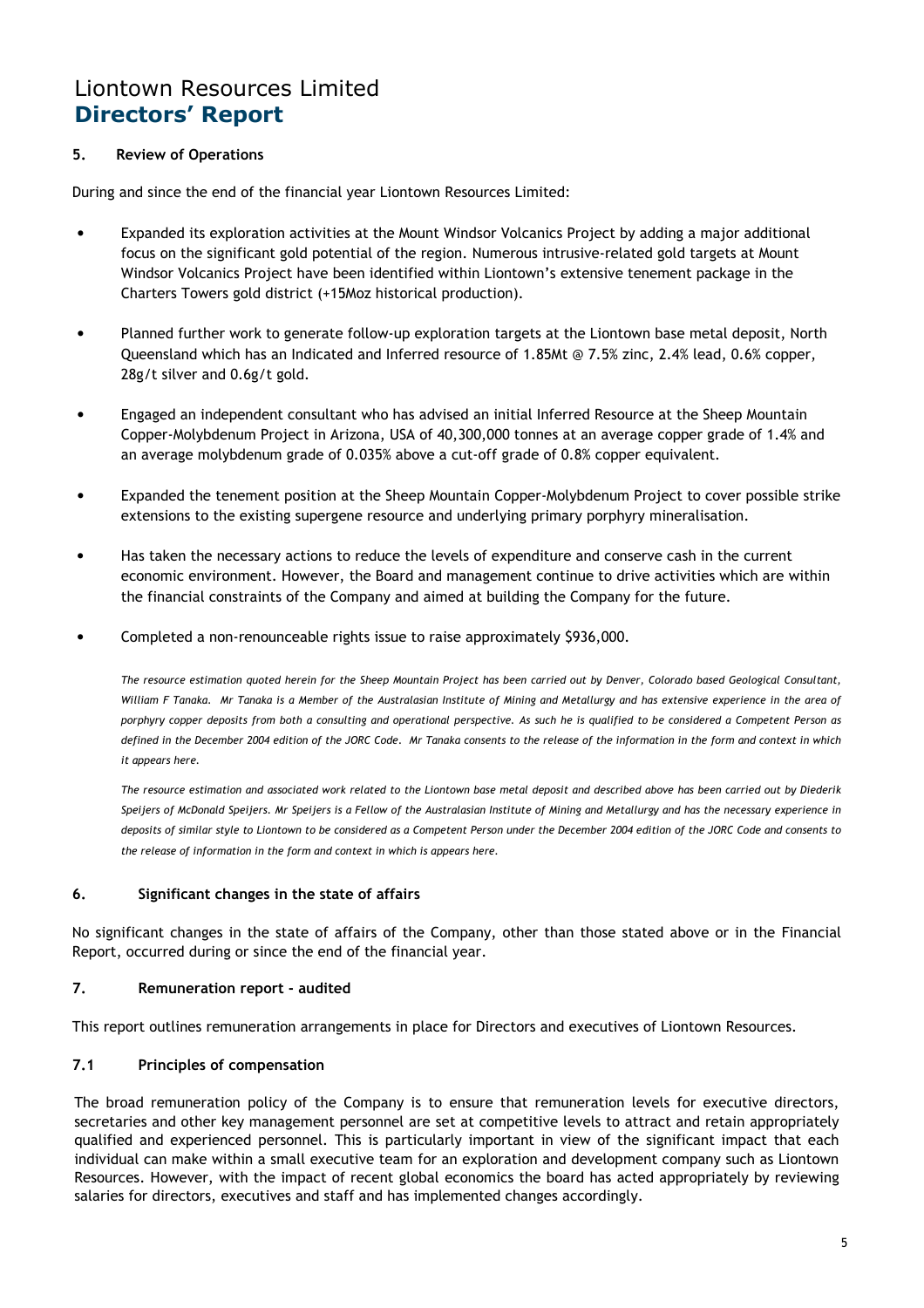Remuneration offered by Liontown Resources is therefore geared to attracting talented employees through a combination of fixed remuneration and long term incentives, calibrated and individually tailored to be competitive in the external market to offer incentive to join and remain with the Company.

#### Fixed compensation

Fixed remuneration consists of base remuneration (which is calculated on a total cost basis and includes any FBT charges related to employee benefits), as well as employer contributions to superannuation funds.

Remuneration levels are reviewed annually through a process that considers the person's responsibilities, expertise, duties and personal performance.

#### Long-term incentives

Options may be issued under the Employee Share Option Plan to directors, employees and consultants of the Company and must be exercised within 3 months of termination. The ability to exercise the options is usually based on the option holder remaining with the Company for at least one year. Other than the vesting period, there is no performance hurdle required to be achieved by the Company to enable the options to be exercised.

The Company believes that the issue of share options in the Company aligns the interests of Directors, employees and shareholders alike.

#### Performance related compensation

The Company currently has no formal performance related remuneration policy which governs the payment of annual cash bonuses upon meeting pre-determined performance targets. However, the board may consider performance related remuneration in the form of cash or share options when they consider these to be warranted.

#### Employment contracts

The following table sets out the contractual provisions of executive Directors and key management personnel.

| Name and Job Title                    | <b>Employment Contract</b><br><b>Duration</b> | <b>Notice Period</b>                           | <b>Termination Provisions</b>                                                                                                                                                                    |
|---------------------------------------|-----------------------------------------------|------------------------------------------------|--------------------------------------------------------------------------------------------------------------------------------------------------------------------------------------------------|
| <b>Executive Directors</b>            |                                               |                                                |                                                                                                                                                                                                  |
| D A Jones<br><b>Managing Director</b> | Unlimited                                     | 3 months by the<br>Company and the<br>employee | In the case of a take-over, and if<br>Dr Jones is not offered a similar<br>position and terms of employment,<br>the Company must pay Dr Jones 12<br>months' salary to terminate his<br>contract. |
|                                       |                                               |                                                |                                                                                                                                                                                                  |

#### Non-executive directors

The Board recognises the importance of attracting and retaining talented Non-executive Directors and aims to remunerate these Directors in line with fees paid to Directors of companies in the mining and exploration industry of a similar size and complexity.

Total compensation for all Non-executive Directors is not to exceed \$300,000 per annum.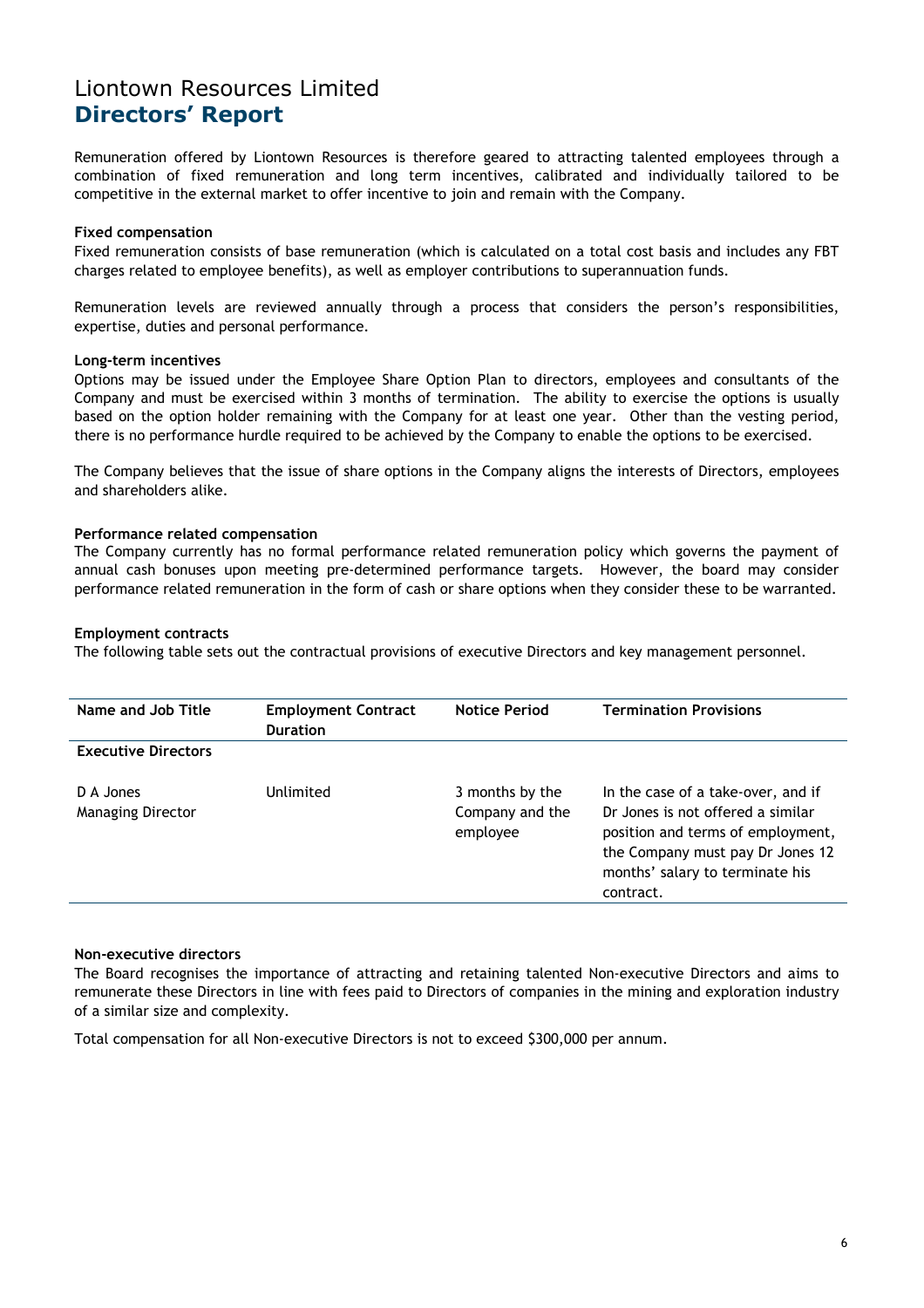#### 7.2 Directors' and executive officers' remuneration (audited)

| <b>Termination</b><br>Key Management Personnel<br>Non-<br>Super-<br>annuation<br>benefits<br>Salary &<br>monetary<br>benefits<br><b>Total</b><br>benefits<br>fees<br>Options (A)<br><b>Total</b><br>\$ (B)<br>S<br>S<br><b>Directors</b><br>0%<br>2009<br>45,872<br>2,524<br>48,396<br>4,128<br>52,524<br>T R B Goyder<br>$\blacksquare$<br>$\sim$<br>2,295<br>4,128<br>35,257<br>40%<br>2008<br>45,872<br>48,167<br>87,552<br>D A Jones<br>2009<br>113,548<br>2,524<br>116,072<br>108,632<br>140,247<br>38%<br>364,951<br>$\sim$<br>2008<br>1,905<br>145,505<br>121,335<br>37%<br>143,600<br>64,734<br>331,574<br>200,016<br>61%<br>2009<br>68,807<br>2,524<br>71,331<br>6,193<br>122,492<br>V P Gauci<br>$\sim$<br>2,063<br>5,587<br>63%<br>2008<br>62,076<br>64,139<br>191,061<br>121,335<br>$\blacksquare$ |             |      |        | Short-term payments |        |       | Post-employment payments | Share-based<br>payments |        | Value of options as<br>proportion of<br>remuneration (%) |
|----------------------------------------------------------------------------------------------------------------------------------------------------------------------------------------------------------------------------------------------------------------------------------------------------------------------------------------------------------------------------------------------------------------------------------------------------------------------------------------------------------------------------------------------------------------------------------------------------------------------------------------------------------------------------------------------------------------------------------------------------------------------------------------------------------------|-------------|------|--------|---------------------|--------|-------|--------------------------|-------------------------|--------|----------------------------------------------------------|
|                                                                                                                                                                                                                                                                                                                                                                                                                                                                                                                                                                                                                                                                                                                                                                                                                |             |      |        |                     |        |       |                          |                         |        |                                                          |
|                                                                                                                                                                                                                                                                                                                                                                                                                                                                                                                                                                                                                                                                                                                                                                                                                |             |      |        |                     |        |       |                          |                         |        |                                                          |
|                                                                                                                                                                                                                                                                                                                                                                                                                                                                                                                                                                                                                                                                                                                                                                                                                |             |      |        |                     |        |       |                          |                         |        |                                                          |
|                                                                                                                                                                                                                                                                                                                                                                                                                                                                                                                                                                                                                                                                                                                                                                                                                |             |      |        |                     |        |       |                          |                         |        |                                                          |
|                                                                                                                                                                                                                                                                                                                                                                                                                                                                                                                                                                                                                                                                                                                                                                                                                |             |      |        |                     |        |       |                          |                         |        |                                                          |
|                                                                                                                                                                                                                                                                                                                                                                                                                                                                                                                                                                                                                                                                                                                                                                                                                |             |      |        |                     |        |       |                          |                         |        |                                                          |
|                                                                                                                                                                                                                                                                                                                                                                                                                                                                                                                                                                                                                                                                                                                                                                                                                |             |      |        |                     |        |       |                          |                         |        |                                                          |
|                                                                                                                                                                                                                                                                                                                                                                                                                                                                                                                                                                                                                                                                                                                                                                                                                |             |      |        |                     |        |       |                          |                         |        |                                                          |
|                                                                                                                                                                                                                                                                                                                                                                                                                                                                                                                                                                                                                                                                                                                                                                                                                | A W Kiernan | 2009 | 32,110 | 2,524               | 34,634 | 2,890 | $\sim$                   |                         | 37,524 | 0%                                                       |
| 2,295<br>34,405<br>2,890<br>35,257<br>72,552<br>49%<br>2008<br>32,110<br>$\blacksquare$                                                                                                                                                                                                                                                                                                                                                                                                                                                                                                                                                                                                                                                                                                                        |             |      |        |                     |        |       |                          |                         |        |                                                          |
| 2,524<br>34,634<br>37,524<br>0%<br>C R Williams<br>2009<br>32,110<br>2,890<br>$\blacksquare$                                                                                                                                                                                                                                                                                                                                                                                                                                                                                                                                                                                                                                                                                                                   |             |      |        |                     |        |       |                          |                         |        |                                                          |
| 35,257<br>49%<br>2008<br>32,110<br>2,295<br>34,405<br>2,890<br>72,552                                                                                                                                                                                                                                                                                                                                                                                                                                                                                                                                                                                                                                                                                                                                          |             |      |        |                     |        |       |                          |                         |        |                                                          |
| <b>Former Directors</b>                                                                                                                                                                                                                                                                                                                                                                                                                                                                                                                                                                                                                                                                                                                                                                                        |             |      |        |                     |        |       |                          |                         |        |                                                          |
| 2009<br>26,758<br>423<br>27,181<br>59,630<br>89,219<br>A R Bantock<br>2,408                                                                                                                                                                                                                                                                                                                                                                                                                                                                                                                                                                                                                                                                                                                                    |             |      |        |                     |        |       |                          |                         |        |                                                          |
| 2,295<br>25%<br>2008<br>58,762<br>(resigned 1 August 2008)<br>160,550<br>162,846<br>14,450<br>236,058                                                                                                                                                                                                                                                                                                                                                                                                                                                                                                                                                                                                                                                                                                          |             |      |        |                     |        |       |                          |                         |        |                                                          |
| 2009<br>J R McIntyre<br>$\sim$<br>$\sim$<br>$\sim$<br>$\sim$<br>$\sim$<br>$\blacksquare$                                                                                                                                                                                                                                                                                                                                                                                                                                                                                                                                                                                                                                                                                                                       |             |      |        |                     |        |       |                          |                         |        |                                                          |
| (resigned 17 July 2007<br>2008<br>6,719<br>1,524<br>8,242<br>58,762<br>67,004<br>88%<br>$\sim$<br><b>Executive</b>                                                                                                                                                                                                                                                                                                                                                                                                                                                                                                                                                                                                                                                                                             |             |      |        |                     |        |       |                          |                         |        |                                                          |
| R K Hacker (C)<br>2009<br>2,094<br>27,320<br>92%<br>2,094<br>25,226<br>$\blacksquare$                                                                                                                                                                                                                                                                                                                                                                                                                                                                                                                                                                                                                                                                                                                          |             |      |        |                     |        |       |                          |                         |        |                                                          |
| (appointed 1 August 2008)<br>93%<br>2008<br>1,792<br>1,792<br>23,505<br>25,297<br>$\blacksquare$                                                                                                                                                                                                                                                                                                                                                                                                                                                                                                                                                                                                                                                                                                               |             |      |        |                     |        |       |                          |                         |        |                                                          |
| <b>Former Executive</b>                                                                                                                                                                                                                                                                                                                                                                                                                                                                                                                                                                                                                                                                                                                                                                                        |             |      |        |                     |        |       |                          |                         |        |                                                          |
| A M Reynolds (C)<br>2009<br>423<br>0%<br>423<br>423<br>$\blacksquare$<br>$\sim$<br>$\sim$<br>$\blacksquare$                                                                                                                                                                                                                                                                                                                                                                                                                                                                                                                                                                                                                                                                                                    |             |      |        |                     |        |       |                          |                         |        |                                                          |
| (resigned 1 August 2008)<br>2008<br>660<br>660<br>660<br>0%<br>$\blacksquare$                                                                                                                                                                                                                                                                                                                                                                                                                                                                                                                                                                                                                                                                                                                                  |             |      |        |                     |        |       |                          |                         |        |                                                          |
| <b>Total Compensation</b><br>15,560<br>334,765<br>2009<br>319,205<br>127,141<br>59,630<br>287,965<br>809,501                                                                                                                                                                                                                                                                                                                                                                                                                                                                                                                                                                                                                                                                                                   |             |      |        |                     |        |       |                          |                         |        |                                                          |
| 2008<br>483,037<br>17,124<br>500,161<br>94,679<br>489,470<br>1,084,310                                                                                                                                                                                                                                                                                                                                                                                                                                                                                                                                                                                                                                                                                                                                         |             |      |        |                     |        |       |                          |                         |        |                                                          |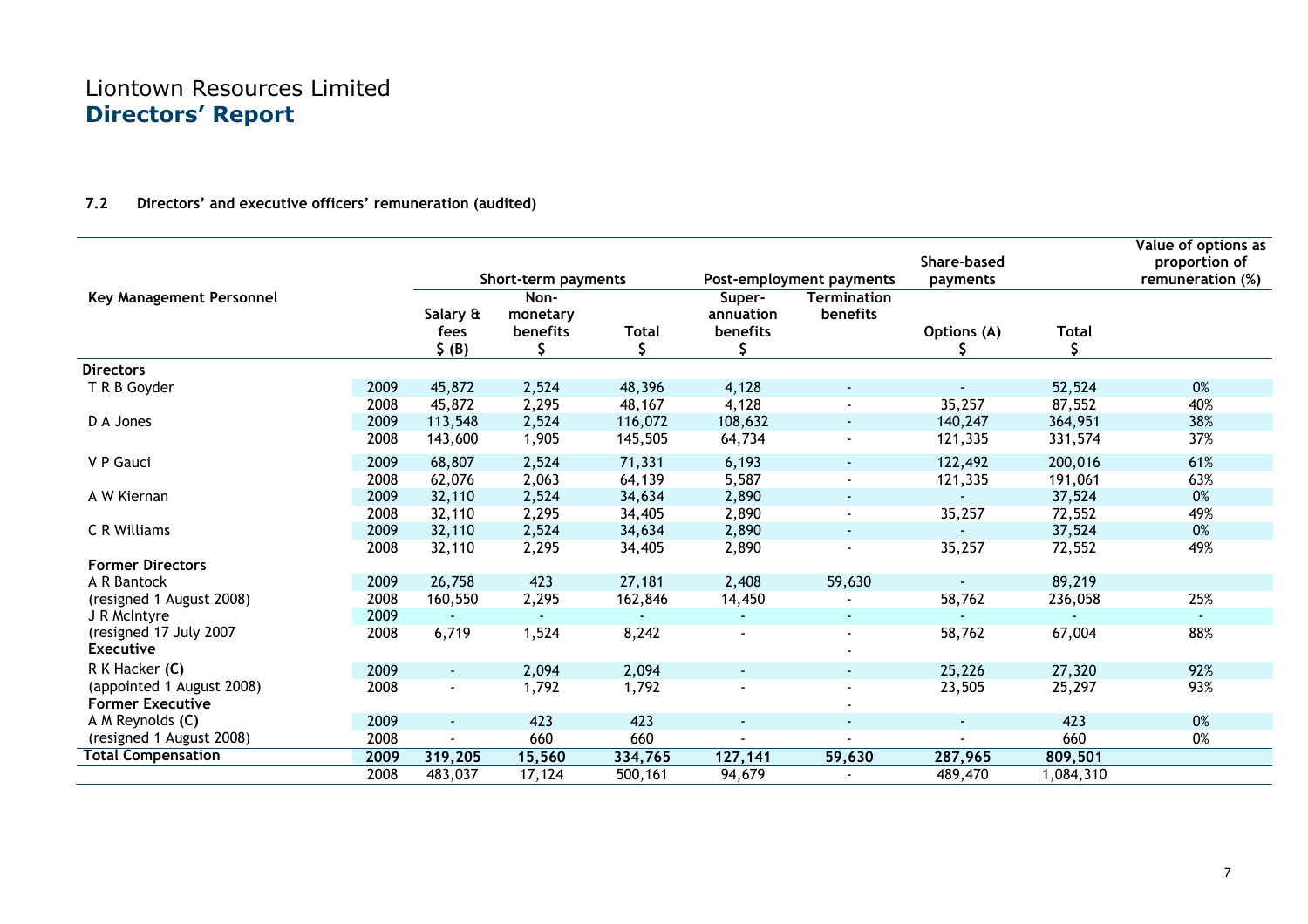#### Notes in relation to the table of directors' and executive officers' remuneration

A. The fair value of the options are calculated at the date of grant using a binomial option-pricing model and allocated to each reporting period evenly over the period from grant date to vesting date. The value disclosed is the portion of the fair value of the options allocated to this reporting period. In valuing the options, market conditions have been taken into account. The following factors and assumptions were used in determining the fair value of options on grant date:

| Grant<br>Date | <b>Expiry Date</b> | Fair<br>value per<br>option | <b>Exercise</b><br>price | Price of<br>ordinary<br>shares on<br>grant<br>date | Expected<br>volatility | <b>Risk free</b><br>interest<br>rate | <b>Dividend</b><br>yield |
|---------------|--------------------|-----------------------------|--------------------------|----------------------------------------------------|------------------------|--------------------------------------|--------------------------|
| 01.08.2008    | 31.07.2013         | SO.05                       | \$0.20                   | S <sub>0.09</sub>                                  | 80%                    | 7.5%                                 | $\overline{\phantom{a}}$ |
| 02.12.2008    | 30.11.2013         | \$0.02                      | \$0.20                   | \$0.02                                             | 164%                   | 4.0%                                 | $\blacksquare$           |

- B. Due to difficult financial markets and with an emphasis on conserving cash reserves, the Directors agreed, from 1 November 2008, to suspend the payment of directors' fees. At 30 June 2009 \$130,000 in directors' fees was accrued. Subsequent to year end and subject to shareholder approval at the Company's Annual General Meeting, the Directors resolved to issue a total of 2,873,563 fully paid ordinary shares in satisfaction of the unpaid directors' fees at 30 June 2009.
- C. Company secretarial services were provided by Richard Hacker and Andrew Reynolds under a Corporate Services Agreement and fees were billed based on commercial terms with Chalice Gold Mines Limited. (Refer to note 24).

#### 7.3 Equity instruments

#### 7.3.1 Options and rights over ordinary shares granted as compensation

Details of options over ordinary shares in the Company that were granted as compensation to key management personnel during the reporting period and details of options that vested during the reporting period are as follows:

|                                                   | Number of<br>options<br>granted<br>during 2009 | <b>Grant date</b> | Number of<br>options<br>vested<br>during 2009 | Fair value per<br>option at<br>grant date | Exercise<br>price | <b>Expiry date</b> |
|---------------------------------------------------|------------------------------------------------|-------------------|-----------------------------------------------|-------------------------------------------|-------------------|--------------------|
| <b>Directors</b><br>D A Jones<br><b>Executive</b> | 3,000,000                                      | 02.12.2008        | $\blacksquare$                                | <b>SO.02</b>                              | 50.20             | 30.11.2013         |
| R K Hacker                                        | 500,000                                        | 01.08.2008        | 125,000                                       | <b>SO.05</b>                              | 50.20             | 31.07.2013         |

All options were issued at no cost to the recipients.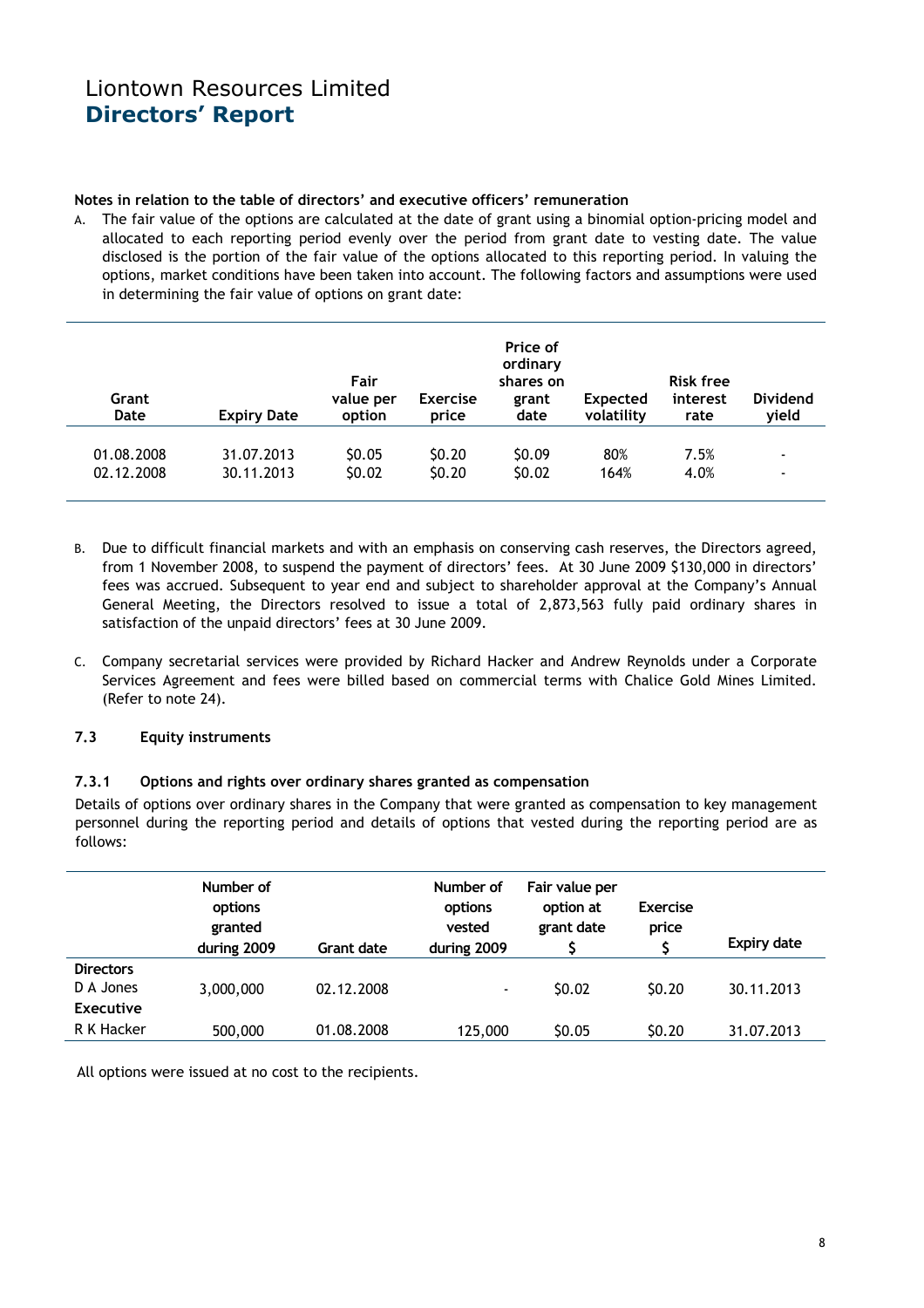#### 7.3.2 Exercise of options granted as compensation

During the reporting year, no shares were issued on the exercise of options previously granted as compensation.

#### Analysis of options and rights over ordinary shares granted as compensation

Details of the vesting profile of the options granted as remuneration to each Director of the Company and each of the named Company executives are outlined below.

|                         | <b>Number</b> | Date granted | % vested in year         | Forfeited in year | Financial year in |
|-------------------------|---------------|--------------|--------------------------|-------------------|-------------------|
|                         | granted       |              |                          |                   | which grant vests |
| <b>Directors</b>        |               |              |                          |                   |                   |
| D A Jones               | 1,000,000     | 01.12.07     | 100%                     |                   | 2009              |
|                         | 1,000,000     | 01.12.07     |                          |                   | 2010              |
|                         | 1,000,000     | 02.12.08     |                          |                   | 2010              |
|                         | 1,000,000     | 02.12.08     | $\blacksquare$           |                   | 2011              |
|                         | 1,000,000     | 02.12.08     | $\overline{\phantom{a}}$ | $\blacksquare$    | 2012              |
| V P Gauci               | 1,000,000     | 01.12.07     | 100%                     | $\blacksquare$    | 2009              |
|                         | 1,000,000     | 01.12.07     |                          |                   | 2010              |
| <b>Former Director</b>  |               |              |                          |                   |                   |
| A R Bantock             | 1,250,000     | 01.12.07     |                          | 1,250,000         | 2009              |
|                         | 1,500,000     | 01.12.07     |                          | 1,500,000         | 2010              |
| <b>Executive</b>        |               |              |                          |                   |                   |
| R K Hacker              | 125,000       | 01.08.08     | 100%                     |                   | 2009              |
|                         | 375,000       | 01.08.08     |                          |                   | 2010              |
| <b>Former Executive</b> |               |              |                          |                   |                   |
| A M Reynolds            | 75,000        | 23.04.08     |                          | 75,000            | 2009              |
|                         | 75,000        | 23.04.08     |                          | 75,000            | 2010              |

|                                       | Granted<br>in year<br>$\zeta(A)$ | <b>Exercised</b><br>in year<br>$\zeta$ (B) | Forfeited in year<br>$\zeta$ (C) |
|---------------------------------------|----------------------------------|--------------------------------------------|----------------------------------|
| <b>Directors</b>                      |                                  |                                            |                                  |
| D A Jones<br><b>Former Director</b>   | 50,022                           | $\overline{\phantom{0}}$                   | $\blacksquare$                   |
| A R Bantock<br><b>Executive</b>       | ۰                                | $\blacksquare$                             | 103,789                          |
| R K Hacker<br><b>Former Executive</b> | 25,773                           | $\blacksquare$                             | 372                              |
| A M Reynolds                          | $\overline{\phantom{0}}$         |                                            | 4,633                            |

- A. The value of options granted in the year is the fair value of the options calculated at grant date using a binomial option-pricing model. The total value of the options granted is included in the table above. This amount is allocated to remuneration over the vesting period.
- B. The value of options exercised during the year is calculated as the market price of shares of the Company on ASX as at close of trading on the date the options were exercised after deducting the price paid to exercise the option.
- C. The value of the options that lapsed during the year represents the benefit foregone and is calculated at the date the option lapsed using a binomial option-pricing model with no adjustments for whether the performance criteria have or have not been achieved.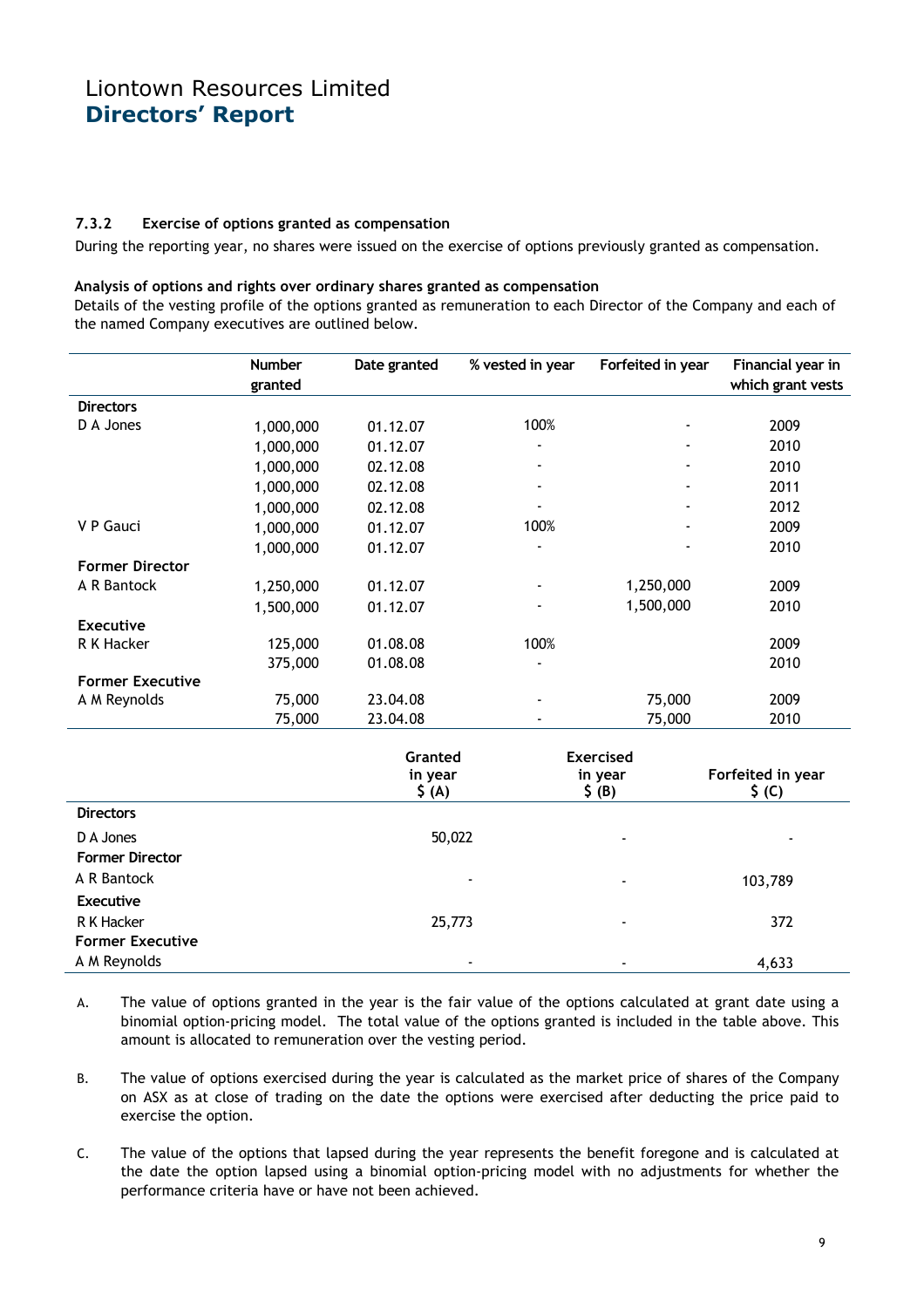#### 8. Dividends

No dividends were declared or paid during the period and the Directors recommend that no dividend be paid.

#### 9. Events subsequent to reporting date

On 11 August 2009, the Board of Liontown Resources resolved, subject to all necessary shareholder and regulatory approvals, to issue a total of 2,873,563 fully paid ordinary shares to the Directors in satisfaction of unpaid directors' fees as at 30 June 2009.

Due to difficult financial markets and with an emphasis on conserving cash reserves, the Directors agreed, with effect from 1 November 2008, to suspend the payment of directors' fees. At 30 June 2009, \$130,000 in directors' fees was accrued.

The issue price of 4.524 cents per share is based on a 5 day volume weighted average price of Liontown Resources shares, up to and including 11 August 2009.

Approval of the same will be put to shareholders at the Company's next General Meeting.

#### 10. Likely developments

The Company will continue activities in the exploration and evaluation of minerals tenements with the objective of developing a significant minerals business.

#### 11. Directors' interests

The relevant interest of each Director in the shares, rights or options over such instruments issued by the Company and other related bodies corporate, as notified by the Directors to the ASX in accordance with S205G(1) of the Corporations Act 2001, at the date of this report is as follows:

|              | <b>Ordinary shares</b> | Options over<br>ordinary shares |
|--------------|------------------------|---------------------------------|
| T R B Goyder | 48,736,689             | 750,000                         |
| D A Jones    | 1,120,000              | 5,000,000                       |
| V P Gauci    | 300,000                | 2,000,000                       |
| A W Kiernan  | 1,920,308              | 750,000                         |
| C R Williams | 100,000                | 750,000                         |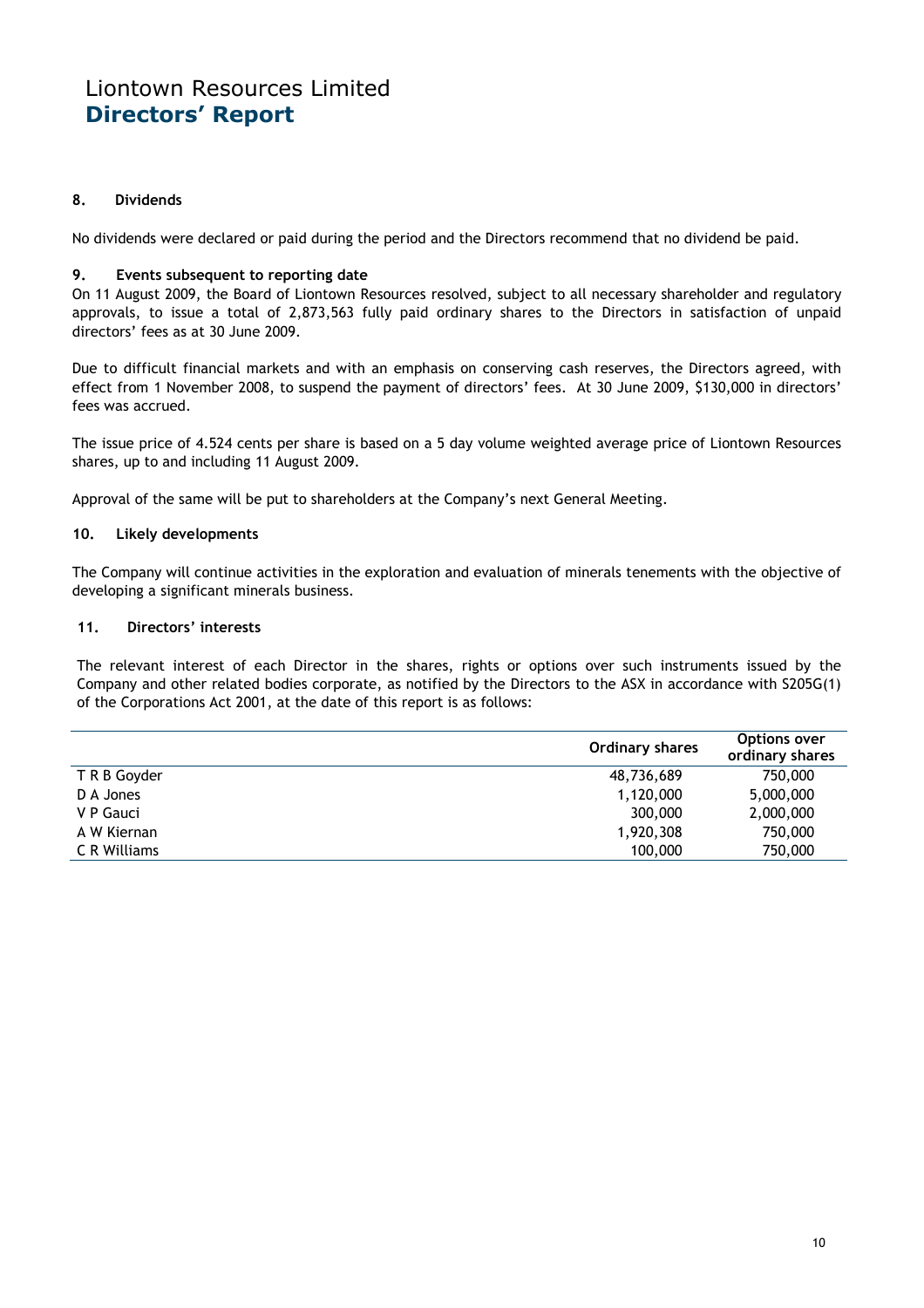#### 12. Share options

#### Options granted to directors and officers of the Company

During or since the end of the period, the Company granted options for no consideration over unissued ordinary shares in the Company to the following Directors and to the most highly remunerated officers of the Company as part of their remuneration:

|                                                 | Number of options<br>granted | <b>Exercise price</b> | <b>Expiry date</b> |
|-------------------------------------------------|------------------------------|-----------------------|--------------------|
| <b>Directors</b><br>D A Jones<br><b>Officer</b> | 3,000,000                    | 0.20                  | 30.11.2013         |
| R K Hacker                                      | 500,000                      | 0.20                  | 31.07.2013         |

#### Unissued shares under options

At the date of this report 15,635,000 unissued ordinary shares of the Company are under option on the following terms and conditions:

| <b>Expiry date</b> | <b>Exercise price</b> | Number of shares |
|--------------------|-----------------------|------------------|
| 18.12.2009         | 0.25                  | 4,825,000        |
| 31.12.2009         | 0.25                  | 1,500,000        |
| 06.08.2010         | 0.35                  | 250,000          |
| 01.11.2010         | 0.35                  | 310,000          |
| 01.12.2012         | 0.35                  | 4,000,000        |
| 15.07.2011         | 0.225                 | 1,250,000        |
| 31.07.2013         | 0.20                  | 500,000          |
| 30.11.2013         | 0.20                  | 3,000,000        |

These options do not entitle the holder to participate in any share issue of the Company or any other body corporate.

#### Shares issued on exercise of options

During or since the end of the period, the Company has not issued any ordinary shares as a result of the exercise of options.

#### 13. Indemnification and insurance of directors and officers

The Company has agreed to indemnify all the Directors and officers who have held office of the Company during the year, against all liabilities to another person (other than the Company or a related body corporate) that may arise from their position as Directors and officers of the Company, except where the liability arises out of conduct involving a lack of good faith. The agreement stipulates that the Company will meet the full amount of any such liabilities, including costs and expenses.

During the period the Company paid insurance premiums of \$15,560 in respect of Directors and officers indemnity insurance contracts, for current and former Directors and officers. The insurance premiums relate to:

- costs and expenses incurred by the relevant officers in defending proceedings, whether civil or criminal and whatever their outcome; and
- other liabilities that may arise from their position, with the exception of conduct involving a wilful breach of duty or improper use of information or position to gain a personal advantage.

The amount of insurance paid is included in Directors and executives remuneration on page 7.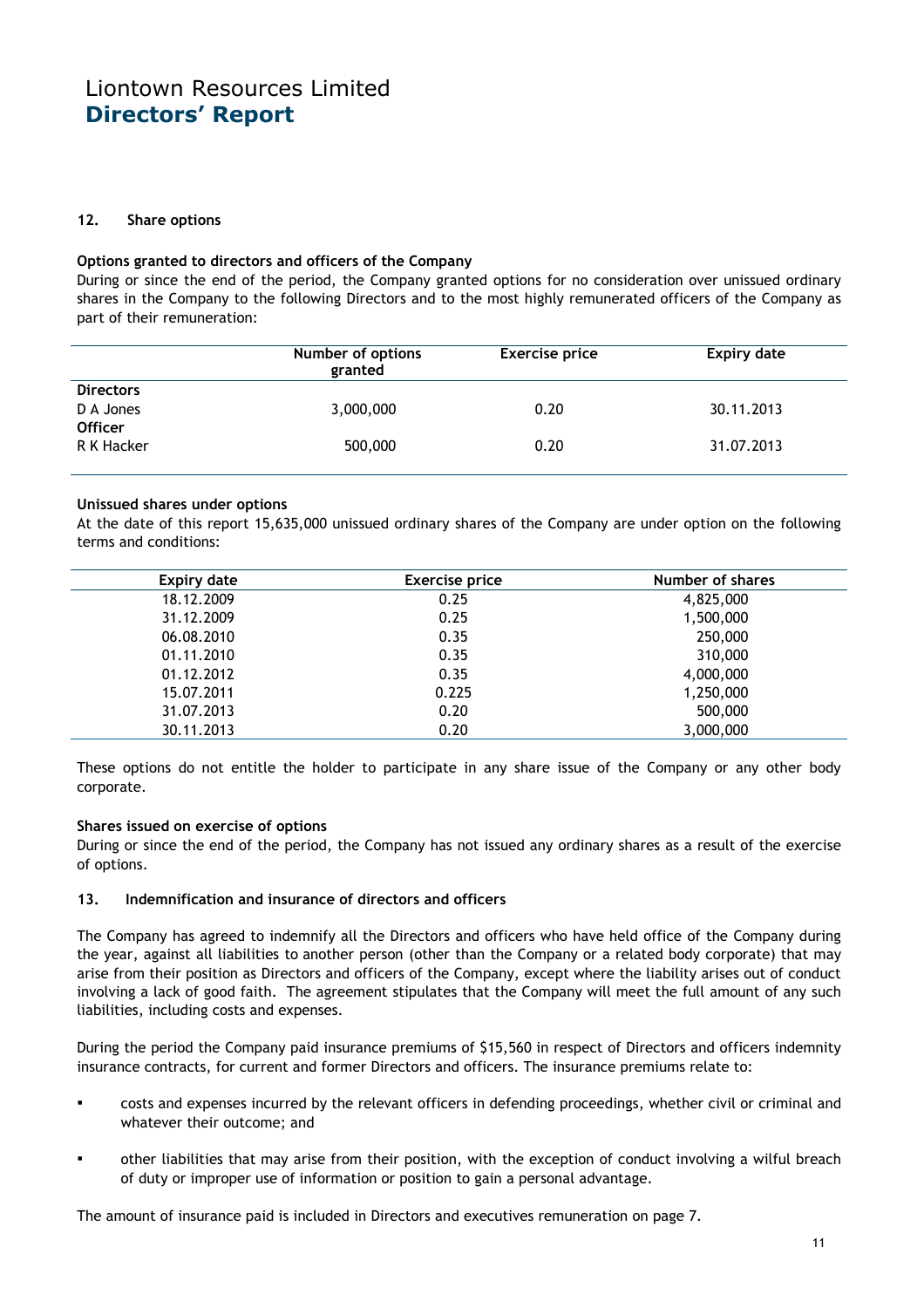#### 14. Non-audit services

During the year HLB Mann Judd, the Company's auditors, performed no other services in addition to their statutory duties.

#### 15. Auditor's independence declaration

The auditor's independence declaration is set out on page 13 and forms part of the Directors' Report for the year ended 30 June 2009.

This report is made with a resolution of the Directors:

Time Gogs

TIM R B GOYDER Chairman

Dated at Perth the 25<sup>th</sup> day of September 2009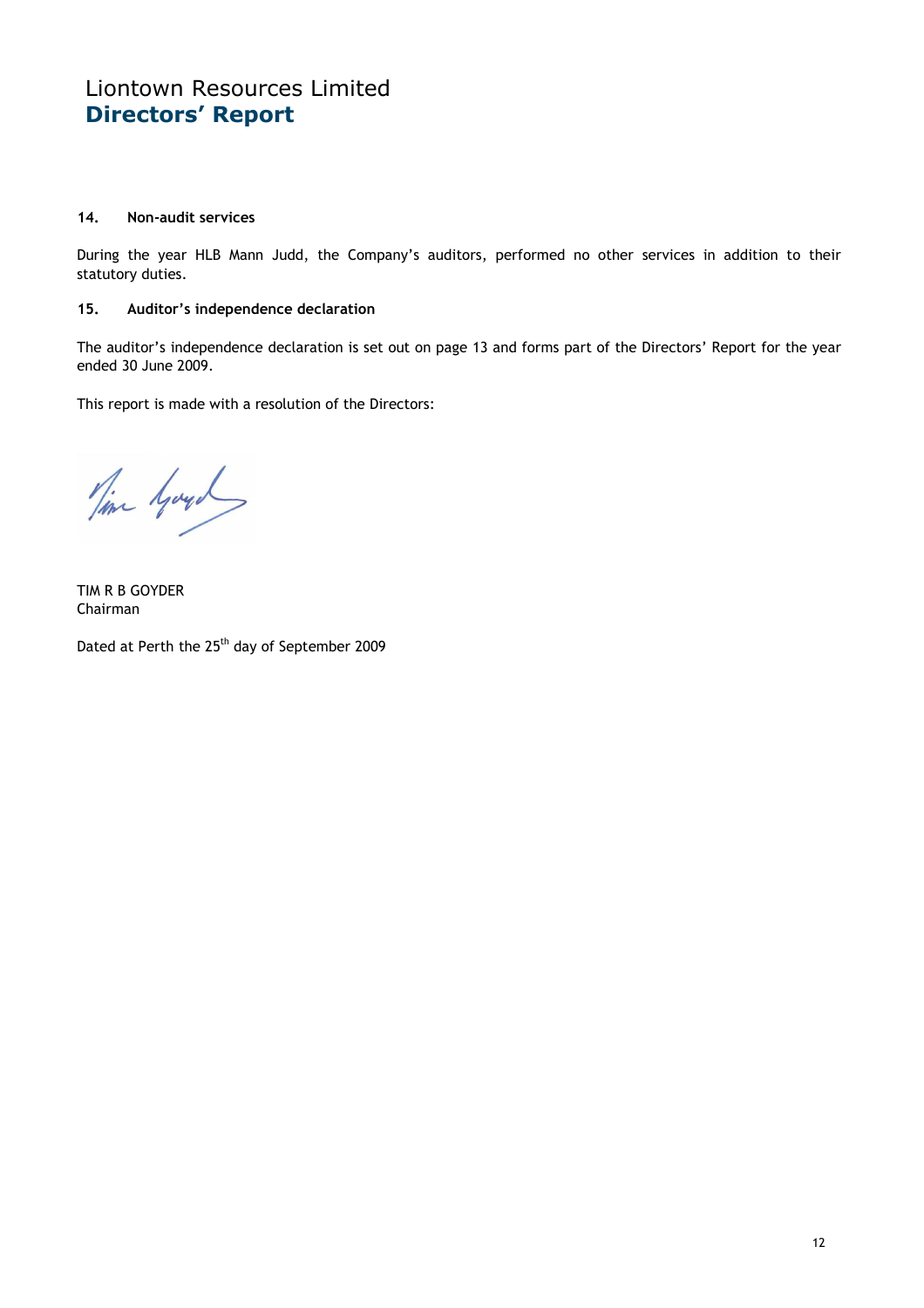

#### **Auditor's Independence Declaration**

As lead auditor for the audit of the financial report of Liontown Resources Limited for the year ended 30 June 2009, I declare that to the best of my knowledge and belief, there have been no contraventions of:

- a) the auditor independence requirements of the Corporations Act 2001 in relation to the audit; and
- b) any applicable code of professional conduct in relation to the audit.

This declaration is in respect of Liontown Resources Limited.

Siallonnes.

**Perth, Western Australia L DI GIALLONARDO** 

**25 September 2009 Partner, HLB Mann Judd**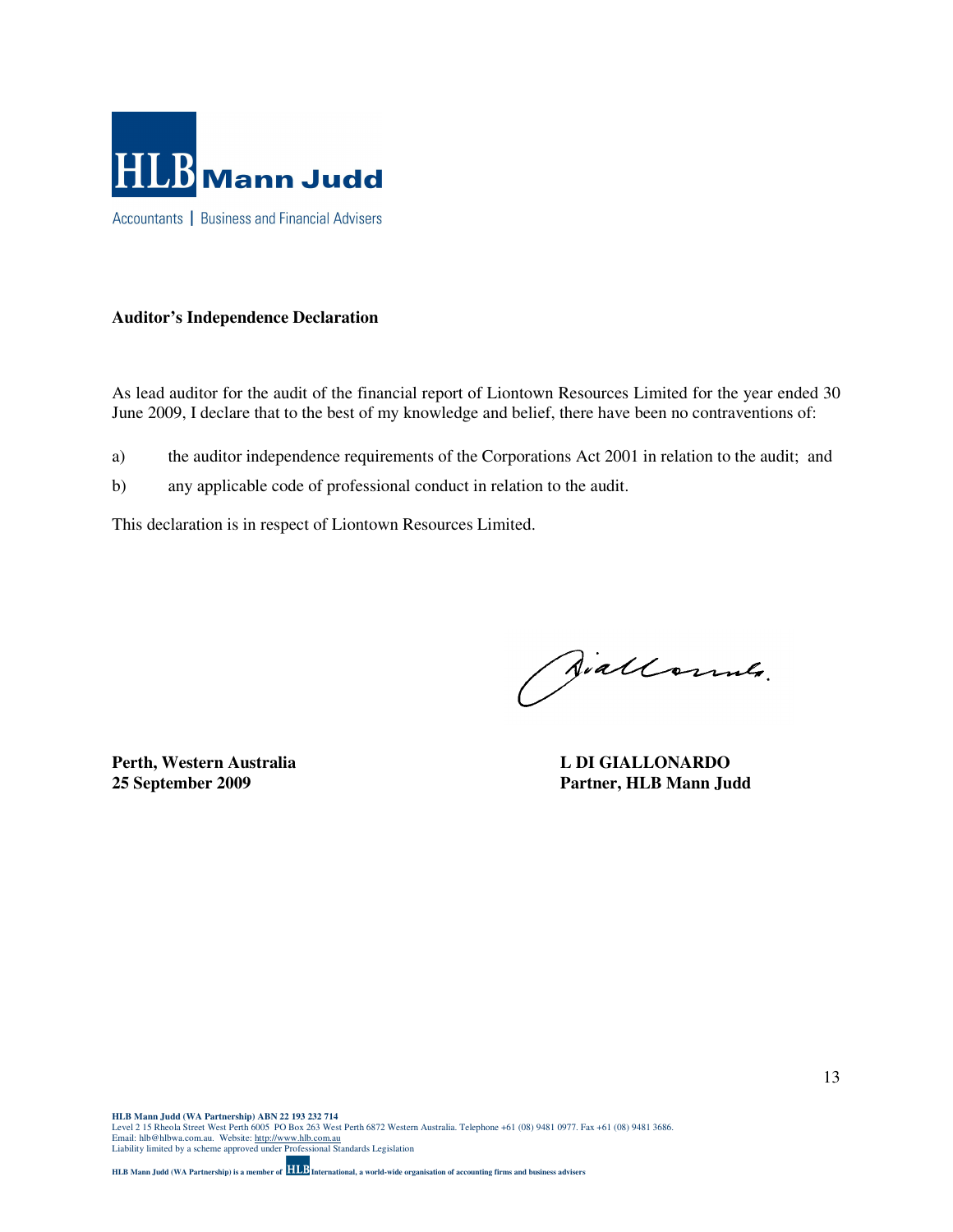# Liontown Resources Limited Income Statement

## For the year ended 30 June 2009

|                                                                                                                                        | <b>Note</b>              | 2009             | 2008             |
|----------------------------------------------------------------------------------------------------------------------------------------|--------------------------|------------------|------------------|
|                                                                                                                                        |                          | \$               | \$               |
| Other income                                                                                                                           | 3                        | 60,912           | 180,150          |
| Total income                                                                                                                           |                          | 60,192           | 180,150          |
| Impairment losses                                                                                                                      | $\overline{\mathcal{A}}$ | (5, 197, 967)    | (8, 197, 372)    |
| Net loss on sale of available-for-sale investments                                                                                     |                          |                  | (86, 714)        |
| Exploration costs not capitalised                                                                                                      |                          | (244, 750)       | (320, 962)       |
| Corporate administrative expenses                                                                                                      | 5                        | (1, 218, 546)    | (1, 871, 379)    |
| Finance costs                                                                                                                          | 8                        | (14, 403)        | (12, 279)        |
| Loss before tax                                                                                                                        |                          | (6,614,754)      | (10, 308, 556)   |
| Income tax expense                                                                                                                     | 9                        |                  |                  |
| Loss for the period                                                                                                                    |                          | (6,614,754)      | (10, 308, 556)   |
| Basic earnings per share attributable to ordinary equity holders<br>Diluted earnings per share attributable to ordinary equity holders | 10<br>10                 | (0.06)<br>(0.06) | (0.12)<br>(0.12) |

The income statement is to be read in conjunction with the notes to the financial statements set out on pages 18 to 39.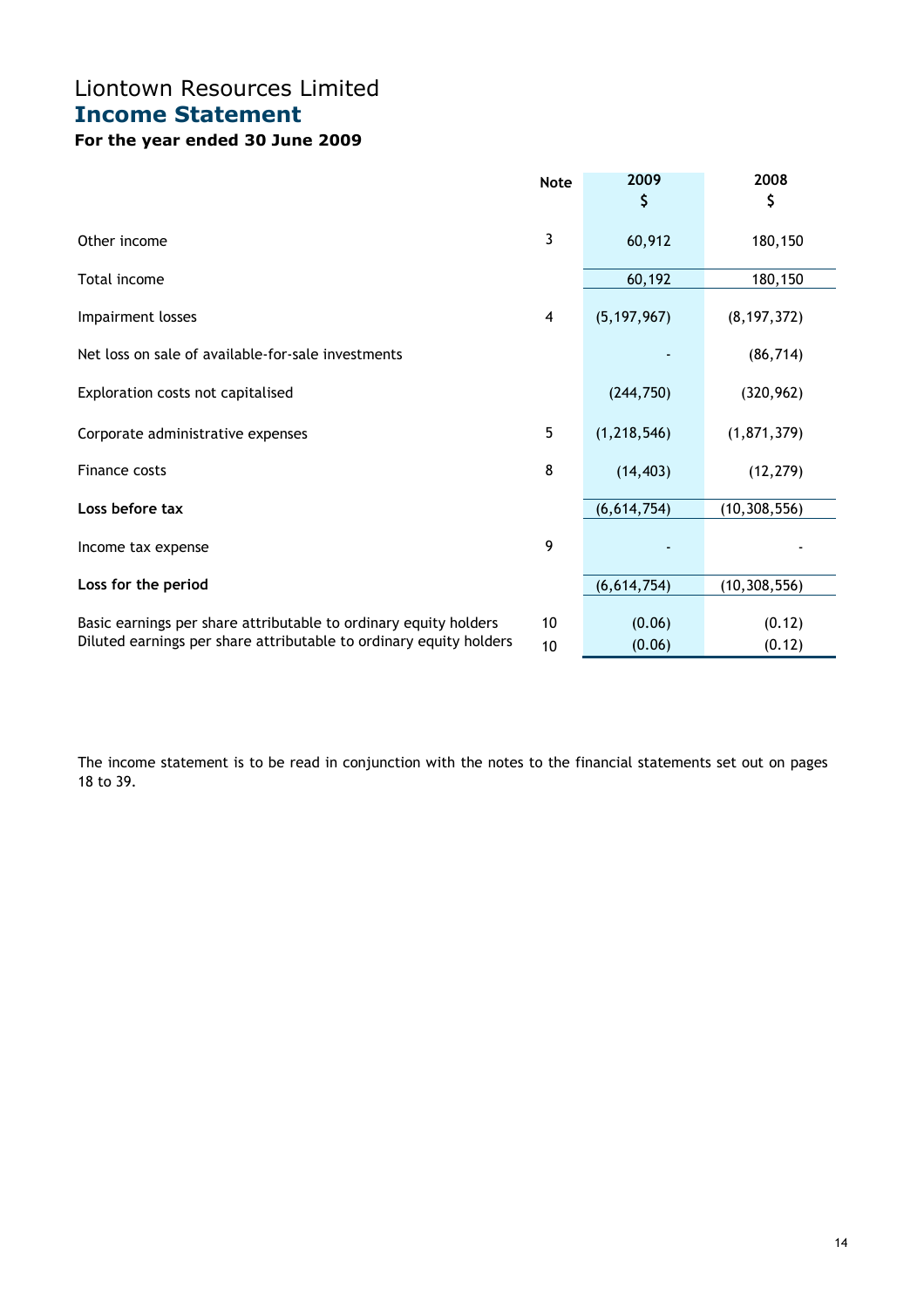## Liontown Resources Limited Balance Sheet As at 30 June 2009

|                                       | <b>Note</b> | 2009           | 2008           |
|---------------------------------------|-------------|----------------|----------------|
|                                       |             | Ş              | \$             |
| <b>Current assets</b>                 |             |                |                |
| Cash and cash equivalents             | 11          | 1,019,772      | 735,376        |
| Trade and other receivables           | 12          | 47,485         | 99,453         |
| Assets held for sale                  | 13          |                | 1,682,500      |
| <b>Total current assets</b>           |             | 1,067,257      | 2,517,329      |
| Non-current assets                    |             |                |                |
| <b>Financial assets</b>               | 14          | 67,238         | 62,916         |
| Exploration and evaluation assets     | 15          | 1,598,577      | 5,514,309      |
| Property, plant and equipment         | 16          | 175,156        | 391,719        |
| <b>Total non-current assets</b>       |             | 1,840,971      | 5,968,944      |
|                                       |             |                |                |
| <b>Total assets</b>                   |             | 2,908,228      | 8,486,273      |
| <b>Current liabilities</b>            |             |                |                |
| Trade and other payables              | 17          | 215,754        | 502,398        |
| Interest-bearing loans and borrowings | 18          |                | 46,695         |
| Employee benefits                     | 19          | 8,974          | 28,514         |
| <b>Total current liabilities</b>      |             | 224,728        | 577,607        |
|                                       |             |                |                |
| Non-current liabilities               |             |                |                |
| Interest-bearing loans and borrowings | 18          |                | 96,535         |
| <b>Total non-current liabilities</b>  |             |                | 96,535         |
|                                       |             |                |                |
| <b>Total liabilities</b>              |             | 224,728        | 674,142        |
|                                       |             | 2,683,500      | 7,812,131      |
| Net assets                            |             |                |                |
| <b>Equity</b>                         |             |                |                |
| Issued capital                        | 20          | 19,200,242     | 18,016,886     |
| <b>Accumulated losses</b>             | 20          | (17, 818, 360) | (11, 203, 606) |
| Reserves                              | 20          | 1,301,618      | 998,851        |
| <b>Total equity</b>                   |             | 2,683,500      | 7,812,131      |

The balance sheet is to be read in conjunction with the notes to the financial statements set out on pages 18 to 39.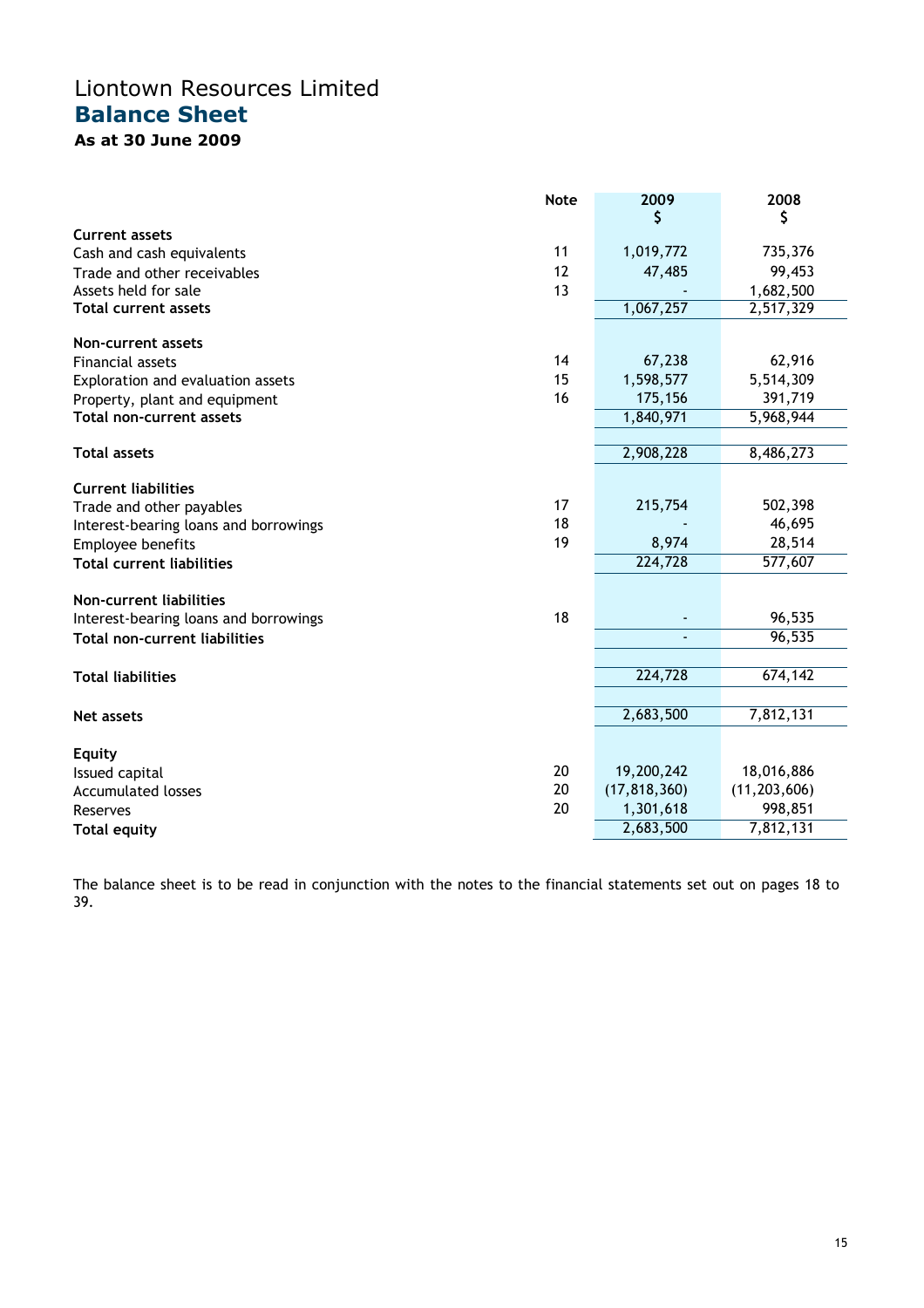# Liontown Resources Limited Statement of Changes in Equity

For the year ended 30 June 2009

|                                               | <b>Note</b> | <b>Share</b><br>capital  | Accumulated<br>losses    | Share based<br>payments<br>reserve | <b>Total equity</b> |
|-----------------------------------------------|-------------|--------------------------|--------------------------|------------------------------------|---------------------|
|                                               |             | \$                       | \$                       | \$                                 | \$                  |
| Balance at 1 July 2008                        |             | 18,016,886               | (11, 203, 606)           | 998,851                            | 7,812,131           |
| Issue of fully paid ordinary shares - capital |             |                          |                          |                                    |                     |
| raisings                                      |             | 1,252,250                | $\overline{\phantom{a}}$ | ٠                                  | 1,252,250           |
| <b>Transaction costs</b>                      |             | (68, 894)                |                          |                                    | (68, 894)           |
| Share options vested                          |             | $\overline{\phantom{a}}$ | $\overline{\phantom{0}}$ | 302,767                            | 302,767             |
| Loss for the period                           |             | ٠                        | (6,614,754)              | ٠                                  | (6,614,754)         |
| Balance at 30 June 2009                       | 20          | 19,200,242               | (17, 818, 360)           | 1,301,618                          | 2,683,500           |

|                                                          | <b>Note</b> | <b>Share</b><br>capital<br>\$ | Accumulated<br>losses<br>\$ | <b>Share based</b><br>payments<br>reserve<br>\$ | <b>Total equity</b><br>\$ |
|----------------------------------------------------------|-------------|-------------------------------|-----------------------------|-------------------------------------------------|---------------------------|
| Balance at 1 July 2007                                   |             | 14,977,361                    | (895, 050)                  | 469,098                                         | 14,551,409                |
| Issue of fully paid ordinary shares - capital<br>raising |             | 3,199,500                     |                             | $\overline{\phantom{a}}$                        | 3,199,500                 |
| <b>Transaction costs</b>                                 |             | (159, 975)                    |                             | ۰                                               | (159, 975)                |
| Share options vested                                     |             | $\overline{\phantom{a}}$      |                             | 529,753                                         | 529,753                   |
| Loss for the period                                      |             | $\overline{\phantom{a}}$      | (10, 308, 556)              | $\blacksquare$                                  | (10, 308, 556)            |
| Balance at 30 June 2008                                  | 20          | 18,016,886                    | (11, 203, 606)              | 998,851                                         | 7,812,131                 |

The statement of changes in equity is to be read in conjunction with the notes to the financial statements set out on pages 18 to 39.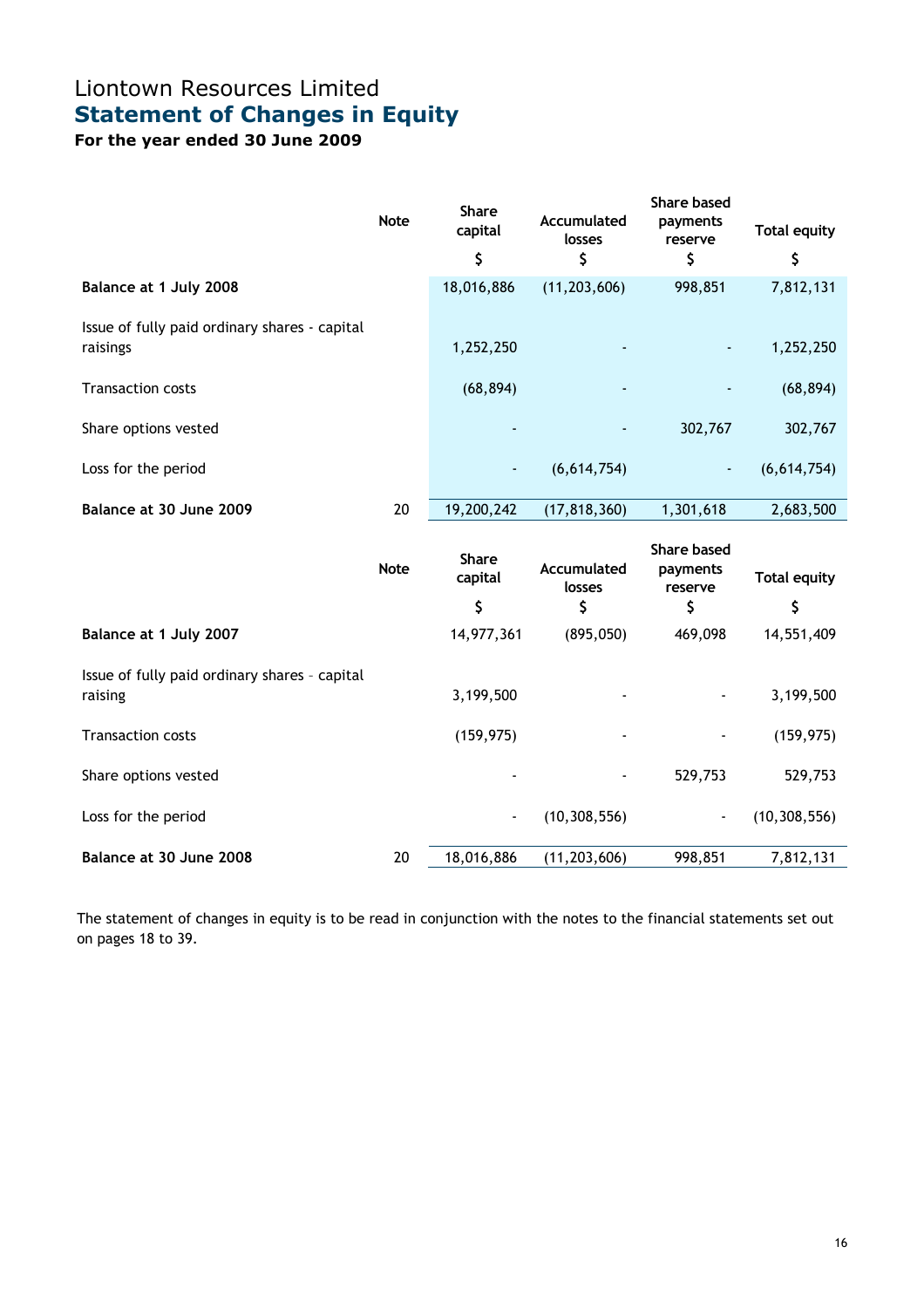## Liontown Resources Limited Cash Flow Statement

## For the year ended 30 June 2009

|                                                               | <b>Note</b> | 2009        | 2008          |
|---------------------------------------------------------------|-------------|-------------|---------------|
|                                                               |             | \$          | \$            |
| Cash flows from operating activities                          |             |             |               |
| Cash paid to suppliers and employees                          |             | (717, 010)  | (1, 194, 851) |
| Interest received                                             |             | 42,343      | 130,559       |
| Other                                                         |             | 30,542      | (85, 991)     |
| Net cash used in operating activities                         | 23          | (644, 125)  | (1, 150, 283) |
| Cash flows from investing activities                          |             |             |               |
| Proceeds from sale of property, plant and equipment           |             | 137,237     | 31,091        |
| Proceeds from sale of investments                             |             |             | 533,286       |
| Proceeds from sale of exploration and evaluation assets       |             | 1,582,500   |               |
| Deposit received on sale of exploration and evaluation assets |             |             | 100,000       |
| Payments for exploration and evaluation                       |             | (1,802,009) | (4,676,720)   |
| Acquisition of property, plant and equipment                  |             | (12, 498)   | (215, 637)    |
| Net cash used in investing activities                         |             | (94, 770)   | (4, 227, 980) |
| Cash flows from financing activities                          |             |             |               |
| Net proceeds from issue of shares                             |             | 1,183,357   | 3,039,525     |
| Lodgement of bank guarantee and security deposits             |             | 3,840       | (1,000)       |
| Funds held on trust                                           |             | (6, 272)    |               |
| Repayment of borrowings                                       |             | (157, 634)  | (47, 589)     |
| Net cash from financing activities                            |             | 1,023,291   | 2,990,936     |
| Net increase/ (decrease) in cash and cash equivalents         |             | 284,396     | (2,387,327)   |
|                                                               |             | 735,376     | 3,122,703     |
| Cash and cash equivalents at the beginning of the period      |             |             |               |
| Cash and cash equivalents at 30 June                          | 11          | 1,019,772   | 735,376       |

The cash flow statement is to be read in conjunction with the notes to the financial statements set out on pages 18 to 39.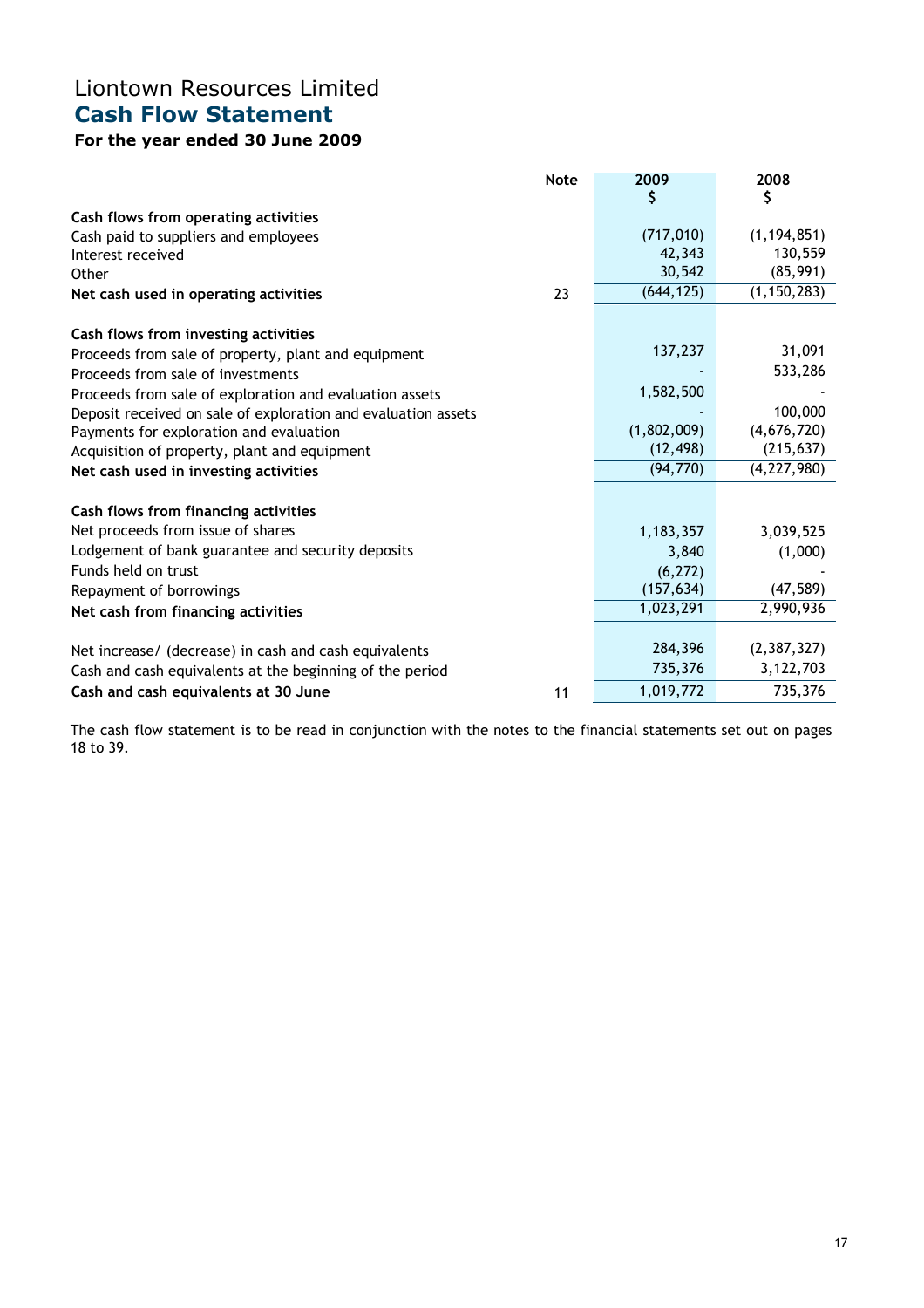# Liontown Resources Limited Cash Flow Statement

#### For the year ended 30 June 2009

#### 1. Significant accounting policies

Liontown Resources is an ASX listed public company domiciled in Australia at Level 2, 1292 Hay Street, West Perth, Western Australia. The financial report of the Company is for the year ended 30 June 2009.

The financial report was authorised for issue by the Directors on the 25<sup>th</sup> day of September 2009.

#### (a) Statement of compliance

The financial report complies with Australian Accounting Standards, which include Australian equivalents to International Financial Reporting Standards ('AIFRS'). Compliance with AIFRS ensures that the financial report, comprising the financial statements and notes thereto, complies with International Financial Reporting Standards ('IFRS').

#### (b) Basis of preparation

The financial report is a general-purpose financial report, which has been prepared in accordance with the requirements of the Corporations Act 2001, Accounting Standards and Interpretations and complies with other requirements of the law. The financial report has also been prepared on a historical cost basis, except for derivative financial instruments and available-for-sale investments, which have been measured at fair value. The financial report is presented in Australian dollars.

In the year ended 30 June 2009, the Company has reviewed all of the new and revised Standards and Interpretations issued by the AASB that are relevant to its operations and effective for annual reporting periods beginning on or after 1 July 2008. It has been determined by the Company that there is no impact, material or otherwise, of the new and revised Standards and Interpretations on its business and, therefore, no change is necessary to its accounting policies.

#### (c) Significant accounting judgements, estimates and assumptions

The financial statements are prepared on a going concern basis.

At balance date, the Company had an excess of current assets over current liabilities of \$842,529.

Notwithstanding the positive working capital position at balance date, the Company has forecast that it will need to seek additional funding in the coming year in order to meet its operating expenditure and planned exploration expenditure for the next twelve months from the date of signing these financial statements. These arrangements may include a further capital raising or entering into the sale or joint venture of assets.

Any inability to raise further funding through a capital raising or entering into the sale or joint venture of assets may have a material adverse effect on the Company's ability to continue as a going concern. The financial statements do not include any adjustments relating to the recoverability and classification of recorded asset amounts or to the amounts and classification of liabilities that might be necessary if the Company does not continue as a going concern.

The preparation of a financial report in conformity with Australian Accounting Standards requires management to make judgements, estimates and assumptions that affect the application of policies and reported amounts of assets and liabilities, income and expenses. The estimates and associated assumptions are based on historical experience and various other factors that are believed to be reasonable under the circumstances, the results of which form the basis of making the judgements about carrying values of assets and liabilities that are not readily apparent from other sources. Actual results may differ from these estimates. These accounting policies have been consistently applied by the Company.

The key estimates and assumptions that have a significant risk of causing a material adjustment to the carrying amounts of certain assets and liabilities within the next annual reporting period are:

#### (i) Recoverability of exploration expenditure

The carrying amount of exploration and evaluation expenditure is dependent on the future successful outcome from exploration activity or alternatively the sale of the respective areas of interest.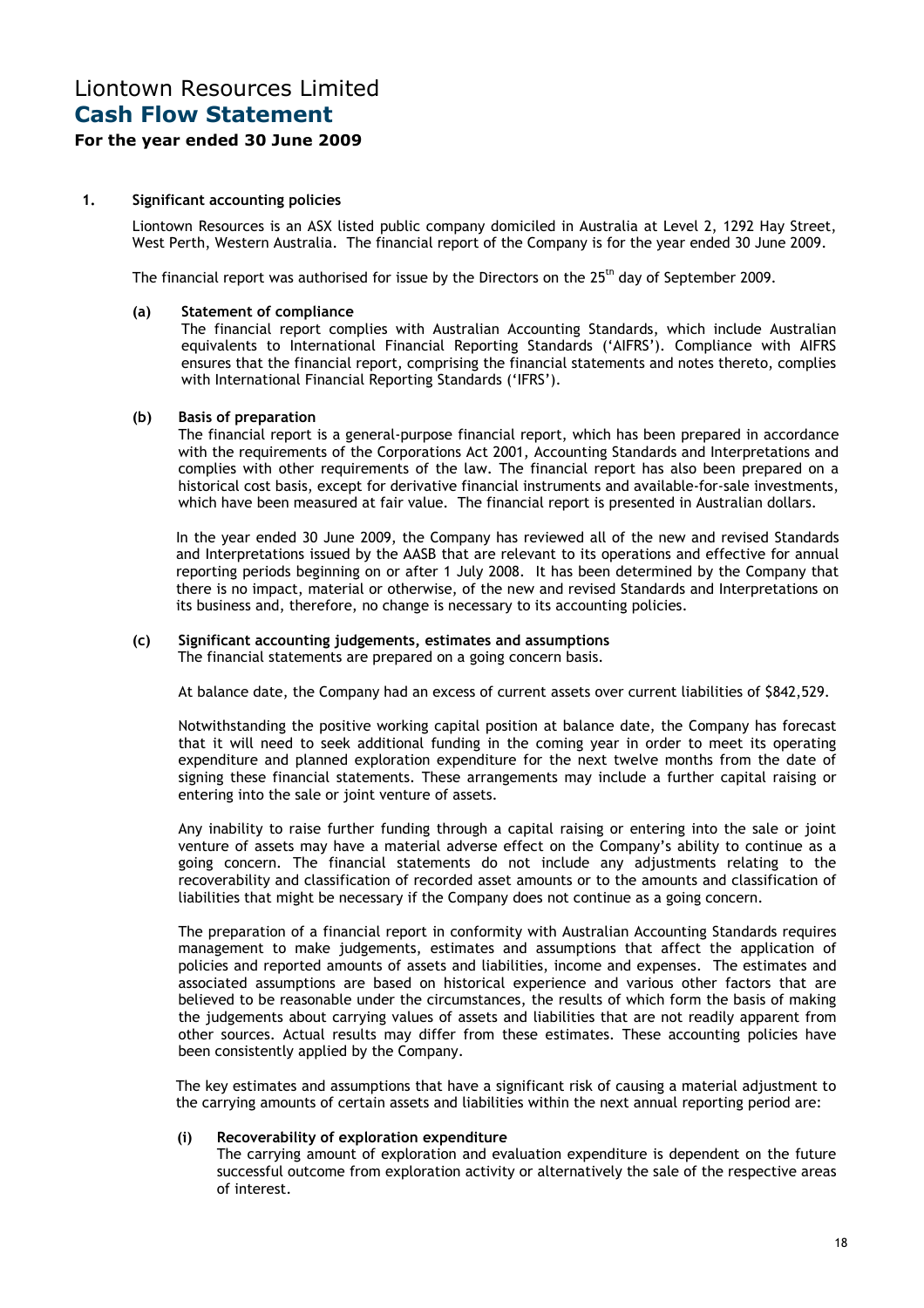### For the year ended 30 June 2009

#### (ii) Shared-based payment transactions

The Company measures the cost of equity-settled share-based payments at fair value at the grant date using a binomial formula taking into account the terms and conditions upon which the instruments were granted.

#### (d) Segment reporting

A segment is a distinguishable component of the Company that is engaged either in providing products or services (business segment), or in providing products or services within a particular economic environment (geographical segment), which is subject to risks and rewards that are different from those of other segments. Segment information is presented in respect of the Company's geographical segments.

#### (e) Revenue recognition

Revenue is recognised to the extent that it is probable that the economic benefits will flow to the Company and the revenue can be reliably measured.

#### (i) Sale of goods

Revenue is recognised when the significant risks and rewards of ownership of the goods have passed to the buyer and the costs incurred or to be incurred in respect of the transaction can be reliably measured. Risks and rewards of ownership are considered passed to the buyer at the time of delivery of the goods to the buyer.

#### (ii) Services rendered

Revenue from services rendered is recognised in the income statement in proportion to the stage of completion of the transaction at the balance sheet date. The stage of completion is assessed by reference to surveys of work performed. No revenue is recognised if there are significant uncertainties regarding recovery of the consideration due, the costs incurred or to be incurred cannot be measured reliably.

#### (iii) Interest received

Interest income is recognised in the income statement as it accrues, using the effective interest method. The interest expense component of finance lease payments is recognised in the income statement using the effective interest method.

#### (f) Expenses

#### (i) Operating lease payments

Payments made under operating leases are recognised in the income statement on a straight-line basis over the term of the lease. Lease incentives received are recognised in the income statement as an integral part of the total lease expense and spread over the lease term.

#### (ii) Finance lease payments

Minimum lease payments are apportioned between the finance charge and the reduction of the outstanding liability. The finance charge is allocated to each period during the lease term so as to produce a constant periodic rate of interest on the remaining balance of the liability.

#### (iii) Financing costs

Financing costs comprise interest payable on borrowings calculated using the effective interest method and interest receivable on funds invested.

#### (g) Depreciation

Depreciation is charged to the income statement on a diminishing value basis over the estimated useful lives of each part of an item of property, plant and equipment. Land is not depreciated. The estimated useful lives in the current and comparative periods are as follows:

|           | plant and equipment   | 7%-40%  |
|-----------|-----------------------|---------|
| $\bullet$ | fixtures and fittings | 11%-22% |

motor vehicles 18.75%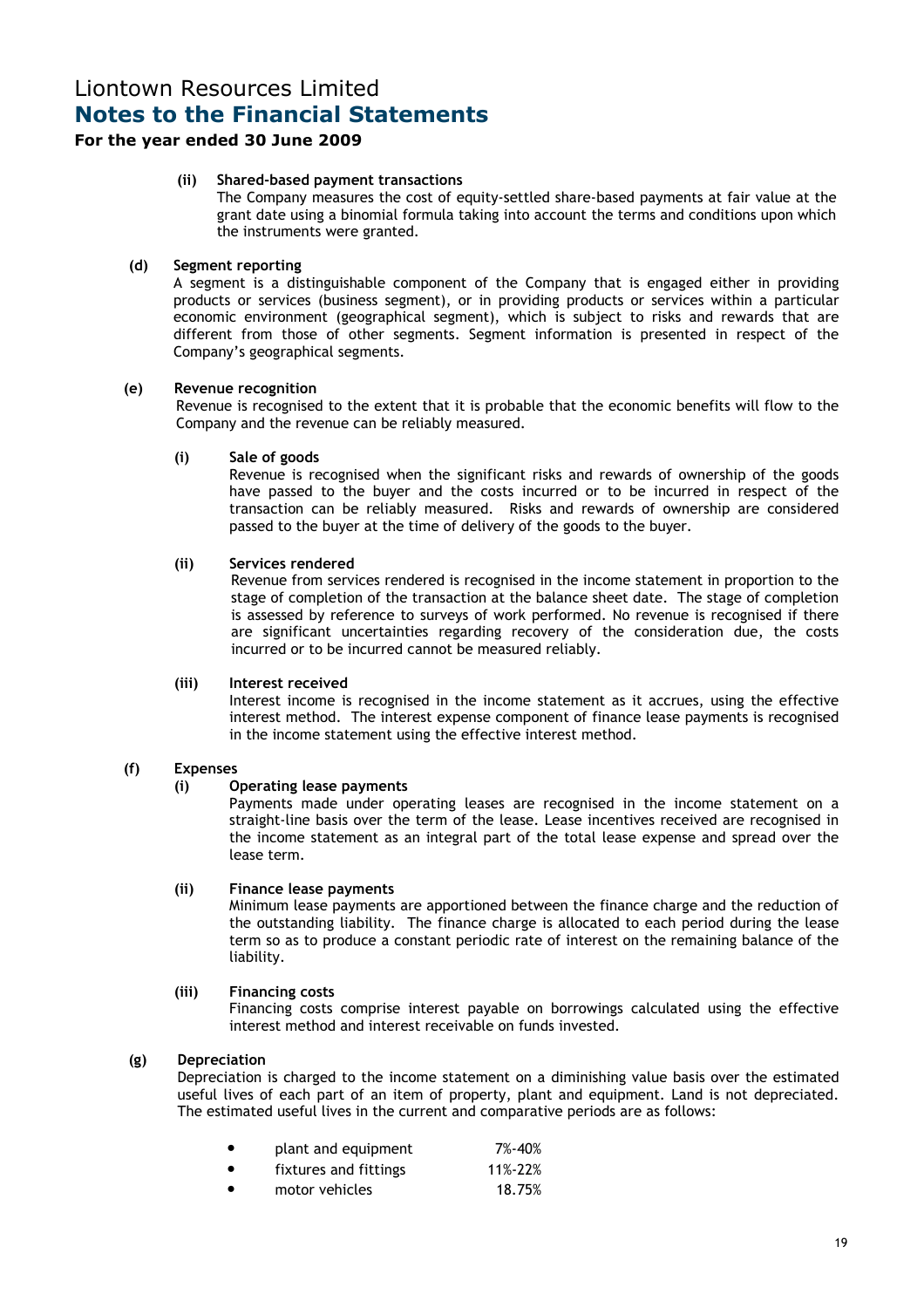### For the year ended 30 June 2009

The residual value, if not insignificant, is reassessed annually.

#### (h) Income tax

Income tax in the income statement comprises current and deferred tax. Income tax is recognised in the income statement except to the extent that it relates to items recognised directly in equity, in which case it is recognised in equity.

Current tax is the expected tax payable on the taxable income for the year, using tax rates enacted or substantively enacted at the balance sheet date, and any adjustment to tax payable in respect of previous years.

Deferred tax is provided using the balance sheet liability method, providing for temporary differences between the carrying amounts of assets and liabilities for financial reporting purposes and the amounts used for taxation purposes. The amount of deferred tax provided is based on the expected manner of realisation or settlement of the carrying amount of assets and liabilities, using tax rates enacted or substantively enacted at the balance sheet date.

A deferred tax asset is recognised only to the extent that it is probable that future taxable profits will be available against which the asset can be utilised. Deferred tax assets are reduced to the extent that it is no longer probable that the related tax benefit will be realised.

#### (i) Goods and Services Tax

Revenue, expenses and assets are recognised net of the amount of goods and services tax ('GST'), except where the amount of GST incurred is not recoverable from the taxation authority. In these circumstances, the GST is recognised as part of the cost of acquisition of the asset or as part of the expense.

Receivables and payables are stated with the amount of GST included. The net amount of GST recoverable from, or payable to, the Australian Taxation Office ('ATO') is included as a current asset or liability in the balance sheet.

Cash flows are included in the cash flow statement on a gross basis. The GST components of cash flows arising from investing and financing activities which are recoverable from, or payable to, the ATO are classified as operating cash flows.

#### (j) Impairment

At each reporting date, the Company assesses whether there is any indication that an asset may be impaired. Where an indicator of impairment exists, the Company makes a formal estimate of recoverable amount. Where the carrying amount of an asset exceeds its recoverable amount the asset is considered impaired and is written down to its recoverable amount.

Recoverable amount is the greater of fair value less costs to sell and value in use. Value in use is the present value of the future cash flows expected to be derived from the asset or cash generating unit. In estimating value in use, a pre-tax discount rate is used which reflects current market assessments of the time value of money and the risks specific to the asset. For an asset that does not generate largely independent cashflows, the recoverable amount is determined for the cash generating unit to which the asset belongs.

Impairment losses are recognised in the income statement unless the asset has previously been revalued, in which case the impairment loss is recognised as a reversal to the extent of that previous revaluation with any excess recognised through the income statement. Receivables with a short duration are not discounted.

#### (k) Cash and cash equivalents

Cash and cash equivalents comprise cash balances and call deposits with an original maturity of six months or less. Bank overdrafts that are repayable on demand and form an integral part of the Company's cash management are included as a component of cash and cash equivalents for the purpose of the cash flow statement.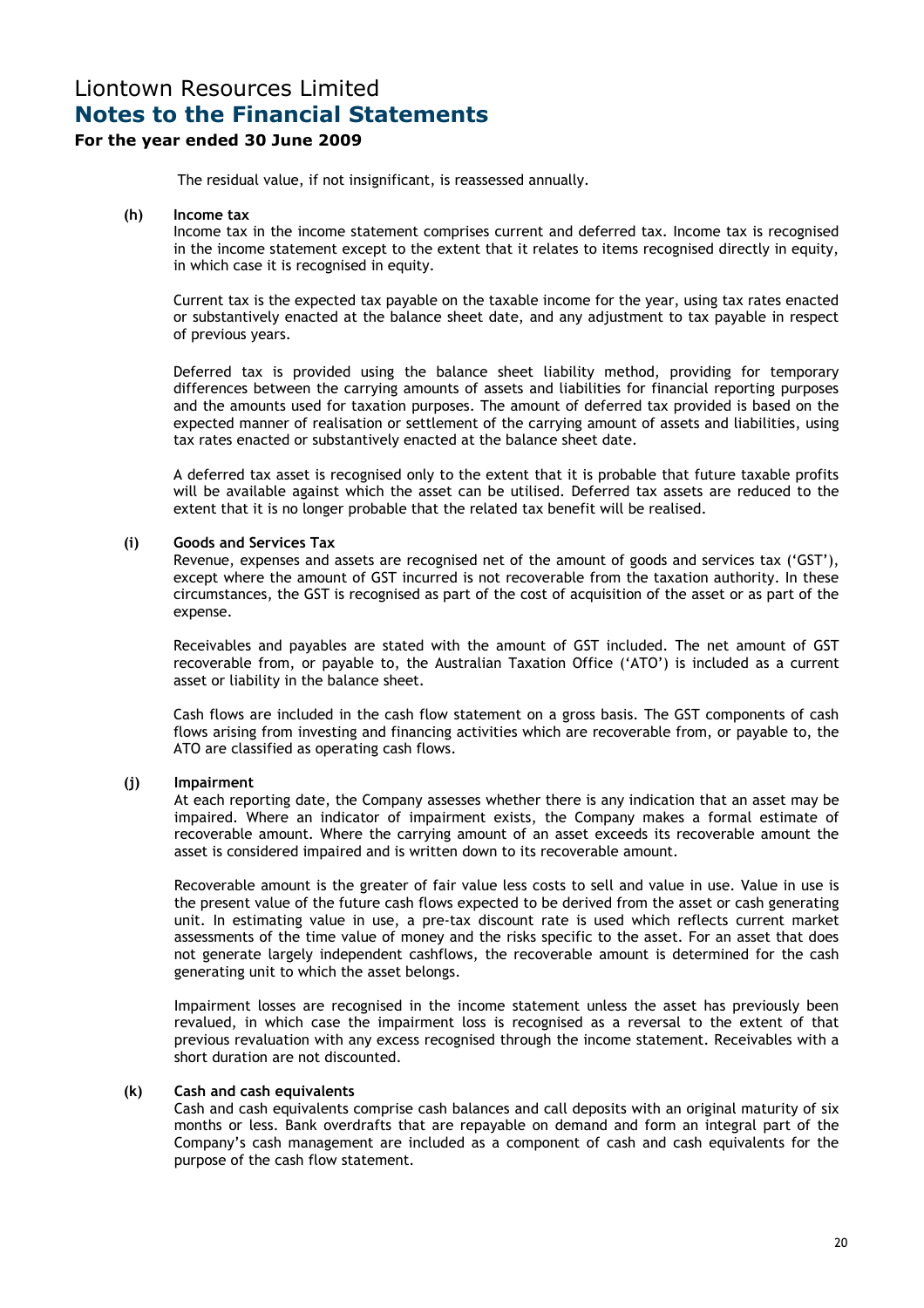### For the year ended 30 June 2009

(l) Trade and other receivables Trade and other receivables are stated at cost less impairment losses (see accounting policy (j)).

#### (m) Non-current assets held for sale and discontinued operations

Immediately before classification as held for sale, the measurement of the assets (and all assets and liabilities in a disposal group) is brought up to date in accordance with applicable AIFRS. Then, on initial classification as held for sale, non-current assets and disposal groups are recognised at the lower of carrying amount and fair value less costs to sell.

Impairment losses on initial classification as held for sale are included in profit or loss, even when there is a revaluation. The same applies to gains and losses on subsequent re-measurement.

A discontinued operation is a component of the Company's business that represents a separate major line of business or geographical area of operations or is a subsidiary acquired exclusively with a view to resale.

Classification as a discontinued operation occurs upon disposal or when the operation meets the criteria to be classified as held for sale, if earlier. A disposal group that is to be abandoned also may qualify.

#### (n) Plant and equipment

Plant and equipment is stated at cost less accumulated depreciation and any accumulated impairment losses. Such cost includes the cost of replacing parts that are eligible for capitalisation when the cost of replacing the parts is incurred.

The assets' residual values, useful lives and amortisation methods are reviewed, and adjusted if appropriate, at each financial year end.

An item of plant and equipment is derecognised upon disposal or when no further future economic benefits are expected from its use or disposal.

Any gain or loss arising on de-recognition of the asset (calculated as the difference between the net disposal proceeds and the carrying amount of the asset) is included in profit or loss in the year the asset is derecognised.

#### (o) Financial assets

Financial assets in the scope of AASB 139 Financial Instruments: Recognition and Measurement are classified as either financial assets at fair value through profit or loss, loans and receivables, heldto-maturity investments, or available-for-sale investments, as appropriate. When financial assets are recognised initially, they are measured at fair value, plus, in the case of investments not at fair value, through profit or loss, directly attributable transactions costs. The Company determines the classification of its financial assets after initial recognition and, when allowed and appropriate, reevaluates this designation at each financial year end.

#### (i) Financial assets at fair value through profit or loss

 Financial assets classified as held for trading are included in the category 'financial assets at fair value through profit or loss'. Financial assets are classified as held for trading if they are acquired for the purpose of selling in the near term. Derivatives are also classified as held for trading unless they are designated as effective hedging instruments. Gains or losses on investments held for trading are recognised in profit or loss.

#### (ii) Held-to-maturity investments

If the Company has the positive intent and ability to hold debt securities to maturity, then they are classified as held-to-maturity. Held-to-maturity investments are measured at amortised cost using the effective interest method, less any impairment losses.

#### (iii) Loans and receivables

 Loans and receivables are non-derivative financial assets with fixed or determinable payments that are not quoted in an active market. Such assets are carried at amortised cost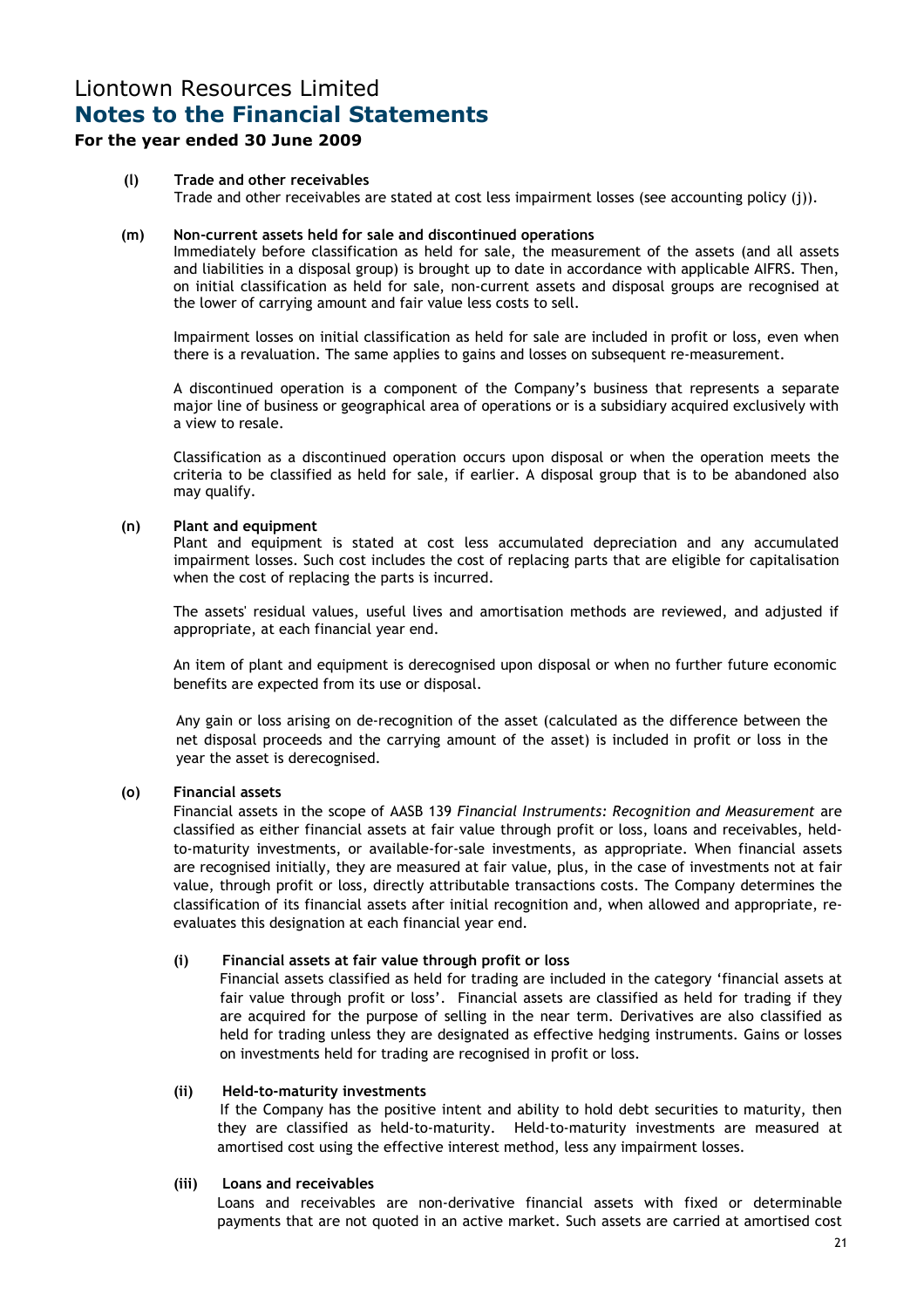#### For the year ended 30 June 2009

using the effective interest method. Gains and losses are recognised in profit or loss when the loans and receivables are derecognised or impaired, as well as through the amortisation process.

#### (iv) Available-for-sale investments

 Available-for-sale investments are those non-derivative financial assets that are designated as available-for-sale or are not classified as any of the three preceding categories. After initial recognition available-for sale investments are measured at fair value with gains or losses being recognised as a separate component of equity until the investment is derecognised or until the investment is determined to be impaired, at which time the cumulative gain or loss previously reported in equity is recognised in profit or loss.

The fair value of investments that are actively traded in organised financial markets is determined by reference to quoted market bid prices at the close of business on the balance sheet date. For investments with no active market, fair value is determined using valuation techniques. Such techniques include using recent arm's length market transactions; reference to the current market value of another instrument that is substantially the same; discounted cash flow analysis and option pricing models.

#### (p) Exploration, Evaluation, Development and Tenement Acquisition Costs

Exploration, evaluation, development and tenement acquisition costs in relation to separate areas of interest for which rights of tenure are current, are capitalised in the period in which they are incurred and are carried at cost less accumulated impairment losses. The cost of acquisition of an area of interest and exploration expenditure relating to that area of interest is carried forward as an asset in the balance sheet so long as the following conditions are satisfied:

- 1) the rights to tenure of the area of interest are current; and
- 2) at least one of the following conditions is also met:
	- (i) the exploration and evaluation expenditures are expected to be recouped through successful development and exploitation of the area of interest, or alternatively, by its sale; or
	- (ii) exploration and evaluation activities in the area of interest have not at the reporting date reached a stage which permits a reasonable assessment of the existence or otherwise of economically recoverable reserves, and active and significant operations in, or in relation to, the area of interest are continuing.

Exploration and evaluation expenditure is assessed for impairment when facts and circumstances suggest that their carrying amount exceeds their recoverable amount. Where this is the case an impairment loss is recognised. Should a project or an area of interest be abandoned, the expenditure will be written off in the period in which the decision is made. Where a decision is made to proceed with development, accumulated expenditure will be amortised over the life of the reserves associated with the area of interest once mining operations have commenced.

#### (q) Trade and other payables

Trade and other payables are stated at cost.

#### (r) Interest-bearing loans and borrowings

All loans and borrowings are initially recognised at the fair value of the consideration received less directly attributable transaction costs.

After initial recognition, interest bearing loans and borrowings are subsequently measured at amortised cost using the effective interest method.

Gains and losses are recognised in profit and loss when the liabilities are derecognised.

(i) Leases

Finance leases, which transfer substantially all the risks and benefits incidental to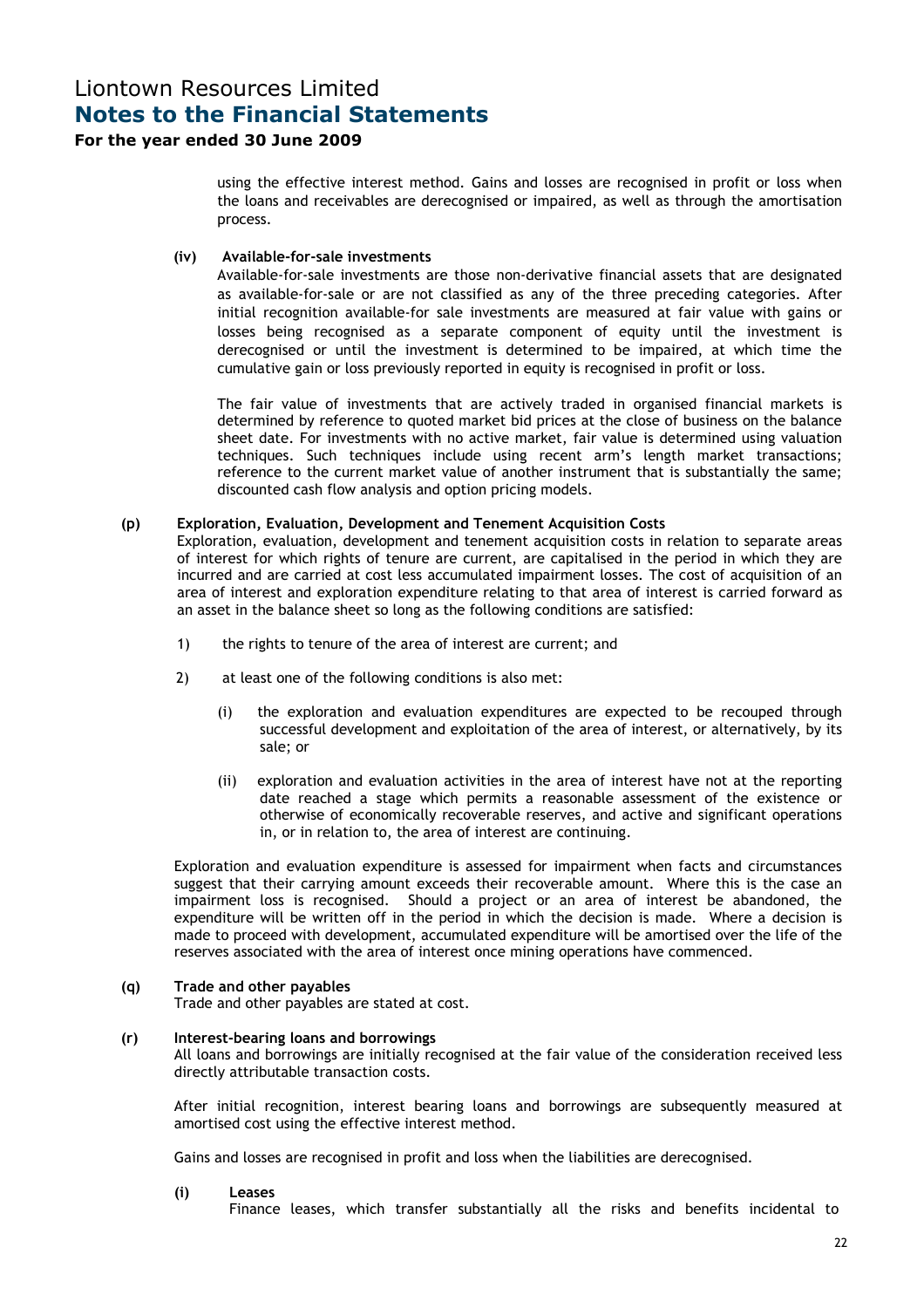### For the year ended 30 June 2009

ownership of the leased item, are capitalised at the inception of the lease at the fair value of the leased property or, if lower, at the present value of minimum lease payments.

### (s) Employee benefits

### (i) Superannuation

Obligations for contributions to defined contribution pension plans are recognised as an expense in the income statement as incurred.

### (ii) Share-based payment transactions

The Company provides benefits to employees (including Directors) in the form of sharebased payment transactions, whereby employees render services in exchange for shares or rights over shares ('equity-settled transactions').

The Company currently provides benefits under an Employee Share Option Plan.

The cost of these equity-settled transactions with employees and Directors is measured by reference to the fair value at the date at which they are granted.

In valuing equity-settled transactions, no account is taken of any performance conditions, other than conditions linked to the price of the shares of the Company ('market conditions'). The cost of equity-settled transactions is recognised, together with a corresponding increase in equity, over the period in which the performance conditions are fulfilled, ending on the date on which the relevant employees become fully entitled to the award ('vesting date').

The cumulative expense recognised for equity-settled transactions at each reporting date until vesting date reflects:

- (i) the extent to which the vesting period has expired; and
- (ii) the number of awards that, in the opinion of the Directors, will ultimately vest. This opinion is formed based on the best available information at balance date. No adjustment is made for the likelihood of market performance conditions being met as the effect of these conditions is included in the determination of fair value at grant date.

No expense is recognised for awards that do not ultimately vest, except for awards where vesting is conditional upon a market condition.

Where the terms of an equity-settled award are modified, as a minimum, an expense is recognised as if the terms had not been modified. In addition, an expense is recognised for any increase in the value of the transaction as a result of the modification, as measured at the date of modification.

Where an equity-settled award is cancelled, it is treated as if it had vested on the date of cancellation, and any expense not yet recognised for the award is recognised immediately. However, if a new award is substituted for the cancelled award, and designated as a replacement award on the date that it is granted, the cancelled and new award are treated as if they were a modification of the original award, as described in the previous paragraph.

The dilutive effect, if any, of outstanding options is reflected as additional share dilution in the computation of earnings per share.

### (iii) Wages, salaries, annual leave, sick leave and non-monetary benefits

Liabilities for employee benefits for wages, salaries, annual leave and sick leave represent present obligations resulting from employees' services provided to reporting date, calculated at undiscounted amounts based on remuneration wage and salary rates that the Company expects to pay as at reporting date including related on-costs, such as, workers compensation insurance and payroll tax.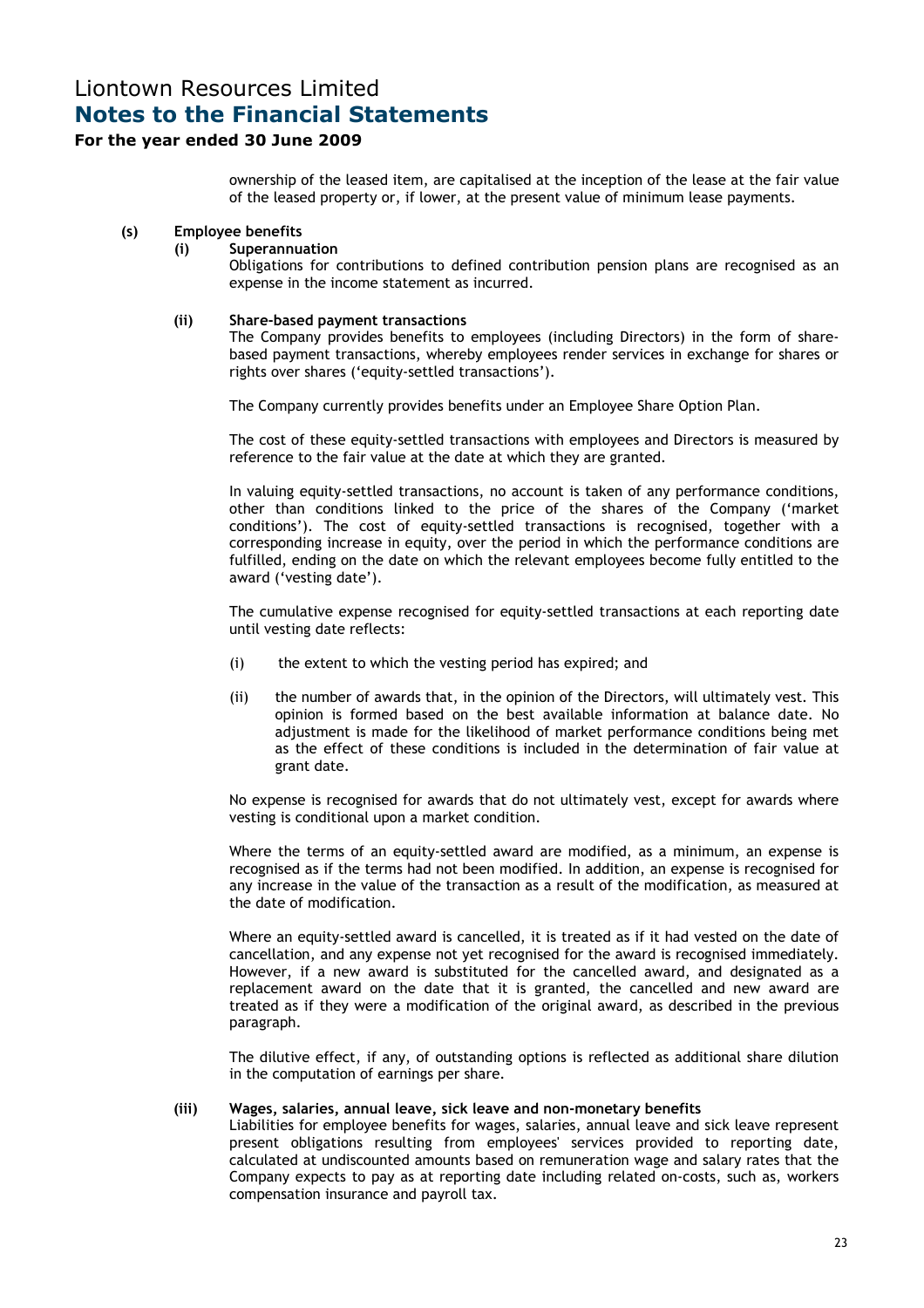### For the year ended 30 June 2009

#### (t) Provisions

A provision is recognised in the balance sheet when the Company has a present legal or constructive obligation as a result of a past event, and it is probable that an outflow of economic benefits will be required to settle the obligation. If the effect is material, provisions are determined by discounting the expected future cash flows at a pre-tax rate that reflects current market assessments of the time value of money and, when appropriate, the risks specific to the liability.

#### (u) Share capital

#### (i) Ordinary share capital

Ordinary shares and partly paid shares are classified as equity.

#### (ii) Transaction costs

 Transaction costs of an equity transaction are accounted for as a deduction from equity, net of any related income tax benefit.

#### 2. Segment reporting

#### Geographical segments

The Company operated in 2 distinct geographical segments, Australia and United States of America. These segments were determined based on the location of the Company's assets.

The Company's geographical segment in United States of America was in Arizona. The company acquired this segment in 2008.

The following table presents expenditure and asset information regarding geographical segments for the years ended 30 June 2009 and 30 June 2008.

| 2009                | Continuing<br>operations<br><b>Australia</b> | Continuing<br>operations<br>Arizona | <b>Total</b>   |
|---------------------|----------------------------------------------|-------------------------------------|----------------|
|                     | \$                                           | \$                                  | \$             |
| Segment revenue     | 60,912                                       |                                     | 60,912         |
| Segment expenses    | (6,675,666)                                  |                                     | (6,675,666)    |
| Segment result      | (6,614,754)                                  |                                     | (6, 614, 754)  |
|                     |                                              |                                     |                |
| Segment assets      | 2,526,072                                    | 382,156                             | 2,908,228      |
| Segment liabilities | (224, 728)                                   |                                     | (224, 728)     |
| Segment result      | 2,301,344                                    | 382,156                             | 2,683,500      |
|                     |                                              |                                     |                |
| 2008                | Continuing                                   | Continuing                          |                |
|                     | operations                                   | operations                          |                |
|                     | <b>Australia</b>                             | Arizona                             | <b>Total</b>   |
|                     | \$                                           | \$                                  | \$             |
| Segment revenue     | 180,150                                      |                                     | 180,150        |
| Segment expenses    | (10, 488, 706)                               |                                     | (10, 488, 706) |
| Segment result      | (10, 308, 556)                               |                                     | (10, 308, 556) |
|                     |                                              |                                     |                |
| Segment assets      | 8,470,475                                    | 15,798                              | 8,486,273      |
| Segment liabilities | (674, 142)                                   |                                     | (674, 142)     |
|                     | 7,796,333                                    | 15,798                              | 7,812,131      |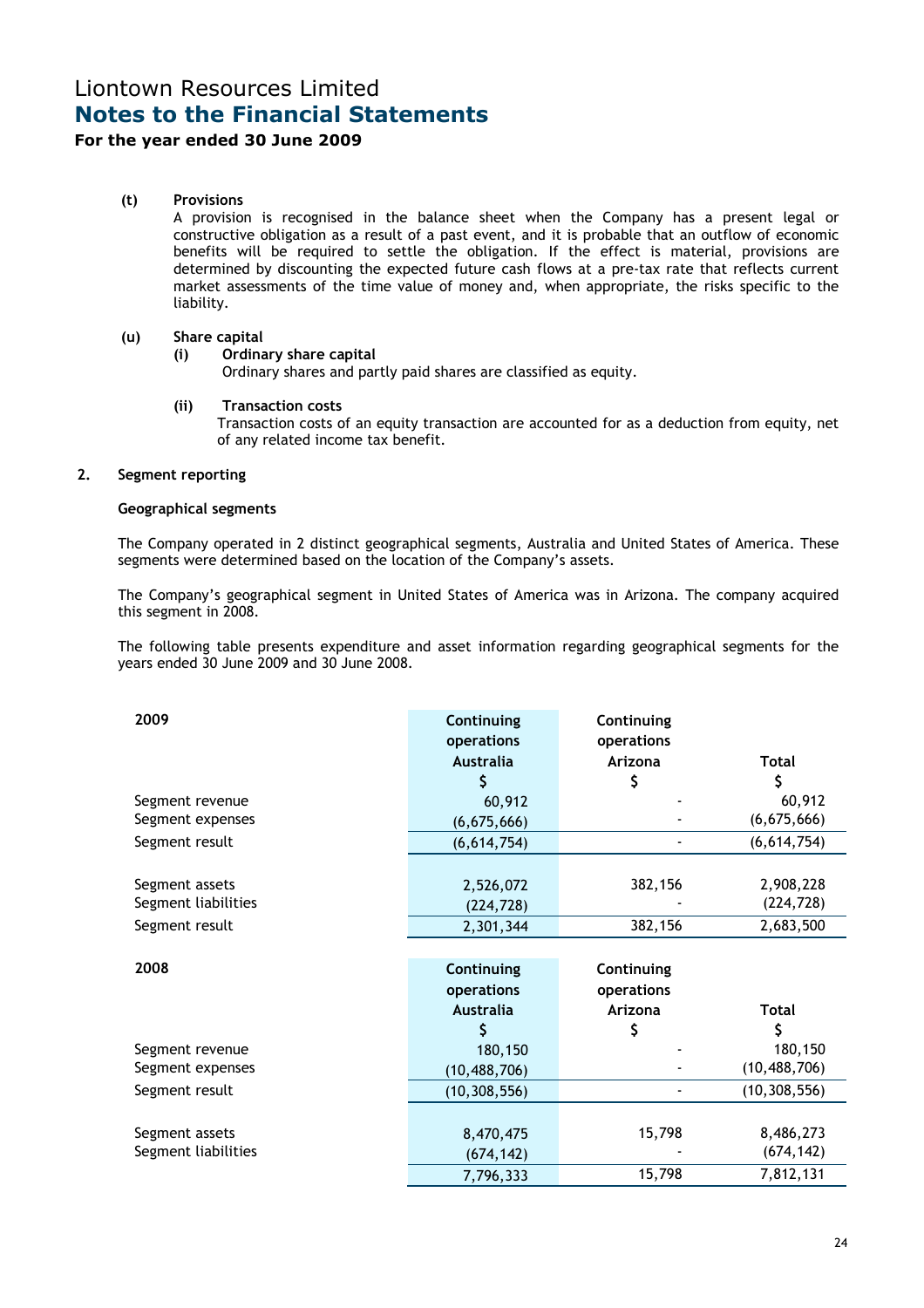### For the year ended 30 June 2009

#### 3. Other Income

|    |                                                      | <b>Note</b> | 2009      | 2008      |
|----|------------------------------------------------------|-------------|-----------|-----------|
|    |                                                      |             |           |           |
|    | Interest received                                    |             | 44,102    | 132,223   |
|    | Corporate and administration fees                    |             |           | 17,249    |
|    | Gain on sale of plant and equipment                  |             | 3,437     | 19,406    |
|    | Other                                                |             | 13,373    | 11,272    |
|    |                                                      |             | 60,912    | 180,150   |
|    |                                                      |             |           |           |
| 4. | <b>Impairment losses</b>                             |             |           |           |
|    |                                                      |             |           |           |
|    | Impairment loss on assets held for sale              | 13          |           | 3,298,676 |
|    | Impairment loss on exploration and evaluation assets | 15          | 5,197,967 | 4,898,696 |
|    |                                                      |             | 5,197,967 | 8,197,372 |

#### Exploration and evaluation assets

The Company has recorded an impairment loss in relation to the Mount Windsor Volcanics Project of \$5,197,967. Following the decline in base metal prices and a reduced capability to raise capital in a difficult financial environment, an assessment of the carrying value of the Company's core assets has been undertaken. Whilst the Mount Windsor Volcanics Project (including the Liontown Deposit) remains an asset of significant value, the commercialisation of the project will be contingent upon future exploration success in the region and sustainable future metal prices.

#### 5. Corporate administrative expenses

|                                           | <b>Note</b> | 2009      | 2008      |
|-------------------------------------------|-------------|-----------|-----------|
|                                           |             | \$        | Ş         |
|                                           |             |           |           |
| Depreciation and amortisation             | 16          | 78,603    | 105,875   |
| Insurance                                 |             | 35,283    | 38,339    |
| Legal fees                                |             | 36,082    | 53,468    |
| Office costs                              |             | 26,467    | 38,150    |
| Personnel expenses                        | 6           | 693,505   | 1,092,021 |
| Regulatory and compliance                 |             | 86,551    | 113,205   |
| Corporate and administration service fees |             | 217,725   | 258,000   |
| Other                                     |             | 44,330    | 172,321   |
|                                           |             | 1,218,546 | 1,871,379 |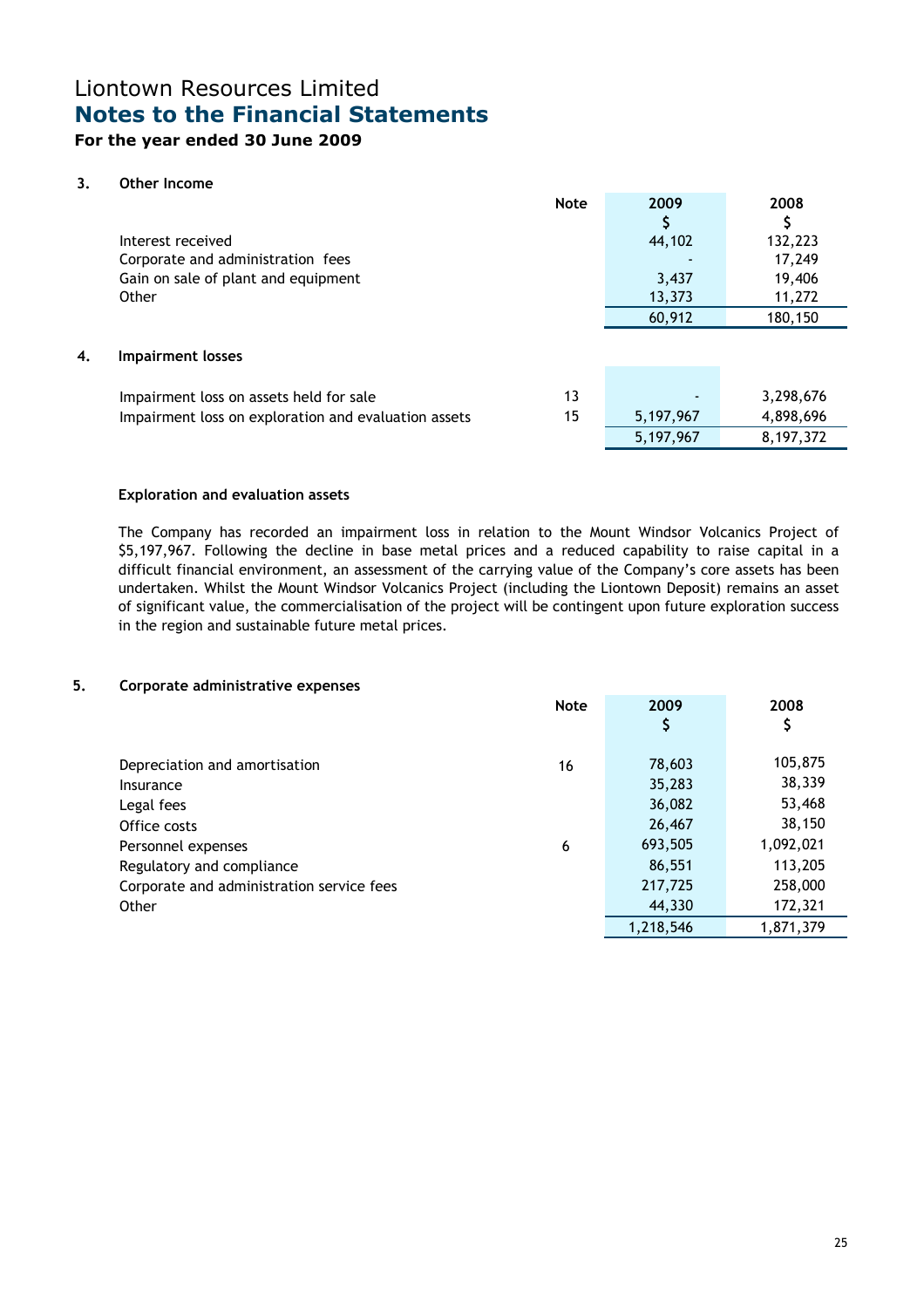For the year ended 30 June 2009

#### 6. Personnel expenses

|                                                        | <b>Note</b> | 2009    | 2008      |
|--------------------------------------------------------|-------------|---------|-----------|
|                                                        |             | S       |           |
| Wages and salaries                                     |             | 37,396  | 161,250   |
| Directors' fees (1)                                    |             | 195,000 | 187,663   |
| Other associated personnel expenses                    |             | 15,472  | 56,173    |
| Defined contribution superannuation fund contributions |             | 136,749 | 143,221   |
| Annual leave                                           |             | 6.121   | 13,961    |
| Equity-settled transactions                            | 19          | 302,767 | 529,753   |
|                                                        |             | 693.505 | 1,092,021 |

(1) Due to difficult financial markets and with an emphasis on conserving cash reserves, the Directors agreed, from 1 November 2008, to suspend the payment of directors' fees. At 30 June 2009, \$130,000 in directors' fees was accrued and not paid.

 Subsequent to year end and subject to shareholder approval, the Directors resolved to issue a total of 2,873,563 fully paid ordinary shares in satisfaction of the unpaid directors' fees at 30 June 2009.

| 7. | Auditor's remuneration<br><b>Audit services</b>           |                          |        |
|----|-----------------------------------------------------------|--------------------------|--------|
|    | HLB Mann Judd                                             |                          |        |
|    | Audit and review of financial reports                     | 26,370                   | 15,860 |
|    |                                                           |                          |        |
| 8. | <b>Finance costs</b>                                      |                          |        |
|    | Interest expense                                          | 14,403                   | 12,279 |
|    |                                                           |                          |        |
| 9. | Income tax                                                |                          |        |
|    | Current tax expense                                       | $\overline{\phantom{0}}$ |        |
|    | Deferred tax expense                                      |                          |        |
|    | Total income tax expense reported in the income statement |                          |        |

#### Numerical reconciliation of income tax expense to prima facie tax payable

| Loss from continuing operations before income tax expense                                      | (6,614,754) | (10, 308, 556) |
|------------------------------------------------------------------------------------------------|-------------|----------------|
| Tax at the Australian corporate rate of 30%                                                    | (1,984,754) | (3,092,567)    |
| Tax effect of amounts which are not tax deductible (taxable)<br>in calculating taxable income: |             |                |
| Non-deductible expenses                                                                        | 90,971      | 160,367        |
| Blackhole expenditure tax deductible                                                           | (63,091)    | (58, 956)      |
| Origination and reversal of temporary differences                                              | (1,671,133) | 1,347,686      |
|                                                                                                | (3,627,679) | (1,643,470)    |
| Current year tax benefits not recognised                                                       | 3,627,679   | 1,643,470      |
| Income tax expense reported in the income statement                                            |             |                |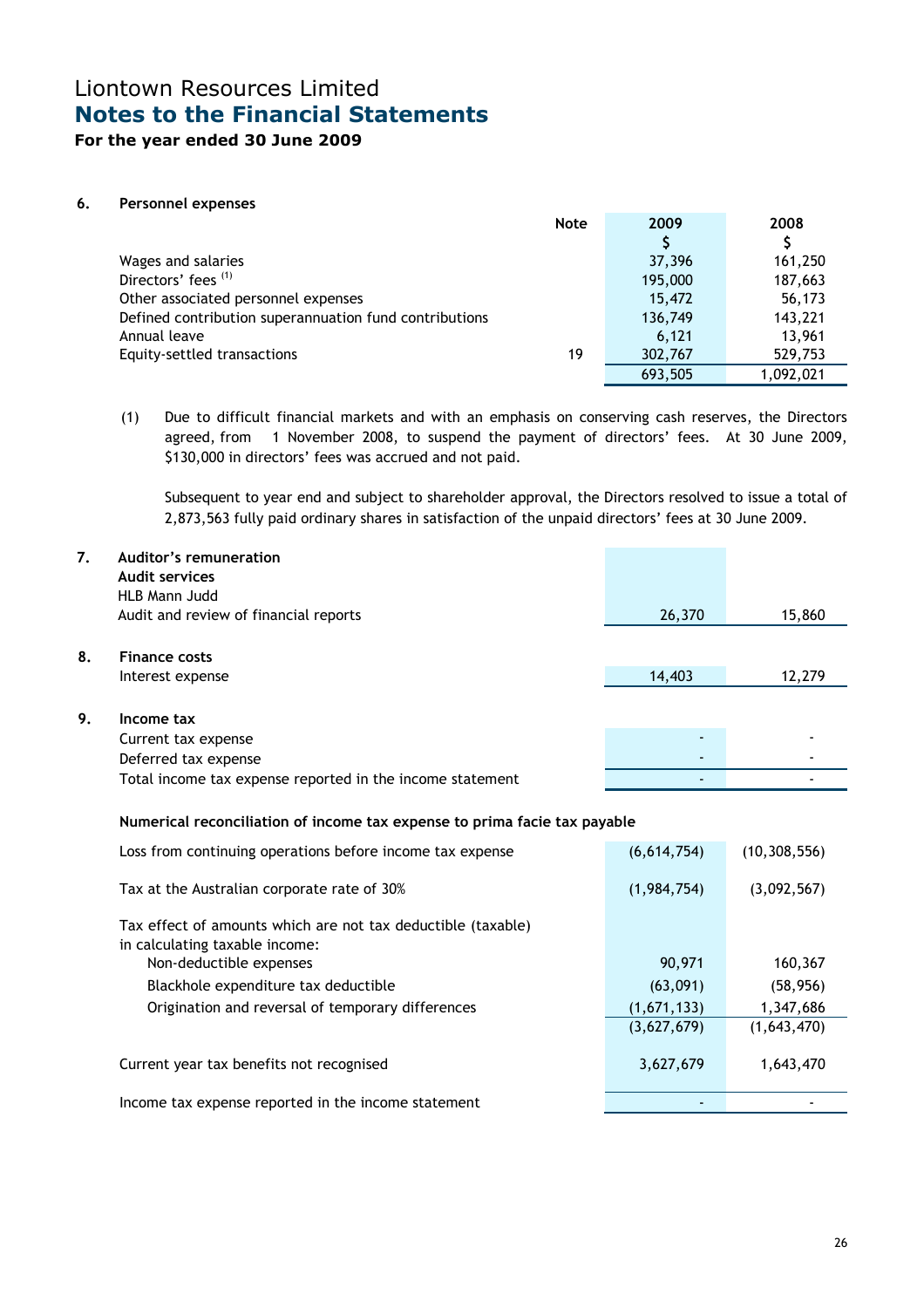For the year ended 30 June 2009

Deferred tax assets and liabilities are attributable to the following:

|                                                                                                                          | <b>Assets</b> |           | <b>Liabilities</b> |           |             | <b>Net</b>  |
|--------------------------------------------------------------------------------------------------------------------------|---------------|-----------|--------------------|-----------|-------------|-------------|
|                                                                                                                          | 2009          | 2008      | 2009               | 2008      | 2009        | 2008        |
| Exploration and                                                                                                          |               |           |                    |           |             |             |
| evaluation assets                                                                                                        |               |           | 479,573            | 1,654,292 | 479,573     | 1,654,292   |
| Assets held for sale                                                                                                     |               |           |                    | 504,750   |             | 504,750     |
| Provision for employee                                                                                                   |               |           |                    |           |             |             |
| benefits                                                                                                                 | (2,692)       | (8, 554)  |                    |           | (2,692)     | (8, 554)    |
| Blackhole expenditure                                                                                                    | (2, 178)      | (5, 553)  |                    |           | (2, 178)    | (5, 553)    |
| Other items                                                                                                              | (4, 501)      | (3,600)   |                    |           | (4,501)     | (3,600)     |
|                                                                                                                          | (9,371)       | (17, 707) | 479,573            | 2,159,042 | 470,202     | 2,141,335   |
| Current tax losses used<br>to offset net deferred<br>tax liability<br>Previous tax losses used<br>to offset net deferred |               |           |                    |           | (3,627,679) | (1,643,470) |
| tax liability                                                                                                            |               |           |                    |           | 3, 157, 477 | (497, 865)  |
| Net deferred tax assets<br>and liabilities                                                                               |               |           |                    |           |             |             |
| <b>Tax Losses</b>                                                                                                        |               |           |                    |           |             |             |
| Unused tax losses for which no deferred tax asset has been recognised                                                    |               |           |                    |           | 7,841,190   | 1,002,927   |
| Potential tax benefit at 30% tax rate                                                                                    |               |           |                    |           | 2,352,357   | 300,878     |

#### 10. Earnings per share

#### Basic and diluted earnings per share

The calculation of basic and diluted earnings per share for the year ended 30 June 2009 was based on the loss attributable to ordinary shareholders of \$6,614,754 [2008: \$10,308,556] and a weighted average number of ordinary shares outstanding during the year ended 30 June 2009 of 109,235,216 [2008: 87,148,913] calculated as follows:

|     | Loss attributable to ordinary shareholders (diluted)            | 2009        | 2008       |
|-----|-----------------------------------------------------------------|-------------|------------|
|     |                                                                 | Ş           | Ş          |
|     | Loss attributable to ordinary shareholders                      | 6,614,754   | 10,308,556 |
|     | Loss attributable to ordinary shareholders (diluted)            | 6,614,754   | 10,308,556 |
|     |                                                                 |             |            |
|     | Weighted average number of ordinary shares (diluted)            |             |            |
|     | Weighted average number of ordinary shares at 30 June           | 109,235,216 | 87,148,913 |
|     | Effect of share options on issue                                |             |            |
|     | Weighted average number of ordinary shares (diluted) at 30 June | 109,235,216 | 87,148,913 |
|     |                                                                 |             |            |
| 11. | Cash and cash equivalents                                       |             |            |
|     | Bank accounts                                                   | 1,009,256   | 735,176    |
|     | Term deposits                                                   | 10,316      |            |
|     | Petty cash                                                      | 200         | 200        |
|     | Cash and cash equivalents in the cash flow statement            | 1,019,772   | 735,376    |
|     |                                                                 |             |            |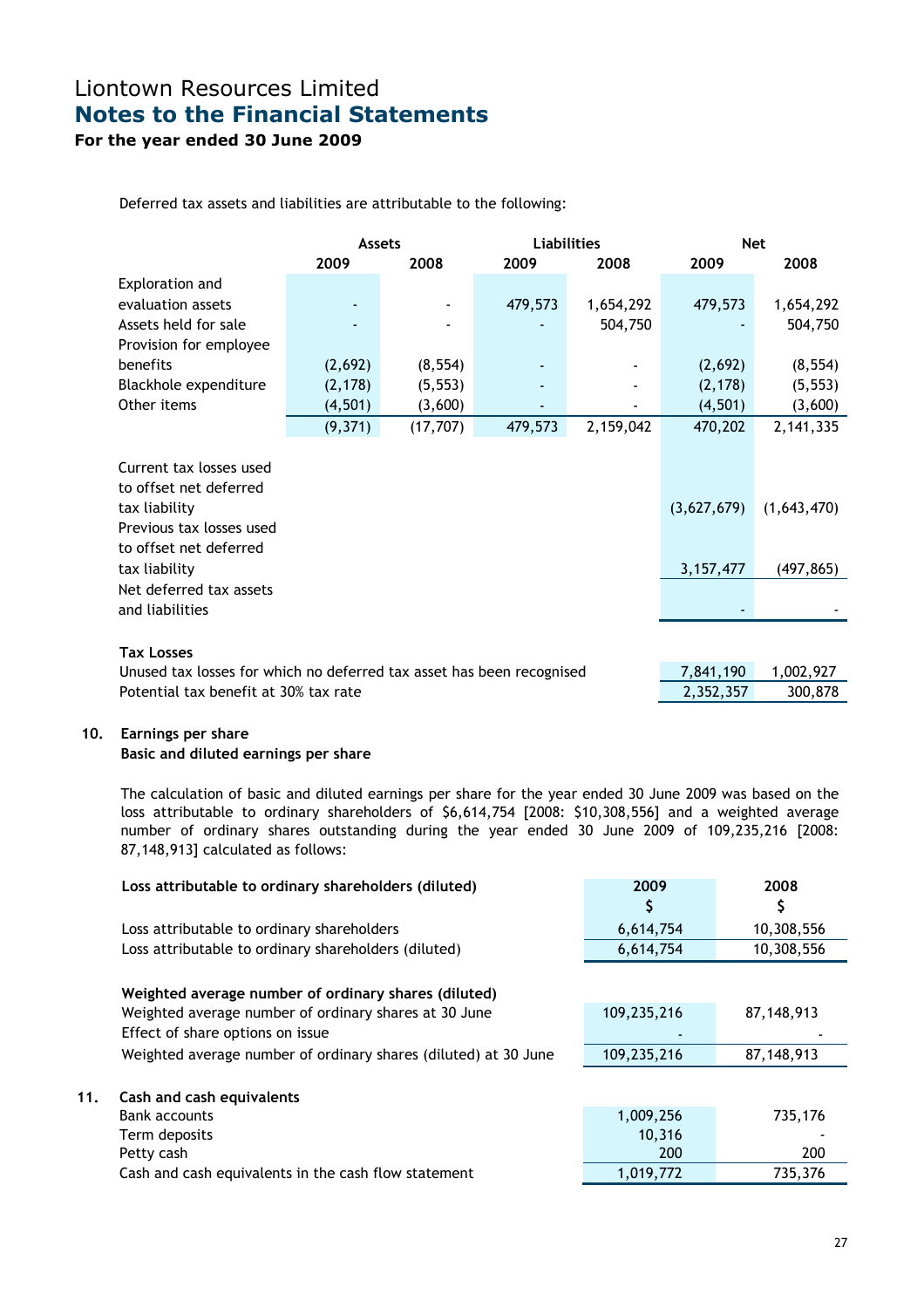### For the year ended 30 June 2009

### 12. Trade and other receivables

|     | Current<br>Other trade receivables<br>Prepayments                                                                                           |                        | 2009<br>Ş<br>29,908<br>17,577<br>47,485       | 2008<br>\$<br>71,923<br>27,530<br>99,453 |
|-----|---------------------------------------------------------------------------------------------------------------------------------------------|------------------------|-----------------------------------------------|------------------------------------------|
| 13. | Assets held for sale<br>Assets transferred from exploration and evaluation assets<br>Impairment loss                                        | <b>Note</b><br>15<br>4 | $\overline{\phantom{a}}$                      | 4,981,176<br>(3, 298, 676)<br>1,682,500  |
| 14. | <b>Financial assets</b><br>Non-current<br>Bond in relation to office premises<br>Bank guarantee<br>Security deposits<br>Funds held on trust |                        | 18,972<br>28,494<br>13,500<br>6,272<br>67,238 | 18,972<br>26,604<br>17,340<br>62,916     |

### 15. Exploration and evaluation expenditure

Costs carried forward in respect of areas of interest in the exploration and evaluation phase (at cost):

| Balance at beginning of year              | 5,514,309     | 11,087,435  |
|-------------------------------------------|---------------|-------------|
| Expenditure incurred during the year      | 1,526,985     | 4.627.708   |
| Impairment loss<br>4                      | (5, 197, 967) | (4,898,696) |
| Exploration costs not capitalised         | (244,750)     | (320, 962)  |
| Transferred to assets held for sale<br>13 |               | (4,981,176) |
|                                           | 1,598,577     | 5,514,309   |

The recoupment of costs carried forward in relation to areas of interest in the exploration and evaluation phases are dependent on the successful development and commercial exploitation or sale of the respective areas.

#### 16. Property, plant and equipment

| At cost                          | 338,089    | 518,369    |
|----------------------------------|------------|------------|
| Less: accumulated depreciation   | (162, 933) | (126, 650) |
|                                  | 175,156    | 391,719    |
| Plant and equipment              |            |            |
| Carrying amount at 1 July        | 391,719    | 153,430    |
| Additions                        | 12,498     | 360,459    |
| Disposals/written off            | (150, 458) | (16, 295)  |
| Depreciation                     | (78, 603)  | (105, 875) |
| Carrying amount at end of period | 175,156    | 391,719    |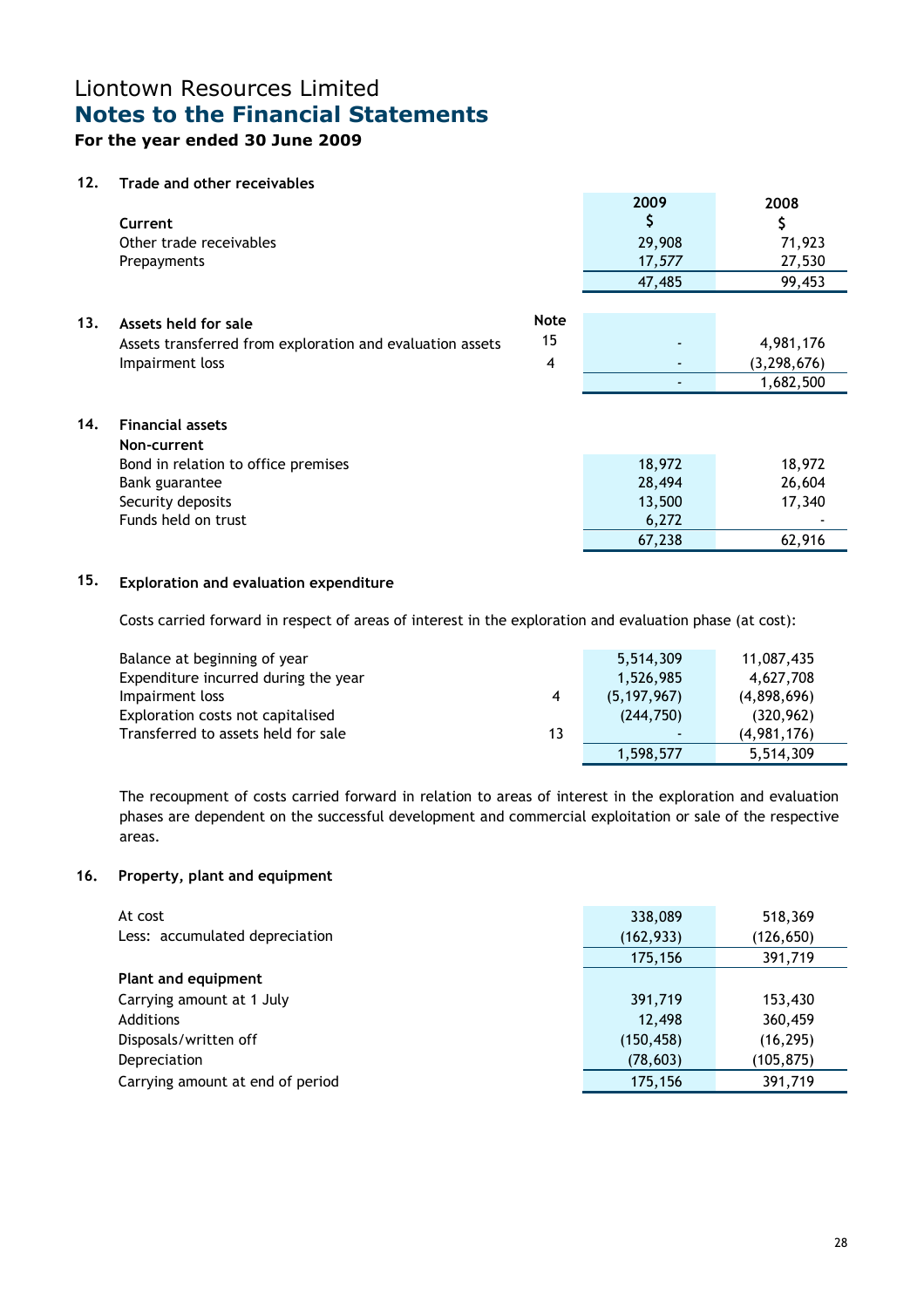### For the year ended 30 June 2009

#### 17. Trade and other payables

|                  | 2009           | 2008    |
|------------------|----------------|---------|
| Trade payables   | 64,874         | 207,320 |
| Accrued expenses | 150,880        | 195,078 |
| <b>Deposits</b>  | $\blacksquare$ | 100,000 |
|                  | 215,754        | 502,398 |

#### 18. Interest-bearing loans and borrowings

This note provides information about the contractual terms of the Company's interest-bearing loans and borrowings. For more information about the Company's exposure to interest rate risk, see note 21.

| <b>Current liabilities</b> |        |
|----------------------------|--------|
| Hire purchase liabilities  | 46,695 |
|                            |        |
| Non-current liabilities    |        |
| Hire purchase liabilities  | 96,535 |

|                            |              | 2009                     |           |
|----------------------------|--------------|--------------------------|-----------|
|                            | Minimum hire |                          |           |
|                            | purchase     |                          |           |
|                            | payments     | Interest                 | Principal |
|                            |              |                          |           |
| Less than one year         |              |                          |           |
| Between one and five years | $\sim$       | $\overline{\phantom{a}}$ |           |
| More than five years       | $\sim$       |                          |           |

- - -

|                                | Minimum hire<br>purchase | 2008     |           |
|--------------------------------|--------------------------|----------|-----------|
|                                | payments                 | Interest | Principal |
|                                |                          |          |           |
| Less than one year             | 57,980                   | 11,284   | 46,696    |
| Between one and five years     | 104,080                  | 7,545    | 96,535    |
| More than five years           |                          |          |           |
|                                | 162,060                  | 18,829   | 143,231   |
| 19. Employee benefits          |                          | 2009     | 2008      |
|                                |                          |          |           |
| Liability for annual leave     |                          | 8,974    | 28,514    |
| <b>Total employee benefits</b> |                          | 8,974    | 28,514    |

#### Share based payments

#### (a) Employee Share Option Plan

 The Company has an Employee Share Option Plan ('ESOP') in place. Under the terms of the ESOP, the Board may offer free options to full-time or part-time employees (including persons engaged under a consultancy agreement) and executive and non-executive Directors.

 Each option entitles the holder, on exercise, to one ordinary fully paid share in the Company. There is no issue price for the options. The exercise price for the options is such price as determined by the Board.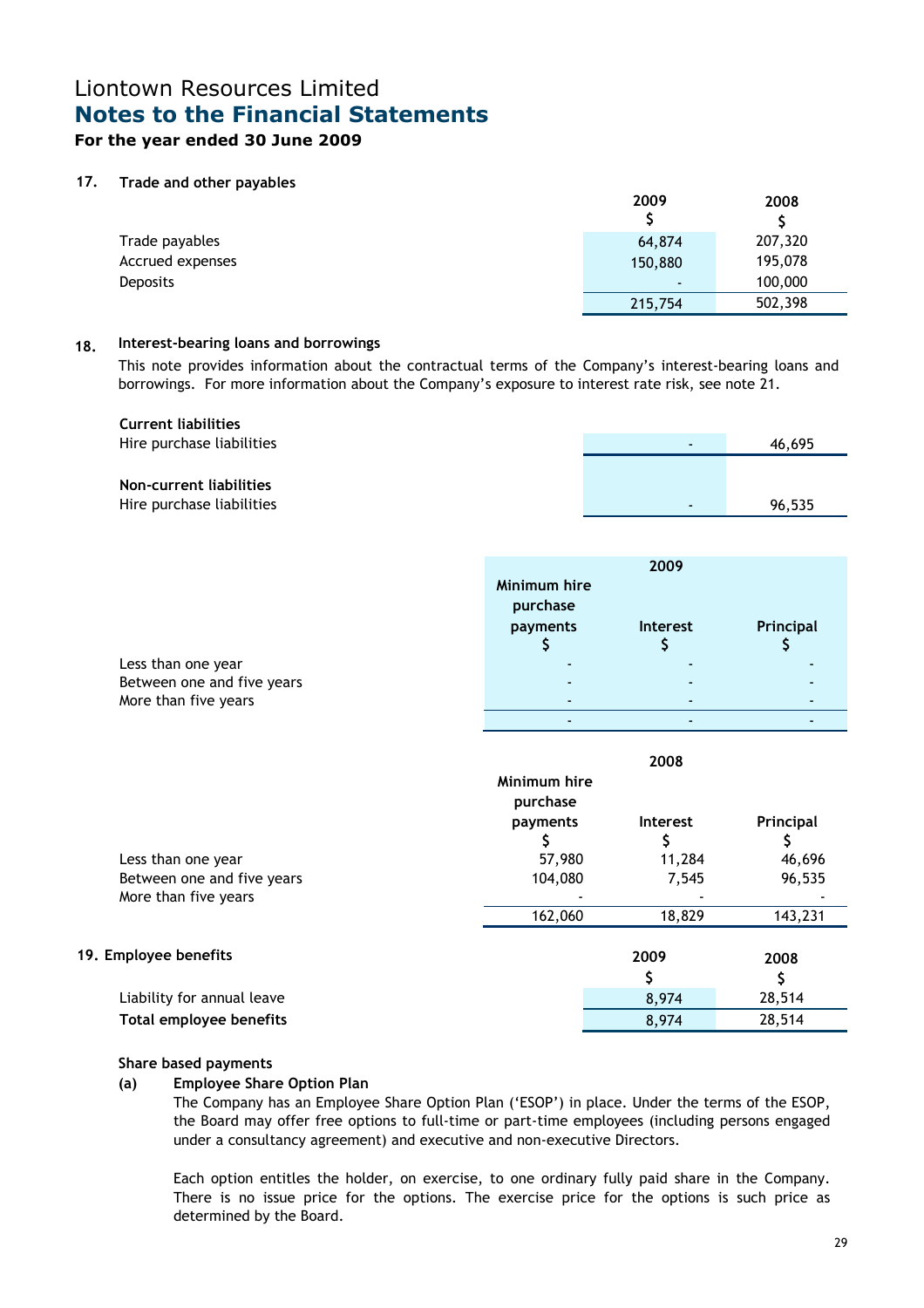An option may only be exercised after that option has vested and any other conditions imposed by the Board on exercise satisfied. The Board may determine the vesting period, if any.

 There are no voting or dividend rights attached to the options. There are no voting rights attached to the unissued ordinary shares. Voting rights will be attached to the issued ordinary shares when the options have been exercised.

Share options were granted to employees on the following terms and conditions during the year:

|                 | Number of   |                           | Contractual life |
|-----------------|-------------|---------------------------|------------------|
| Grant date      | instruments | <b>Vesting conditions</b> | of options       |
| 2 December 2008 | 1,000,000   | 1 year continual services | 5 years          |
| 2 December 2008 | 1,000,000   | 2 year continual services | 5 years          |
| 2 December 2008 | 1,000,000   | 3 year continual services | 5 years          |
| 1 August 2008   | 125,000     | No vesting conditions     | 5 years          |
| 1 August 2008   | 375,000     | 1 year continual services | 5 years          |

The number and weighted average exercise prices of shares options are as follows:

|                                            | Weighted<br>average exercise<br>price \$<br>2009 | <b>Number</b><br>of options<br>2009 |
|--------------------------------------------|--------------------------------------------------|-------------------------------------|
| Outstanding at the beginning of the period | 0.32                                             | 13,185,000                          |
| Forfeited during the period                | 0.38                                             | 3,800,000                           |
| Exercised during the period                |                                                  |                                     |
| Granted during the period                  | 0.20                                             | 3,500,000                           |
| Outstanding at the end of the period       | 0.27                                             | 12,885,000                          |
| Exercisable at the end of the period       | 0.28                                             | 7,355,000                           |

The options outstanding at 30 June 2009 have an exercise price of \$0.27 (2008:\$0.32) and a weighted average contractual life of 4 years.

During the year, no share options were exercised.

The fair value of the options is estimated at the date of grant using a binomial option-pricing model.

The following table gives the assumptions made in determining the fair value of the options granted in the year to 30 June 2009.

| Fair value of share options and assumptions                                                                                                                                                 | 2009    | 2008    |
|---------------------------------------------------------------------------------------------------------------------------------------------------------------------------------------------|---------|---------|
| Share price at grant date (weighted average)                                                                                                                                                | 0.03    | 0.23    |
| Exercise price (weighted average)                                                                                                                                                           | 0.20    | 0.37    |
| Expected volatility (expressed as weighted average volatility<br>used in the modelling under binominal option-pricing model)<br>Option life (expressed as weighted average life used in the | 152%    | 82%     |
| modelling under binomial option-pricing model)                                                                                                                                              | 5 years | 3 years |
| <b>Expected dividends</b>                                                                                                                                                                   | Nil     | Nil     |
| Risk-free interest rate                                                                                                                                                                     | 4.3%    | 6.23%   |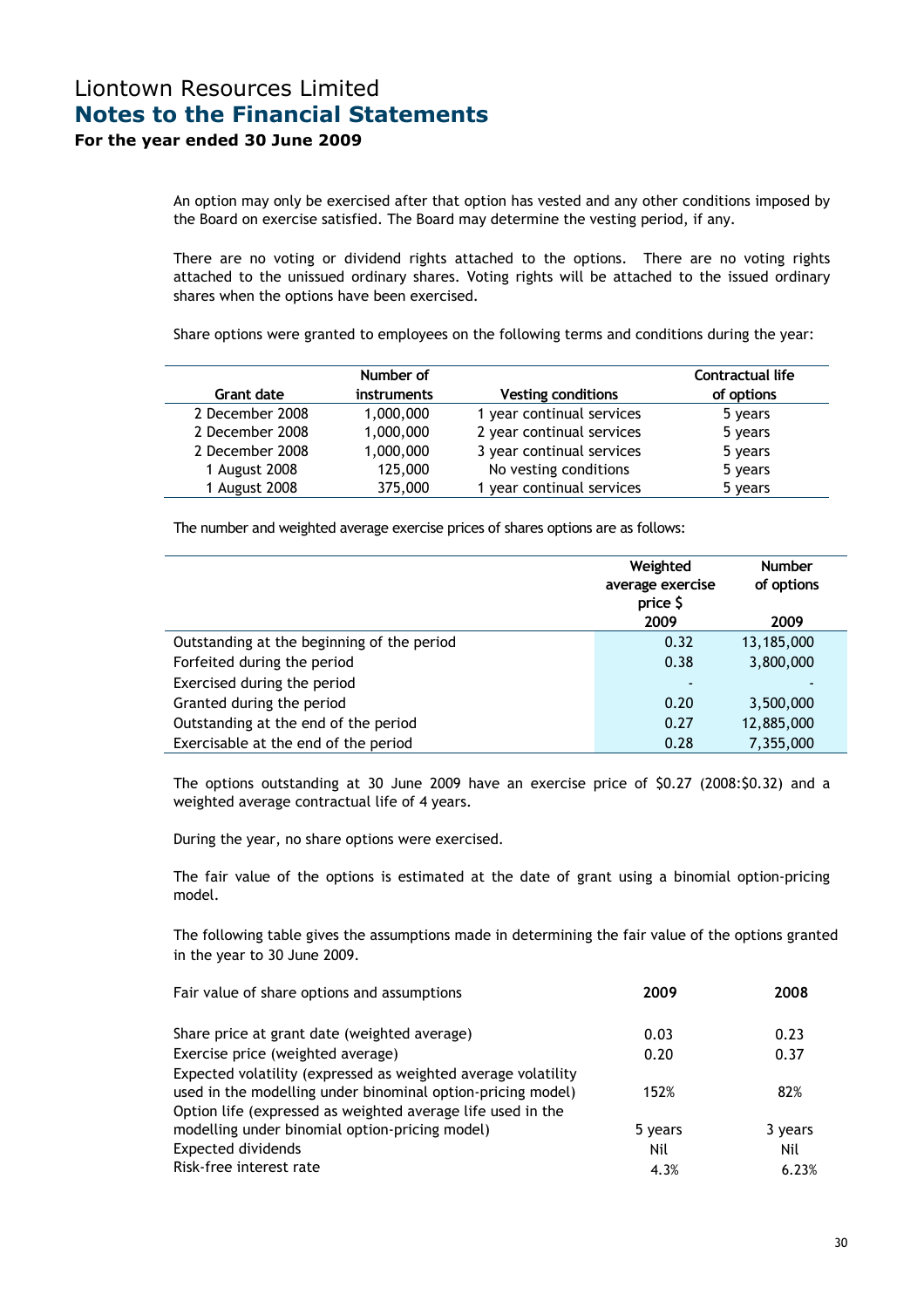### For the year ended 30 June 2009

Share options are granted under service conditions. Non-market performance conditions are not taken into account in the grant date fair value measurement of the services received.

|                                                | 2009    | 2008    |
|------------------------------------------------|---------|---------|
|                                                |         |         |
| Share options granted in 2009 - equity settled | 302,767 | 529,753 |
| Total expense recognised as personnel expenses | 302,767 | 529,753 |

#### 20. Capital and reserves

Reconciliation of movement in capital and reserves attributable to equity holders of the parent

|                                                          | <b>Share</b><br>capital | Accumulated    | <b>Share based</b><br>payments |                     |
|----------------------------------------------------------|-------------------------|----------------|--------------------------------|---------------------|
| 2009                                                     | (a)                     | losses         | reserve                        | <b>Total equity</b> |
| Balance at 1 July 2008                                   | 18,016,886              | (11, 203, 606) | 998,851                        | 7,812,131           |
| Issue of fully paid ordinary shares - capital<br>raising | 1,252,250               |                |                                | 1,252,250           |
| <b>Transaction costs</b>                                 | (68, 894)               |                |                                | (68, 894)           |
| Share options vested                                     |                         |                | 302,767                        | 302,767             |
| Loss for the period                                      |                         | (6,614,754)    |                                | (6,614,754)         |
| Balance at 30 June 2009                                  | 19,200,242              | (17, 818, 360) | 1,301,618                      | 2,683,500           |

|                                                                 | <b>Share</b><br>capital | Accumulated    | Share based<br>payments |                     |
|-----------------------------------------------------------------|-------------------------|----------------|-------------------------|---------------------|
| 2008                                                            | (a)                     | losses         | reserve                 | <b>Total equity</b> |
| Balance at 1 July 2007<br>Issue of fully paid ordinary shares - | 14,977,361              | (895,050)      | 469,098                 | 14,551,409          |
| capital raising                                                 | 3,199,500               |                |                         | 3,199,500           |
| <b>Transaction costs</b>                                        | (159, 975)              |                |                         | (159, 975)          |
| Share options vested                                            |                         |                | 529,753                 | 529,753             |
| Loss for the period                                             | $\blacksquare$          | (10, 308, 556) |                         | (10, 308, 556)      |
| Balance at 30 June 2008                                         | 18,016,886              | (11, 203, 606) | 998,851                 | 7,812,131           |

#### (a) Share capital 2009 2008

|                                                          | No.         | No.        |
|----------------------------------------------------------|-------------|------------|
| On issue at 1 July                                       | 90,850,009  | 79,000,009 |
| Issue of fully paid ordinary shares - entitlements issue | 93,600,009  | 11,850,000 |
| Issue of fully paid ordinary shares - placement          | 2,750,000   |            |
| On issue at 30 June                                      | 187,200,018 | 90,850,009 |

#### Ordinary shares

 Holders of ordinary shares are entitled to receive dividends as declared from time to time and are entitled to one vote per share at shareholders' meetings. In the event of winding up of the Company, the ordinary shareholders rank after all other shareholders and creditors and are fully entitled to any proceeds on liquidation.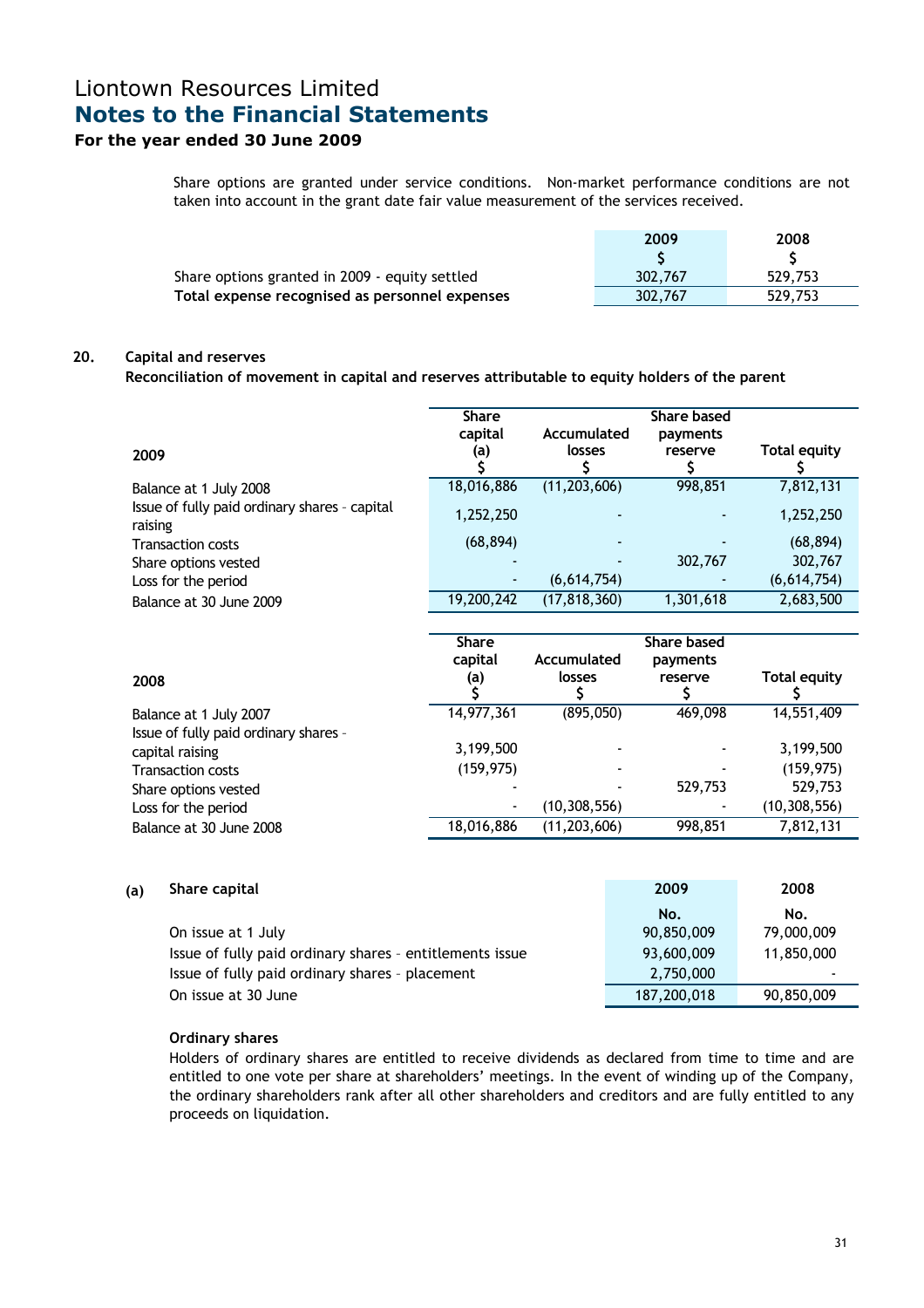### For the year ended 30 June 2009

#### (b) Share options

|                                   | 2009        | 2008        |
|-----------------------------------|-------------|-------------|
|                                   | No.         | No.         |
| On issue at 1 July                | 14,685,000  | 7,225,000   |
| Options issued during the year    | 4,750,000   | 8,960,000   |
| Options forfeited during the year | (3,800,000) | (1,500,000) |
| On issue at 30 June               | 15,635,000  | 14,685,000  |

At 30 June the Company had 15,635,000 unlisted options on issue under the following terms and conditions:

| <b>Number</b> | <b>Expiry Date</b> | <b>Exercise Price</b> |
|---------------|--------------------|-----------------------|
| 4,825,000     | 18 December 2009   | 0.25                  |
| 1,500,000     | 31 December 2009   | 0.25                  |
| 250,000       | 6 August 2010      | 0.35                  |
| 310,000       | 1 November 2010    | 0.35                  |
| 4,000,000     | 1 December 2010    | 0.35                  |
| 1,250,000     | 14 July 2011       | 0.23                  |
| 500,000       | 31 July 2013       | 0.20                  |
| 3,000,000     | 30 November 2013   | 0.20                  |
|               |                    |                       |

#### 21. Financial instruments

#### (a) Capital risk management

 The Company manages its capital to ensure that it will be able to continue as a going concern while maximising the return to shareholders.

The capital structure of the Company consists of equity attributable to equity holders, comprising issued capital, reserves and accumulated losses as disclosed in note 20.

The Board reviews the capital structure on a regular basis and considers the cost of capital and the risks associated with each class of capital. The Company will balance its overall capital structure through new share issues as well as the issue of debt, if the need arises.

#### (b) Market risk exposures

 Market risk is the risk that changes in market prices such as foreign exchange rates, equity prices and interest rates will affect the Company's income or value of its holdings of financial instruments.

#### Foreign exchange rate risk

The Company currently has no significant exposure to foreign exchange rates.

#### Equity prices

The Company currently has no significant exposure to equity price risk.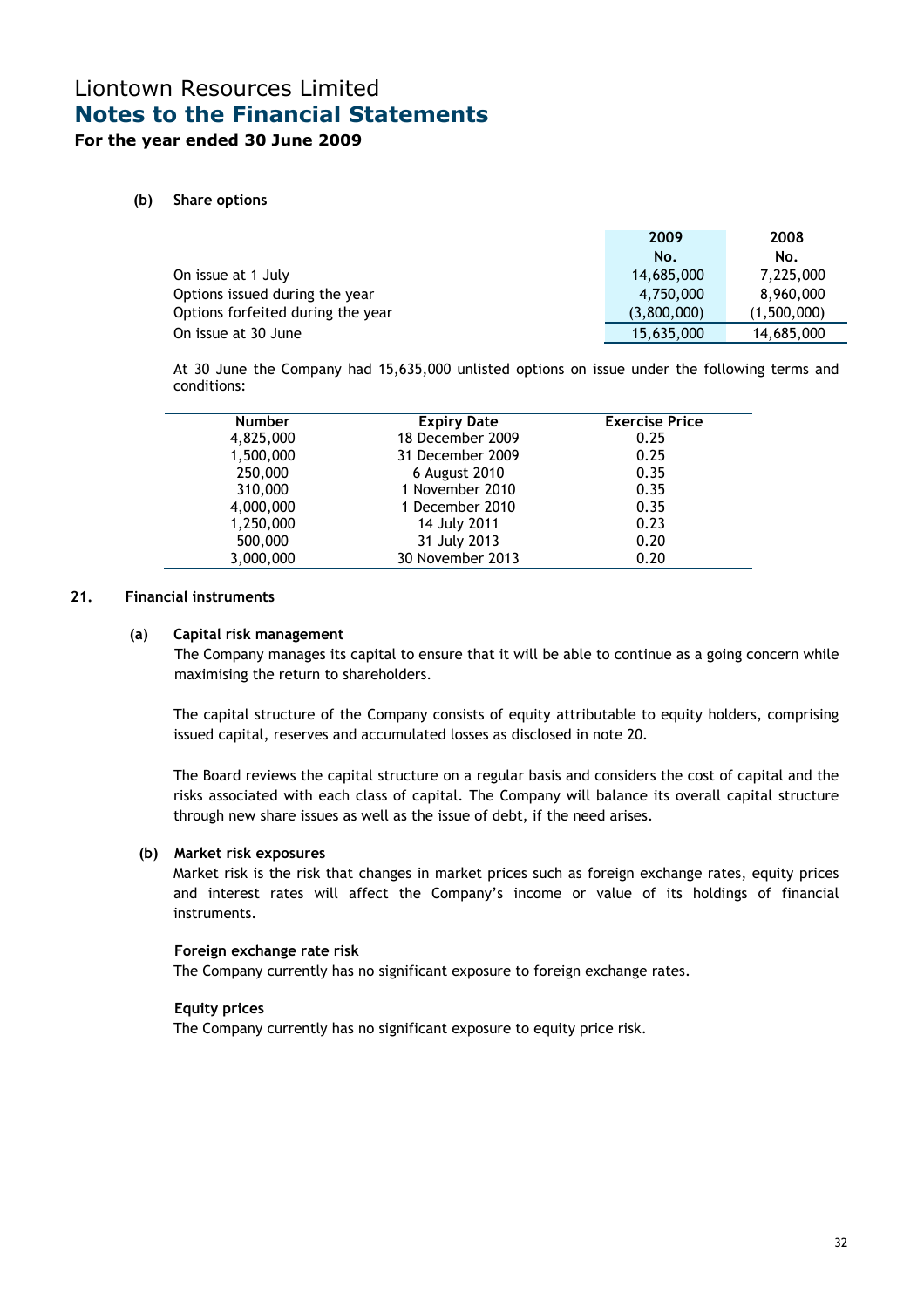## Liontown Resources Limited Notes to the Financial Statements For the year ended 30 June 2009

#### Interest rate risk exposures

 The Company's exposure to interest rate risk and the effective weighted average interest rate for classes of financial assets and financial liabilities is set out below:

| 30 June 2009                                                | <b>Note</b> | 1 year<br>or less<br>\$ | Over 1 to<br>5 years<br>\$   | <b>Floating</b><br>interest | Non-<br>interest<br>bearing<br>\$ | Total     | Weighted<br>average<br>int. rate |
|-------------------------------------------------------------|-------------|-------------------------|------------------------------|-----------------------------|-----------------------------------|-----------|----------------------------------|
| <b>Financial assets</b>                                     |             |                         |                              |                             |                                   |           |                                  |
| <b>Bank balances</b>                                        | 11          |                         | $\overline{\phantom{a}}$     | 1,009,256                   |                                   | 1,009,256 | 0.75%                            |
| Term deposits                                               | 11          | 10,316                  | $\qquad \qquad \blacksquare$ |                             | ۰                                 | 10,316    | 3.70%                            |
| Bank guarantee                                              | 14          | 28,494                  | $\overline{a}$               | $\blacksquare$              | ٠                                 | 28,494    | 4.00%                            |
| Petty cash<br>Trade and other                               | 11          | ۰                       |                              |                             | 200                               | 200       |                                  |
| receivables<br>Security deposits,<br>bonds, funds held on   | 12          |                         |                              |                             | 29,908                            | 29,908    |                                  |
| trust<br><b>Financial liabilities</b><br>Trade payables and | 14          |                         |                              |                             | 38,744                            | 38,744    |                                  |
| accrued expenses                                            | 17          |                         |                              |                             | 215,754                           | 215,754   |                                  |

|                              |             |                |                              |                 | Non-     |         |           |
|------------------------------|-------------|----------------|------------------------------|-----------------|----------|---------|-----------|
|                              |             | 1 year         | Over 1 to                    | <b>Floating</b> | interest |         | Weighted  |
| 30 June 2008                 | <b>Note</b> | or less        | 5 years                      | interest        | bearing  | Total   | average   |
|                              |             |                |                              |                 |          |         | int. rate |
| <b>Financial assets</b>      |             |                |                              |                 |          |         |           |
| <b>Bank balances</b>         | 11          |                | $\blacksquare$               | 735,176         | ٠        | 735,176 | 2.9%      |
| Bank guarantee               | 14          | 26,604         | $\qquad \qquad \blacksquare$ |                 |          | 26,604  | 8.1%      |
| Petty cash                   | 11          | ٠              |                              | ٠               | 200      | 200     |           |
| Trade and other              |             |                |                              |                 |          |         |           |
| receivables                  | 12          | $\blacksquare$ | $\qquad \qquad \blacksquare$ | $\blacksquare$  | 71,923   | 71,923  |           |
| Security deposits,           |             |                |                              |                 |          |         |           |
| bonds, funds held on         |             |                |                              |                 |          |         |           |
| trust                        | 14          |                |                              | ٠               | 36,312   | 36,312  |           |
| <b>Financial liabilities</b> |             |                |                              |                 |          |         |           |
| Trade payables and           |             |                |                              |                 |          |         |           |
| accrued expenses             | 17          | ٠              | $\overline{\phantom{a}}$     |                 | 502,398  | 502,398 |           |

A change of 100 basis points in interest rates on bank balances and term deposits at the reporting date would have increased/decreased the loss by \$10,196.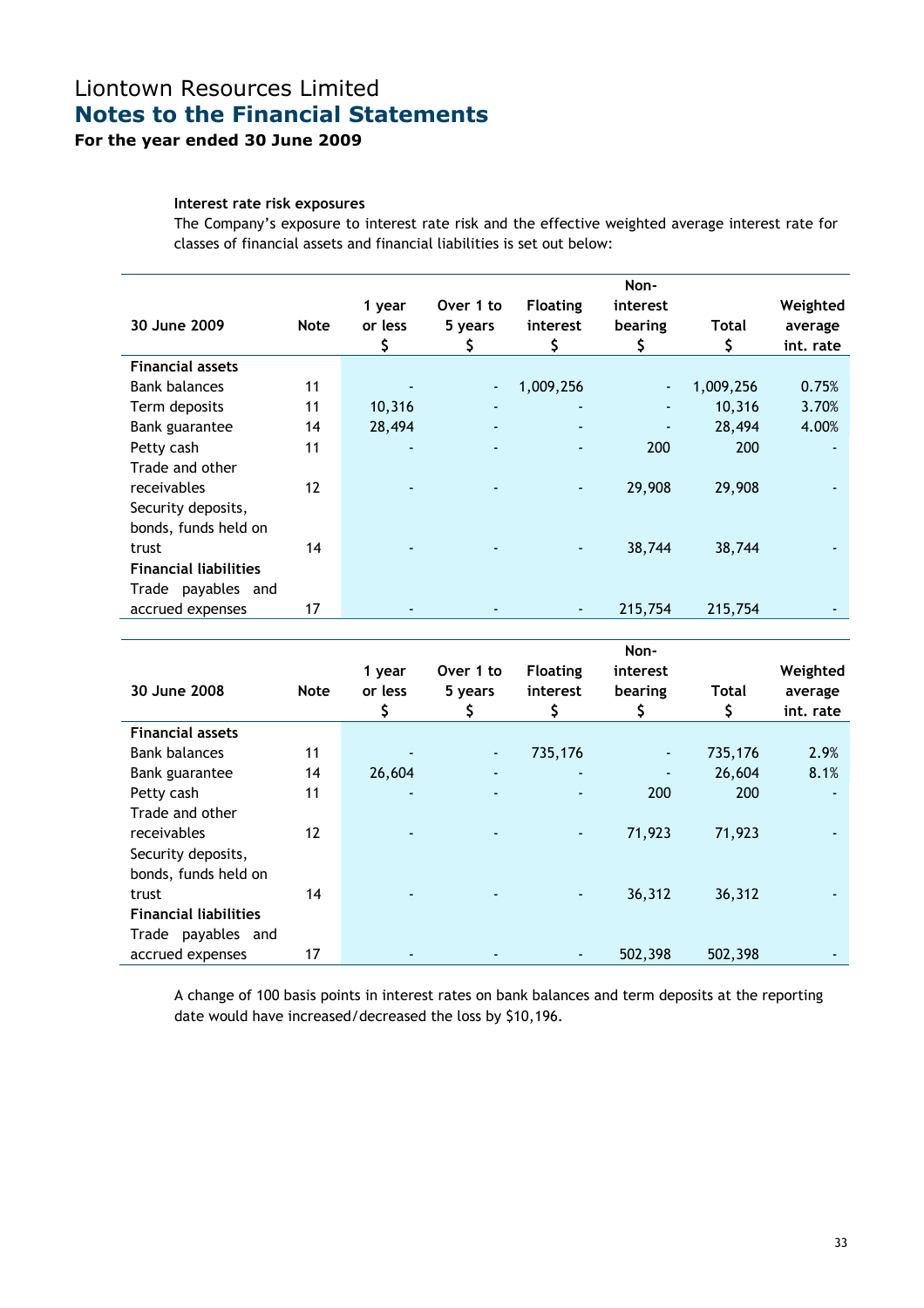### For the year ended 30 June 2009

#### (c) Credit risk exposure

 Credit risk is the risk of financial loss to the Company if a customer or counterparty to a financial instrument fails to meet its contractual obligations. The Company's exposure to credit risk is not significant and currently arises principally from sundry receivables which represent an insignificant proportion of the Company's activities.

The maximum exposure to credit risk, excluding the value of any collateral or other security, at balance sheet date to recognised financial assets is the carrying amount, net of any provision for doubtful debts, as disclosed in the notes to the financial statements.

#### (d) Liquidity risk exposure

 Liquidity risk is the risk that the Company will not be able to meet its financial obligations as they fall due. The Board actively monitors the Company's ability to pay its debts as and when they fall due by regularly reviewing the current and forecast cash position based on the expected future activities.

The Company has non-derivative financial liabilities which include trade and other payables of \$215,754 all of which are due within 60 days.

#### (e) Net fair values of financial assets and liabilities

The carrying amounts of all financial assets and liabilities approximate the net fair values.

#### 22. Capital and other commitments

#### Exploration expenditure commitments

In order to maintain current rights of tenure to exploration tenements, the Company is required to perform minimum exploration work to meet the minimum expenditure requirements specified by various State governments. These obligations are subject to renegotiation when application for a mining lease is made and at other times. The amounts stated are based on the maximum commitments. The Company may in certain situations apply for exemptions under relevant mining legislation. These obligations are not provided for in the financial report and are payable:

|                    | 2009           | 2008      |
|--------------------|----------------|-----------|
|                    |                |           |
| Within 1 year      | 536,000        | 535,000   |
| Within 2 - 5 years | 4,360,000      | 1,380,000 |
| Later than 5 years | $\blacksquare$ |           |
|                    | 4,896,000      | 1,915,000 |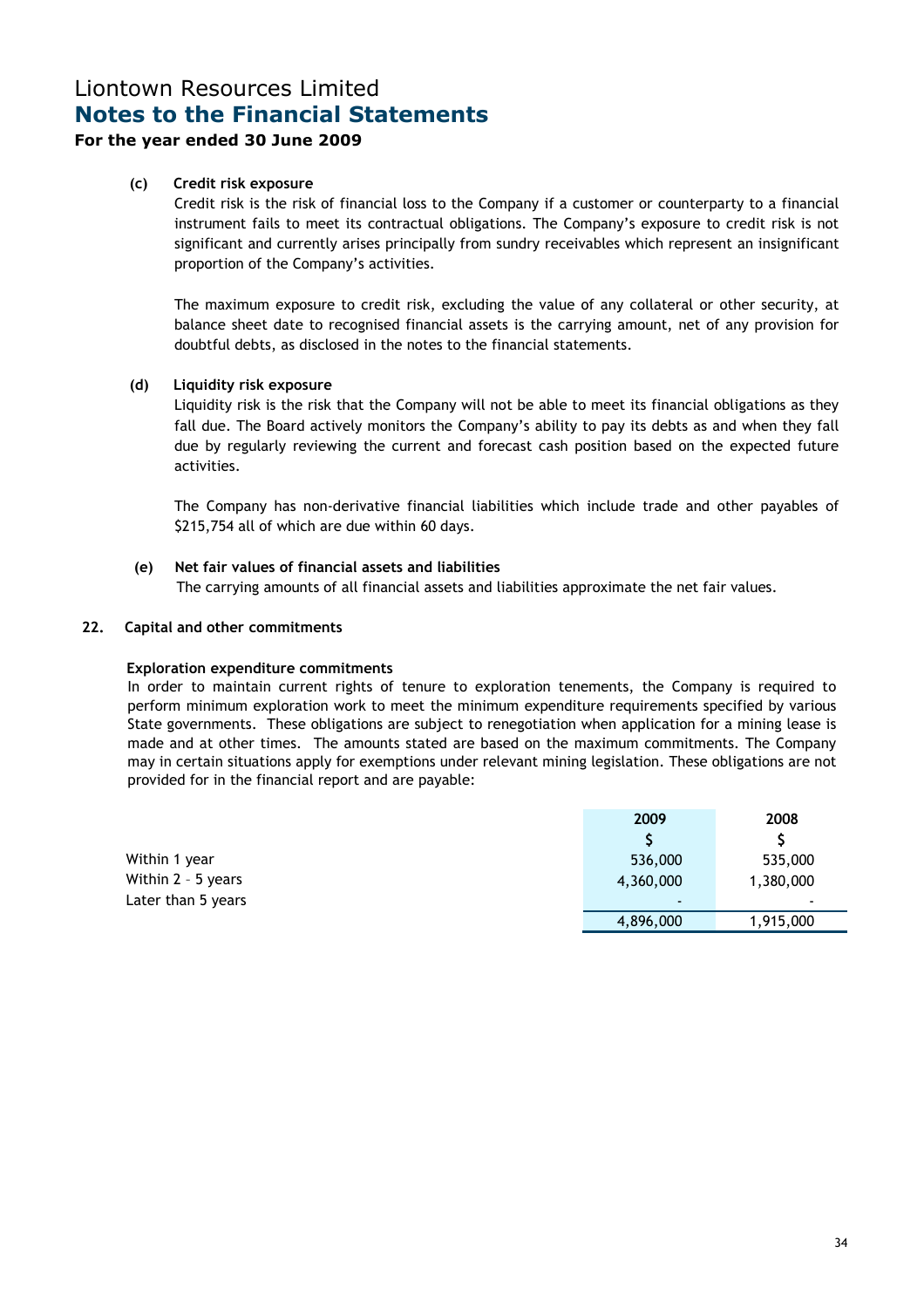## For the year ended 30 June 2009

#### Remuneration commitments

Commitments for the payment of salaries and other remuneration under long-term employment contracts in existence at balance date but not recognised as liabilities, payable:

|                                                                 | 2009        | 2008           |
|-----------------------------------------------------------------|-------------|----------------|
|                                                                 | \$          | \$             |
| within 1 year                                                   | 50,000      | 425,000        |
| within 2-5 years                                                |             |                |
|                                                                 | 50,000      | 425,000        |
| <b>Operating lease commitments</b>                              |             |                |
| Non-cancellable operating lease rentals are payable as follows: |             |                |
| within 1 year                                                   |             | 68,581         |
| within 2-5 years                                                |             | 41,032         |
|                                                                 |             | 109,613        |
|                                                                 |             |                |
| 23. Reconciliation of cash flows from operating activities      | 2009        | 2008           |
| Cash flows from operating activities                            | \$          | \$             |
| Loss for the period                                             | (6,614,754) | (10, 308, 556) |
| Adjustments for:                                                |             |                |
| Depreciation and amortisation                                   | 78,603      | 105,875        |
| Exploration costs not capitalised                               | 244,750     | 320,962        |
| Interest on finance leases                                      | 14,403      | 12,279         |
| (Profit)/ loss on sale of assets                                | 13,221      | (19, 406)      |
| (Profit)/ loss on sale of exploration and evaluation assets     | 3,012       |                |
| Impairment losses                                               | 5,197,967   | 8,197,372      |
| Equity-settled share-based payment expenses                     | 302,767     | 529,753        |
| Loss on sale of securities                                      |             | 86,714         |
| Other income                                                    |             | (8, 185)       |
| Operating loss before changes in working capital and provisions | (760, 031)  | (1,083,192)    |
| (Increase)/ decrease in trade and other receivables             | 60,186      | 94,890         |
| Increase/ (decrease) in trade creditors and accruals            | 75,260      | (175, 942)     |
| Increase in provisions                                          | (19, 540)   | 13,961         |
| Net cash used in operating activities                           | (644, 125)  | (1, 150, 283)  |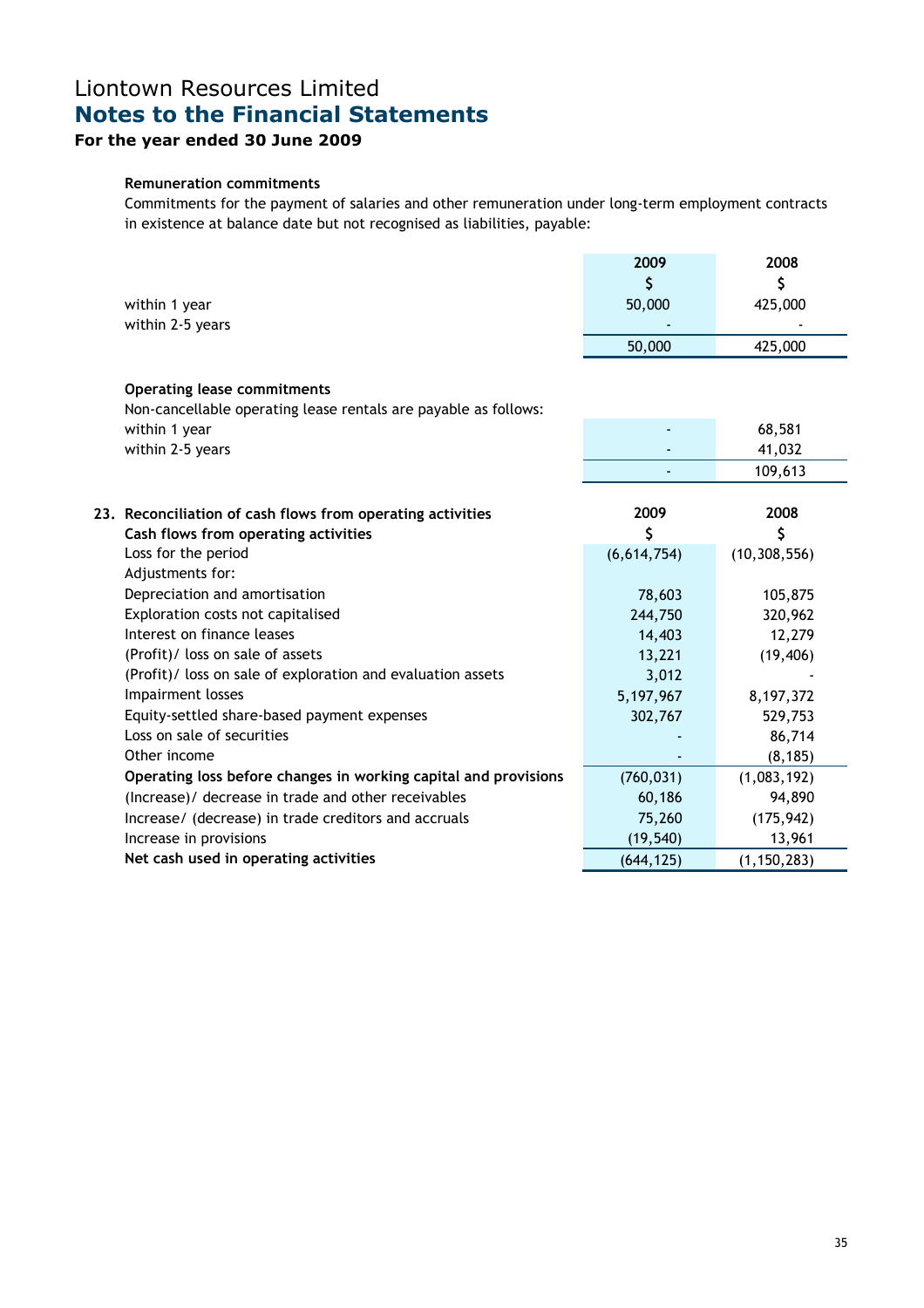### For the year ended 30 June 2009

#### 24. Key management personnel

The following were key management personnel of the Company at any time during the reporting period and unless otherwise indicated were key management personnel for the entire period:

| <b>Executive Directors</b>           |                         |
|--------------------------------------|-------------------------|
| T R B Goyder (Chairman)              |                         |
| D A Jones                            |                         |
| <b>Former Executive Director</b>     |                         |
| A R Bantock                          | Resigned 31 August 2008 |
| <b>Non-executive Directors</b>       |                         |
| V P Gauci                            |                         |
| A W Kiernan                          |                         |
| C R Williams                         |                         |
| <b>Former Non-executive Director</b> |                         |
| A R Bantock                          | Resigned 1 August 2008  |
| Executive                            |                         |
| R K Hacker (Company Secretary)       | Appointed 1 August 2008 |
| <b>Former Executive</b>              |                         |
| A M Reynolds (Company Secretary)     | Resigned 1 August 2008  |

The key management personnel compensation is as follows:

|                              | 2009    | 2008      |
|------------------------------|---------|-----------|
|                              |         |           |
| Short-term employee benefits | 334,765 | 500,161   |
| Post-employment benefits     | 186,771 | 94.679    |
| Equity-settled transactions  | 287,965 | 489,470   |
|                              | 809,501 | 1,084,310 |

#### Individual Directors' and executives' compensation disclosures

The Company has transferred the detailed remuneration disclosures to the Directors' Report in accordance with Corporations Amendment Regulations 2006 (No. 4). These remuneration disclosures are provided in the Remuneration Report section of the Directors' Report under Details of Remuneration and are designated as audited.

#### Loans to key management personnel and their related parties

No loans were made to key management personnel and their related parties.

#### Other key management personnel transactions with the Company

A number of key management persons, or their related parties, hold positions in other entities that result in them having control or significant influence over the financial or operating policies of those entities.

A number of these entities transacted with the Company in the reporting period. The terms and conditions of the transactions with management persons and their related parties were no more favourable than those available, or which might reasonably be expected to be available, on similar transactions to non-Director related entities on an arm's length basis.

The aggregate amounts recognised during the year relating to key management personnel and their related parties were as follows: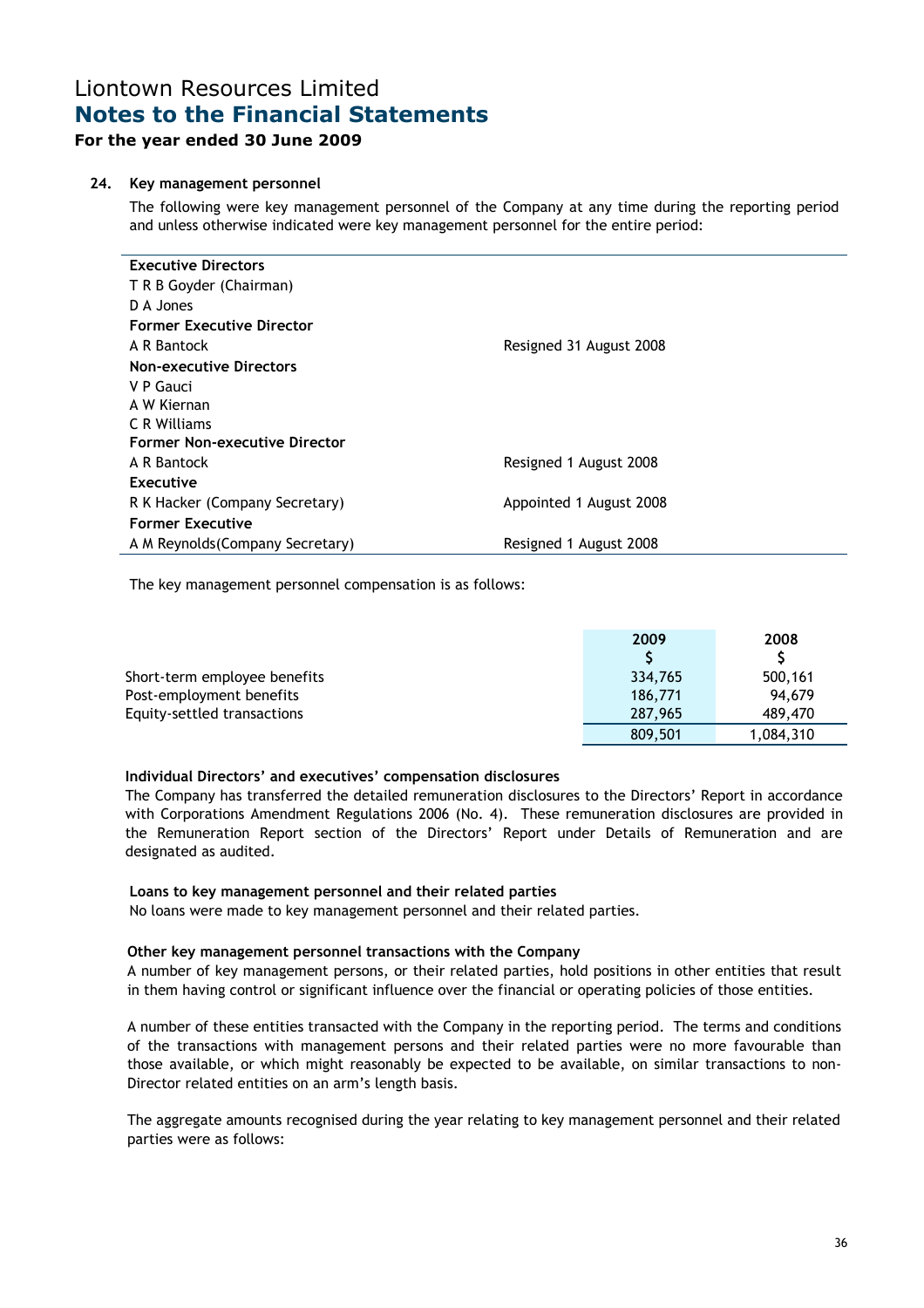For the year ended 30 June 2009

|                                   |                           |             | Amounts payable/<br>(receivable) | Amounts payable/<br>(receivable) |
|-----------------------------------|---------------------------|-------------|----------------------------------|----------------------------------|
|                                   |                           | <b>Note</b> | 2009                             | 2008                             |
| Key management persons            | Transaction               |             | S                                |                                  |
| A W Kiernan                       | Legal services            | (i)         | 43,044                           | 37,428                           |
| T G Goyder                        | Office premises           | (i)         | (3, 146)                         | (12,000)                         |
| Other related parties             |                           |             |                                  |                                  |
| <b>Chalice Gold Mines Limited</b> | <b>Corporate Services</b> | (iii)       | 217,725                          | 258,000                          |
| <b>Chalice Gold Mines Limited</b> | Corporate Services        | (iv)        | (74, 405)                        |                                  |
| Uranium Equities Limited          | Office premises           | (ii)        | (2,000)                          | (24, 200)                        |

- (i) The Company used the legal services of Mr Kiernan and Christensen Vaughan (a company to which Mr Kiernan is a consultant) during the year. Amounts were billed based on normal market rates for such services and were due and payable under normal payment terms.
- (ii) Until September 2008, Uranium Equities Limited and Mr Goyder contributed to the rental cost of the Company's office premises in West Perth. Messrs Goyder, Bantock and Kiernan were all Directors of Uranium Equities Limited during the year and Mr Hacker and Mr Reynolds were the Company Secretaries. Amounts billed are based on the underlying usage of the premises by each party, reflecting its proportionate share of the rate charged by the lessor of the premises and have normal payment terms.
- (iii) The Company receives corporate services including accounting and company secretarial services under a Corporate Services Agreement with Chalice Gold Mines Limited. Messrs Goyder, Bantock, Kiernan and Jones were all Directors of Chalice Gold Mines Limited during the year, and Mr Hacker and Mr Reynolds were Company Secretaries. Amounts billed are based on a proportionate share of the cost to Chalice Gold Mines Limited of providing the services and have normal payment terms.
- (iv) During the year, Chalice Gold Mines utilised the services of Dr Jones in the role of Managing Director. Amounts were billed by Liontown Resources Limited based on a proportionate share of its cost of employing Dr Jones and are due and payable under normal payment terms.

Amounts payable to key management personnel at reporting date arising from these transactions were as follows:

| Assets and liabilities arising from the above transactions | 2009     | 2008     |
|------------------------------------------------------------|----------|----------|
|                                                            |          |          |
| Current payables                                           | (18.300) | (27,610) |
| Trade debtors                                              |          | 4.200    |
|                                                            | (18.300) | (23,410) |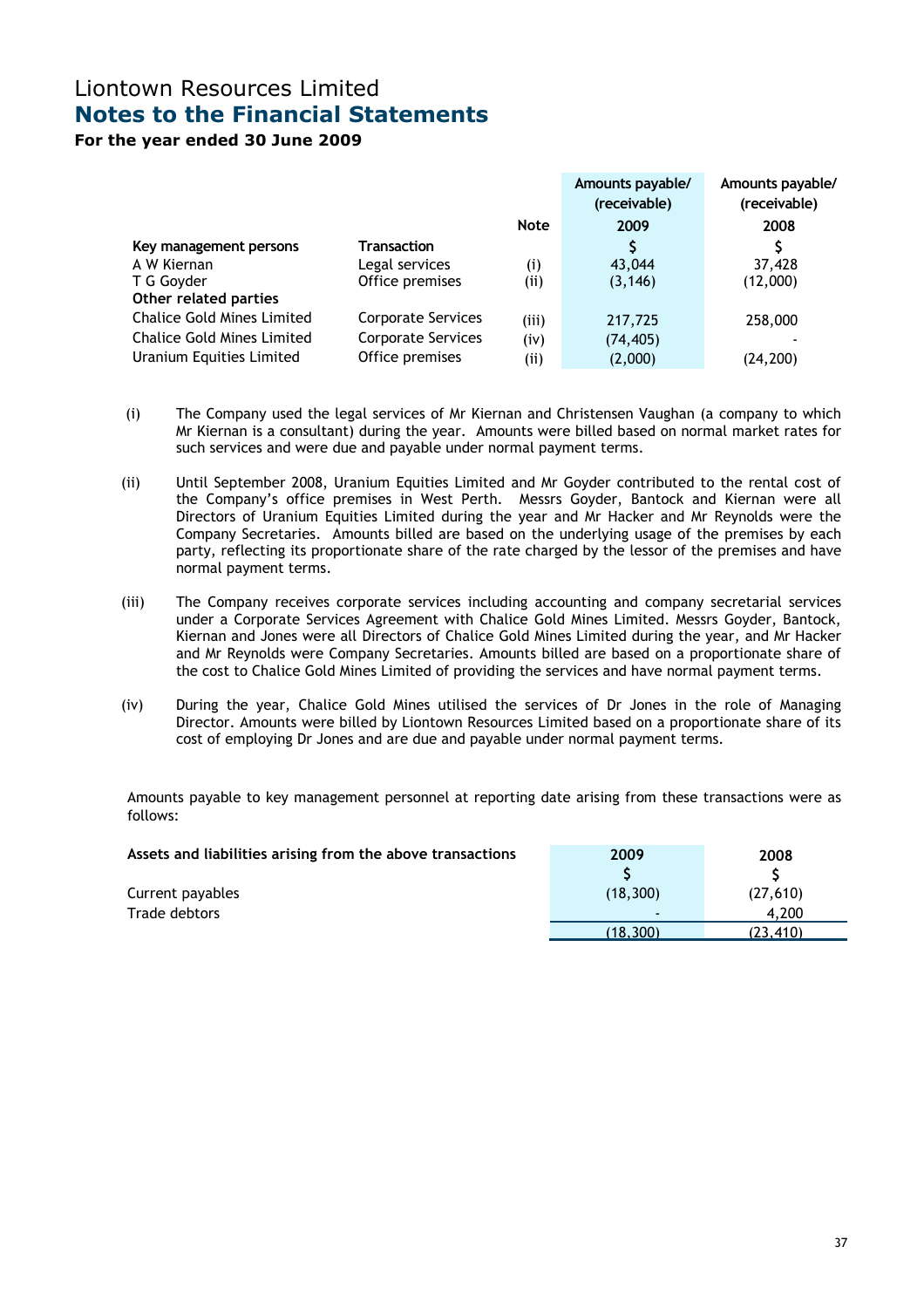## Liontown Resources Limited Notes to the Financial Statements For the year ended 30 June 2009

### Options and rights over equity instruments granted as compensation

The movement during the reporting period in the number of options over ordinary shares in Liontown Resources held, directly, indirectly or beneficially, by each key management person, including their related parties, is as follows:

|                         | Held at<br>30 June | Granted as   |                  | Exercised/               | Held at<br>30 June | Vested<br>during the     | <b>Vested and</b><br>exercisable<br>at 30 June |
|-------------------------|--------------------|--------------|------------------|--------------------------|--------------------|--------------------------|------------------------------------------------|
|                         | 2008               | compensation | <b>Exercised</b> | Forfeited                | 2009               | year                     | 2009                                           |
| T R B Goyder            | 750,000            |              | $\blacksquare$   | $\overline{\phantom{a}}$ | 750,000            | $\overline{\phantom{a}}$ | 750,000                                        |
| D A Jones               | 2,000,000          | 3,000,000    |                  | $\overline{\phantom{a}}$ | 5,000,000          | 1,000,000                | 1,000,000                                      |
| V P Gauci               | 2,000,000          |              |                  | $\overline{\phantom{0}}$ | 2,000,000          | 1,000,000                | 1,000,000                                      |
| A W Kiernan             | 750,000            |              | $\blacksquare$   | $\overline{\phantom{a}}$ | 750,000            | $\overline{\phantom{a}}$ | 750,000                                        |
| C R Williams            | 750,000            |              |                  | -                        | 750,000            | $\blacksquare$           | 750,000                                        |
| <b>Former Directors</b> |                    |              |                  |                          |                    |                          |                                                |
| A R Bantock             | 4,000,000          |              | $\blacksquare$   | (2,750,000)              | 1,250,000          | $\overline{\phantom{a}}$ | 1,250,000                                      |
| <b>Executive</b>        |                    |              |                  |                          |                    |                          |                                                |
| R K Hacker              | 500,000            | 500,000      | $\overline{a}$   | (500,000)                | 500,000            | 125,000                  | 125,000                                        |
| <b>Former Executive</b> |                    |              |                  |                          |                    |                          |                                                |
| A Reynolds              | 150,000            |              |                  | (150,000)                |                    |                          |                                                |

#### Movements in ordinary shares

The movement during the reporting period in the number of ordinary shares in Liontown Resources held, directly, indirectly or beneficially, by each key management person, including their related parties, is as follows:

|                          | Held at                  |                  | Received on |                          | Held at    |
|--------------------------|--------------------------|------------------|-------------|--------------------------|------------|
|                          | 1 July                   |                  | exercise of |                          | 30 June    |
|                          | 2008                     | <b>Additions</b> | options     | <b>Sales</b>             | 2009       |
| <b>Directors</b>         |                          |                  |             |                          |            |
| T R B Goyder             | 18,079,002               | 30,657,687       |             | -                        | 48,736,689 |
| D A Jones                | 60,000                   | 60,000           | ۰           | $\overline{\phantom{a}}$ | 120,000    |
| V P Gauci                | 150,000                  | 150,000          |             | $\overline{\phantom{a}}$ | 300,000    |
| A W Kiernan              | 460,154                  | 460,154          |             | $\overline{\phantom{a}}$ | 920,308    |
| C R Williams             | 100,000                  | ۰                |             | $\blacksquare$           | 100,000    |
| <b>Former Executives</b> |                          |                  |             |                          |            |
| A R Bantock              | 3,063,544                |                  |             | -                        | 3,063,544  |
| <b>Executives</b>        |                          |                  |             |                          |            |
| R K Hacker               |                          | 1,102,000        |             | ٠                        | 1,102,000  |
| <b>Former Executives</b> |                          |                  |             |                          |            |
| A M Reynolds             | $\overline{\phantom{0}}$ |                  |             |                          |            |

No shares were granted to key management personnel during the reporting period as compensation.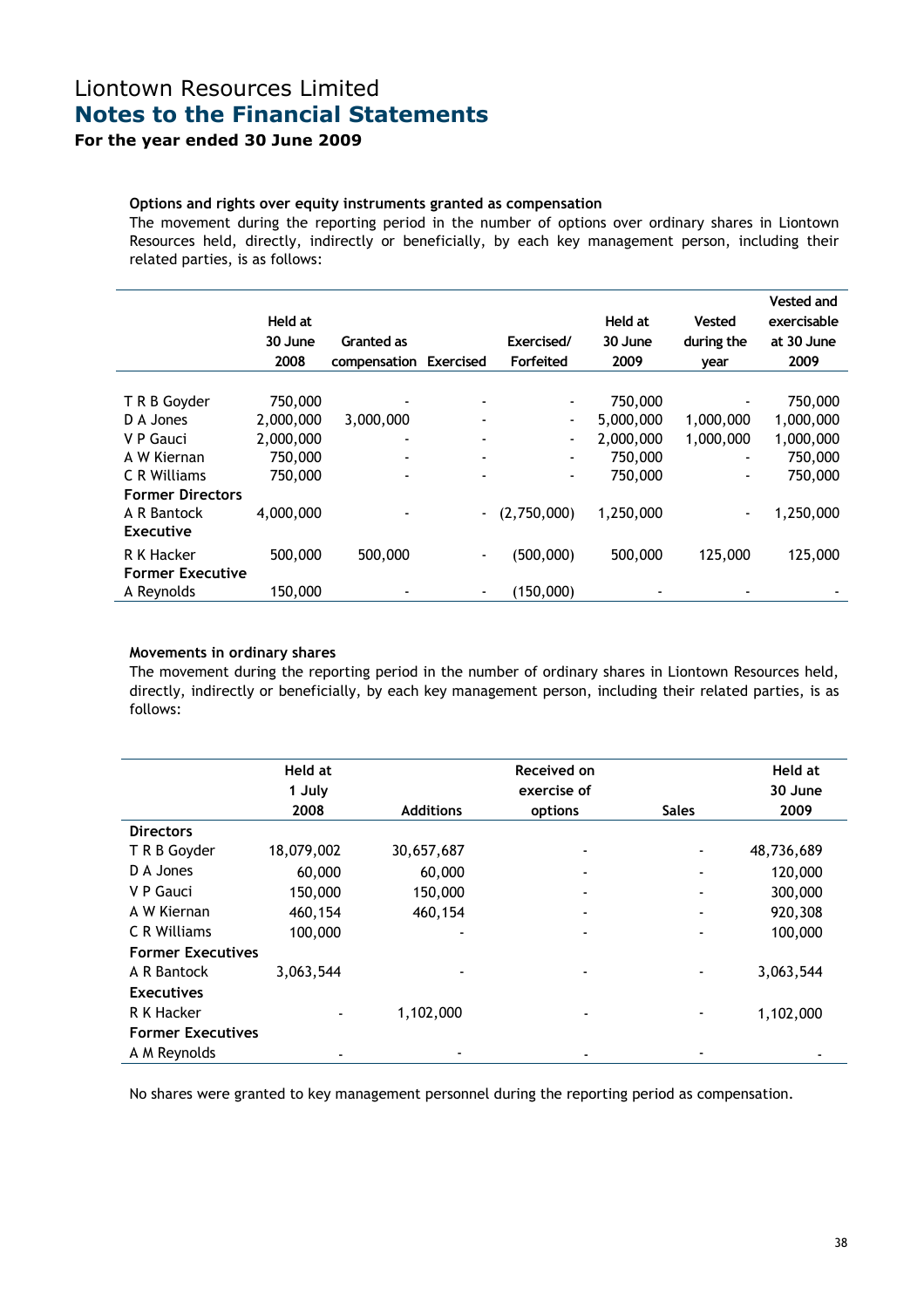### For the year ended 30 June 2009

#### 25. Subsequent events

On 11 August 2009, the Board of Liontown Resources resolved, subject to all necessary shareholder and regulatory approvals, to issue a total of 2,873,563 fully paid ordinary shares to the Directors in satisfaction of unpaid directors' fees as at 30 June 2009.

Due to difficult financial markets and with an emphasis on conserving cash reserves, the Directors agreed, with effect from 1 November 2008, to suspend the payment of directors' fees. At 30 June 2009, \$130,000 in directors' fees was accrued.

The issue price of 4.524 cents per share is based on a 5 day volume weighted average price of Liontown Resources shares, up to and including 11 August 2009.

Approval of the same will be put to shareholders at the Company's next General Meeting.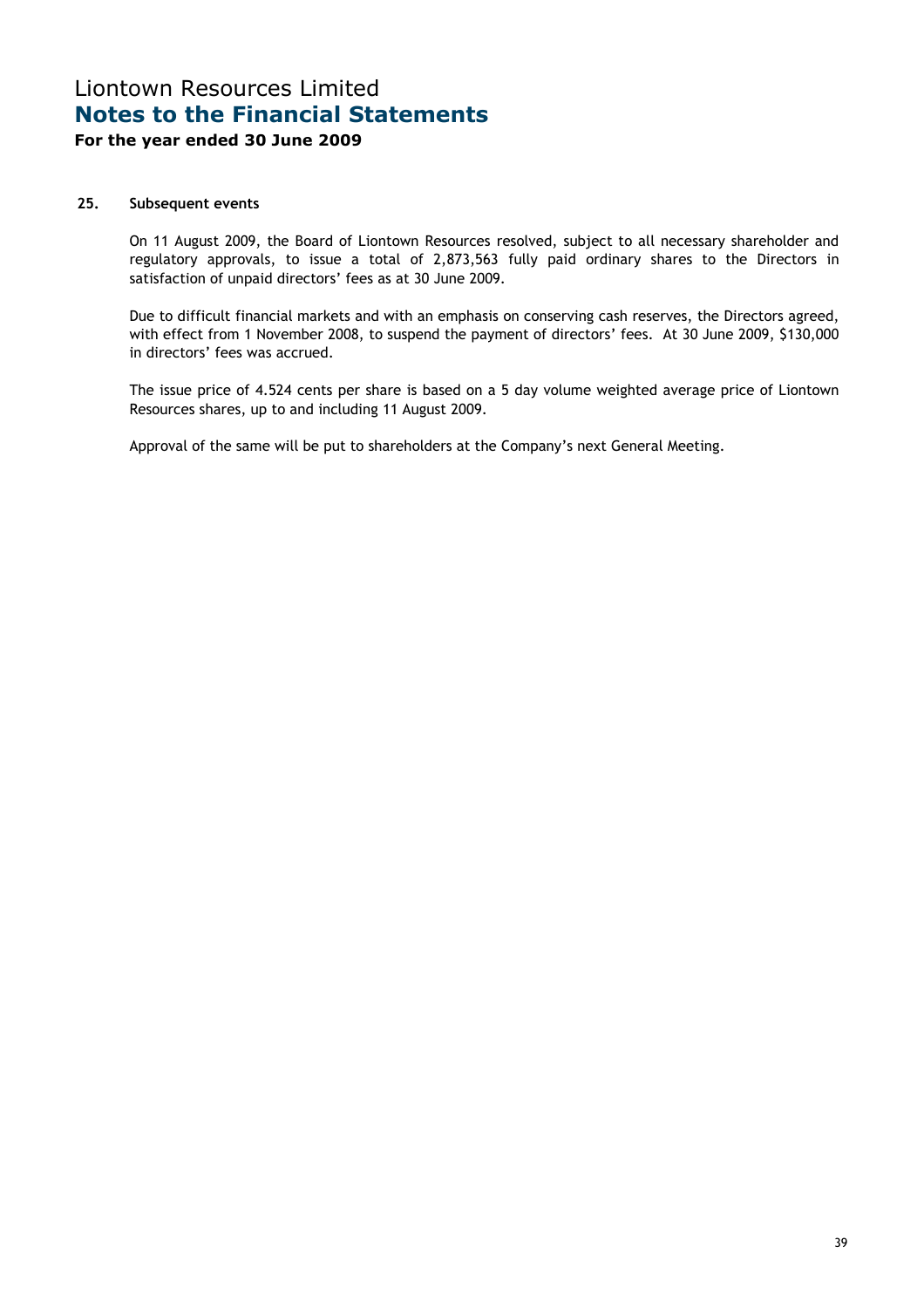#### Directors' declaration

- 1 In the opinion of the Directors of Liontown Resources Limited ('the Company'):
	- (a) the financial statements and notes including the remuneration disclosures that are contained in sections 7.1, 7.2 and 7.3 of the Remuneration Report in the Directors' Report, set out on pages 5 to 9, are in accordance with the Corporations Act 2001, including:
		- (i) giving a true and fair view of the financial position of the Company as at 30 June 2009 and of its performance, as represented by the results of its operations and its cash flows, for the period ended on that date; and
		- (ii) complying with Australian Accounting Standards and the Corporations Regulations 2001; and
	- (b) there are reasonable grounds to believe that the Company will be able to pay its debts as and when they become due and payable.
- 2 The Directors have been given the declarations by the Chief Executive Officer (or equivalent) and Chief Financial Officer (or equivalent) for the period ended 30 June 2009 pursuant to Section 295A of the Corporations Act 2001.

Dated at Perth the 25<sup>th</sup> day of September 2009

Signed in accordance with a resolution of the Directors:

Time Goyol

TIM R B GOYDER Chairman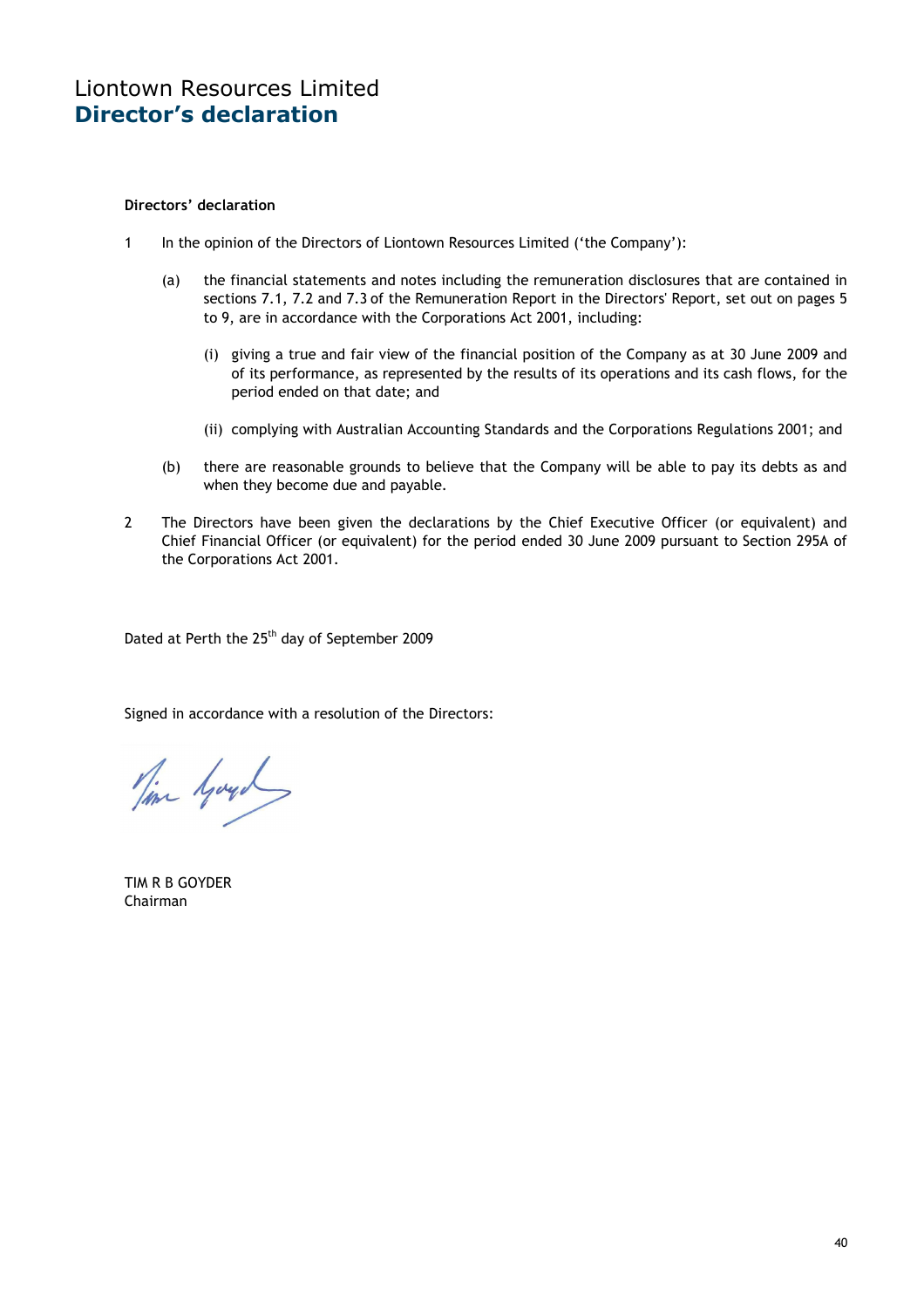

#### **INDEPENDENT AUDITOR'S REPORT**

#### **To the members of Liontown Resources Limited**

#### **Report on the Financial Report**

We have audited the accompanying financial report of Liontown Resources Limited ("the company"), which comprises the balance sheet as at 30 June 2009, the income statement, statement of changes in equity, cash flow statement and notes to the financial statements for the year then ended, and the directors' declaration.

#### *Directors' Responsibility for the Financial Report*

The directors of the company are responsible for the preparation and fair presentation of the financial report in accordance with Australian Accounting Standards (including the Australian Accounting Interpretations) and the Corporations Act 2001. This responsibility includes establishing and maintaining internal controls relevant to the preparation and fair presentation of the financial report that is free from material misstatement, whether due to fraud or error; selecting and applying appropriate accounting policies; and making accounting estimates that are reasonable in the circumstances.

In Note 1 (a), the directors state that compliance with the Australian equivalents to International Financial Reporting Standards ensures that the financial report, comprising the financial statements and notes, complies with International Financial Reporting Standards.

#### *Auditor's Responsibility*

Our responsibility is to express an opinion on the financial report based on our audit. We conducted our audit in accordance with Australian Auditing Standards. These Auditing Standards require that we comply with relevant ethical requirements relating to audit engagements and plan and perform the audit to obtain reasonable assurance whether the financial report is free from material misstatement.

An audit involves performing procedures to obtain audit evidence about the amounts and disclosures in the financial report. The procedures selected depend on the auditor's judgement, including the assessment of the risks of material misstatement of the financial report, whether due to fraud or error. In making those risk assessments, the auditor considers internal controls relevant to the entity's preparation and fair presentation of the financial report in order to design audit procedures that are appropriate in the circumstances, but not for the purpose of expressing an opinion on the effectiveness of the entity's internal controls. An audit also includes evaluating the appropriateness of accounting policies used and the reasonableness of accounting estimates made by the directors, as well as evaluating the overall presentation of the financial report.

Our audit did not involve an analysis of the prudence of business decisions made by directors or management.

We believe that the audit evidence we have obtained is sufficient and appropriate to provide a basis for our audit opinion.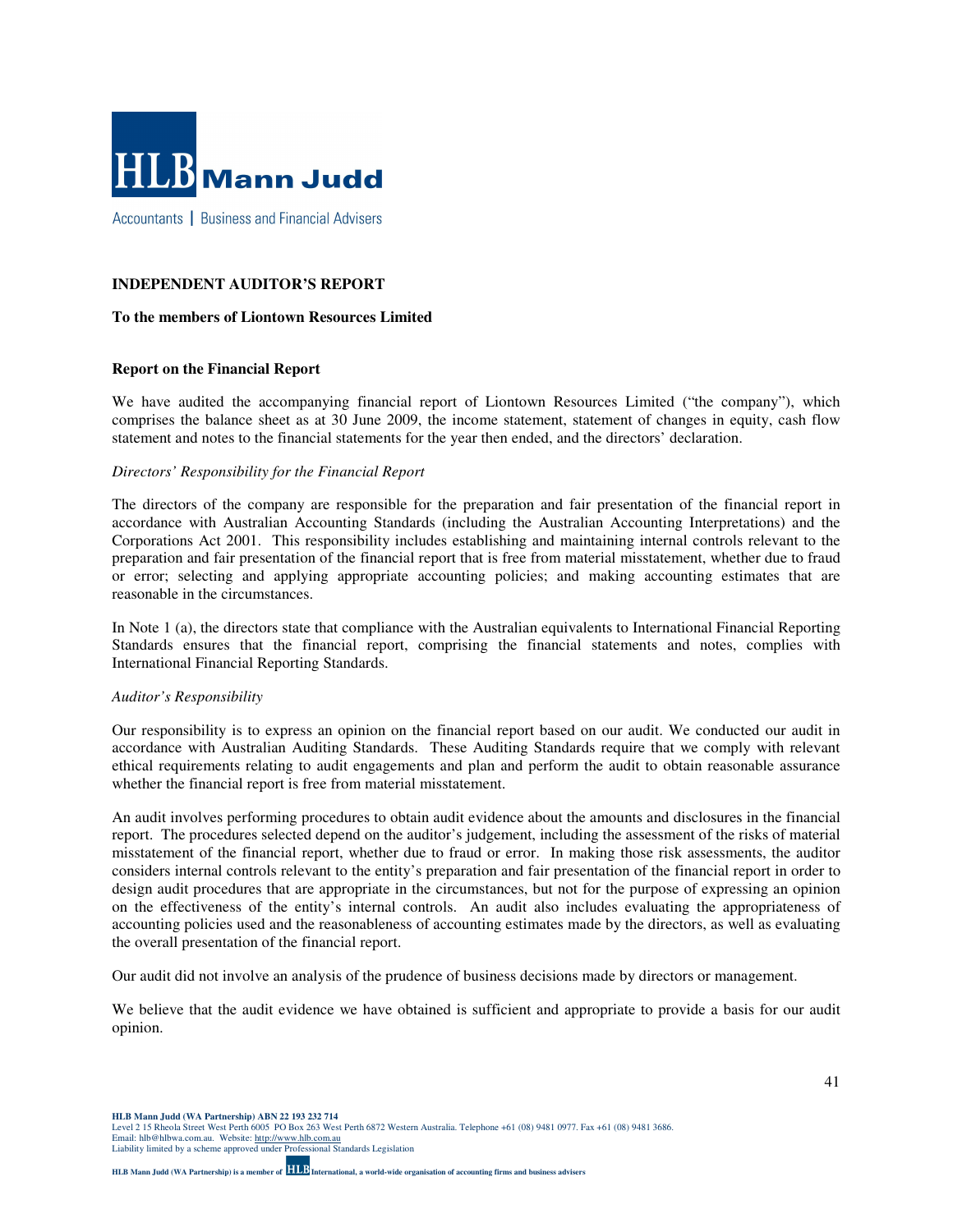#### *Independence*

In conducting our audit, we have complied with the independence requirements of the Corporations Act 2001.

#### *Auditor's Opinion*

In our opinion:

- (a) the financial report of Liontown Resources Limited is in accordance with the Corporations Act 2001, including:
	- (i) giving a true and fair view of the company's financial position as at 30 June 2009 and of its performance for the year ended on that date; and
	- (ii) complying with Australian Accounting Standards (including the Australian Accounting Interpretations) and the Corporations Regulations 2001; and
- (b) the financial report also complies with International Financial Reporting Standards as disclosed in Note 1 (a).

#### *Continuation as a Going Concern*

Without qualifying our opinion, we draw attention to Note 1(c) to the financial report which indicates that the Company has forecast that it will be required to raise further capital or complete the sale or joint venture of assets in the coming year in order to meet its operating expenditure and planned exploration expenditure for the next twelve months from the date of signing these financial statements. If the Company is unable to raise additional capital or complete the sale or joint venture of assets, there is significant uncertainty whether the company will continue as a going concern and, therefore, whether it will realise its assets and extinguish its liabilities in the normal course of business and at the amounts stated in the financial report.

#### **Report on the Remuneration Report**

We have audited the Remuneration Report included in the directors' report for the year ended 30 June 2009. The directors of the company are responsible for the preparation and presentation of the Remuneration Report in accordance with section 300A of the Corporations Act 2001. Our responsibility is to express an opinion on the Remuneration Report, based on our audit conducted in accordance with Australian Auditing Standards.

#### *Auditor's Opinion*

In our opinion, the Remuneration Report of Liontown Resources Limited for the year ended 30 June 2009 complies with Section 300A of the Corporations Act 2001.

HLB Mann Judd

**HLB MANN JUDD Chartered Accountants** 

Aiallonne.

**Perth, Western Australia L DI GIALLONARDO 25 September 2009 Partner**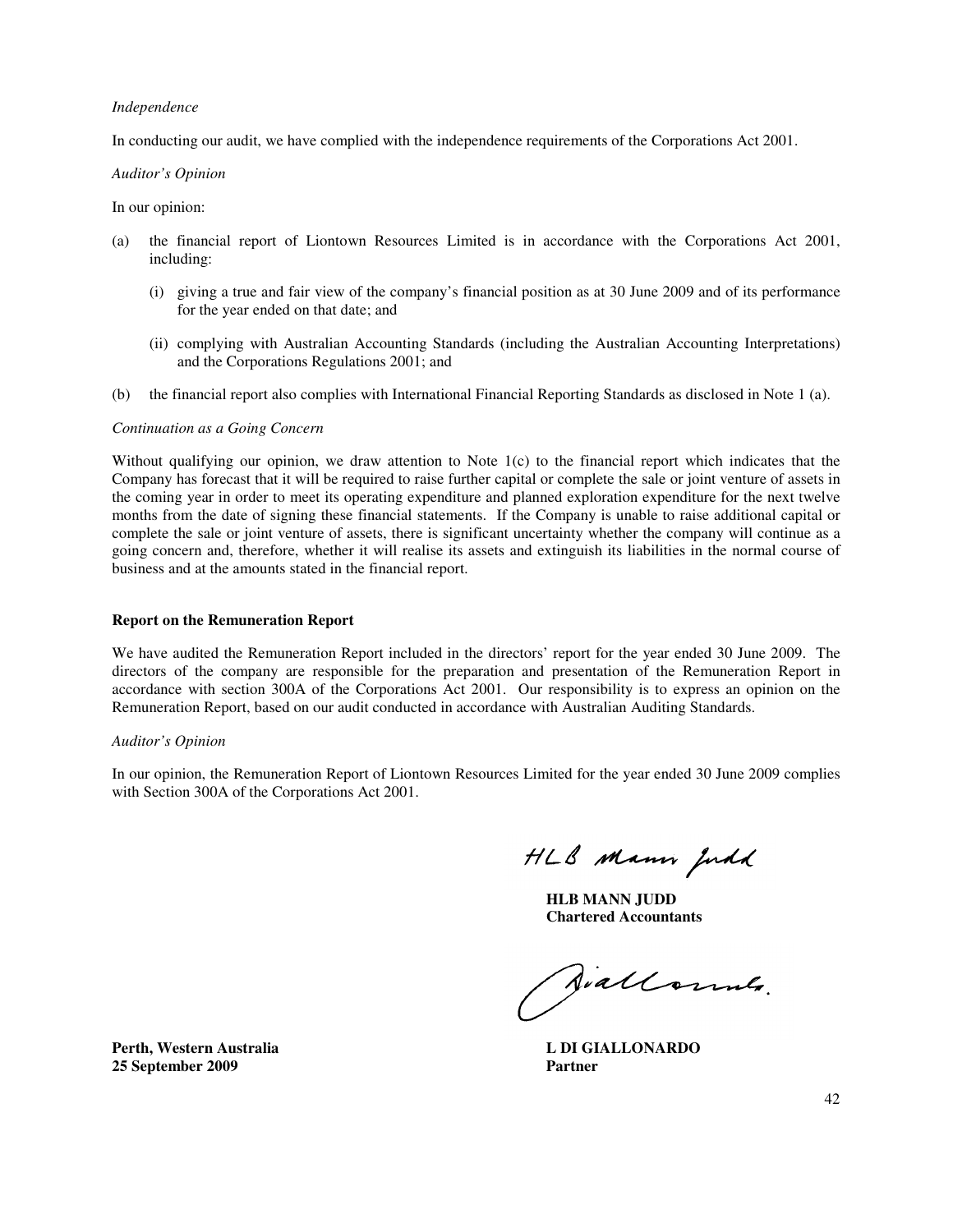## Liontown Resources Limited Corporate Governance Report

Liontown Resources is committed to a high level of corporate governance in accordance with the Corporations Act and ASX Listing Rules. The Company's Corporate Governance Statement details the principles and practices adopted and can be found on the Company website (www.ltresources.com.au).

The following information is supplementary to the Corporate Governance Statement and addresses the principles which are not met:

#### Directors and Management

Details of each director's qualifications, experience and special responsibilities, their attendance at board meetings and the company secretary's qualifications and experience are disclosed on pages 3 and 4.

During the year the Company undertook reviews of the Board composition and executive management in accordance with sections 1.1 and 1.2 of the Corporate Governance Statement.

Anthony Kiernan, non-executive director, was considered independent at the time of publishing the 2008 Annual Report. During the year, Mr Kiernan has provided extensive consulting and legal services to the company and is therefore no longer considered to be independent. The Company considers that Mr Williams and Mr Gauci as independent directors.

Whilst the majority of directors are not considered to be independent directors, the Board believes that the individuals on the Board can make, and do make, quality and independent judgements in the best interests of the Company on all relevant issues. The Board considers that the Company is not currently of a size, nor are its affairs of such complexity to justify the appointment and further expense of an independent non-executive chairman and additional independent non-executive directors.

#### **Committees**

With the exception of the Audit Committee, which was established in August 2009, the Board considers that the Company is not currently of a size, nor are its affairs of such complexity to justify the formation of any other separate or special committees, such as a nomination committee or remuneration committee, at this time. The Board as a whole is able to address the governance aspects of the full scope of the Company's activities and to ensure that it adheres to appropriate ethical standards.

The Audit Committee met for the first time in September 2009. The external auditors attended this meeting. A copy of the Audit Committee Charter can be found on the Company website (www.ltresources.com.au) under the Corporate Responsibility section.

#### Risk Management

The Managing Director and Chief Financial Officer have assured the Board that the declaration provided in accordance with s295A of the Corporations Act is founded on a sound system of risk management and internal control and that the system is operating effectively in all material respects in relation to financial reporting risks.

Management has also reported to the Board that the Company's management of material business risks is effective.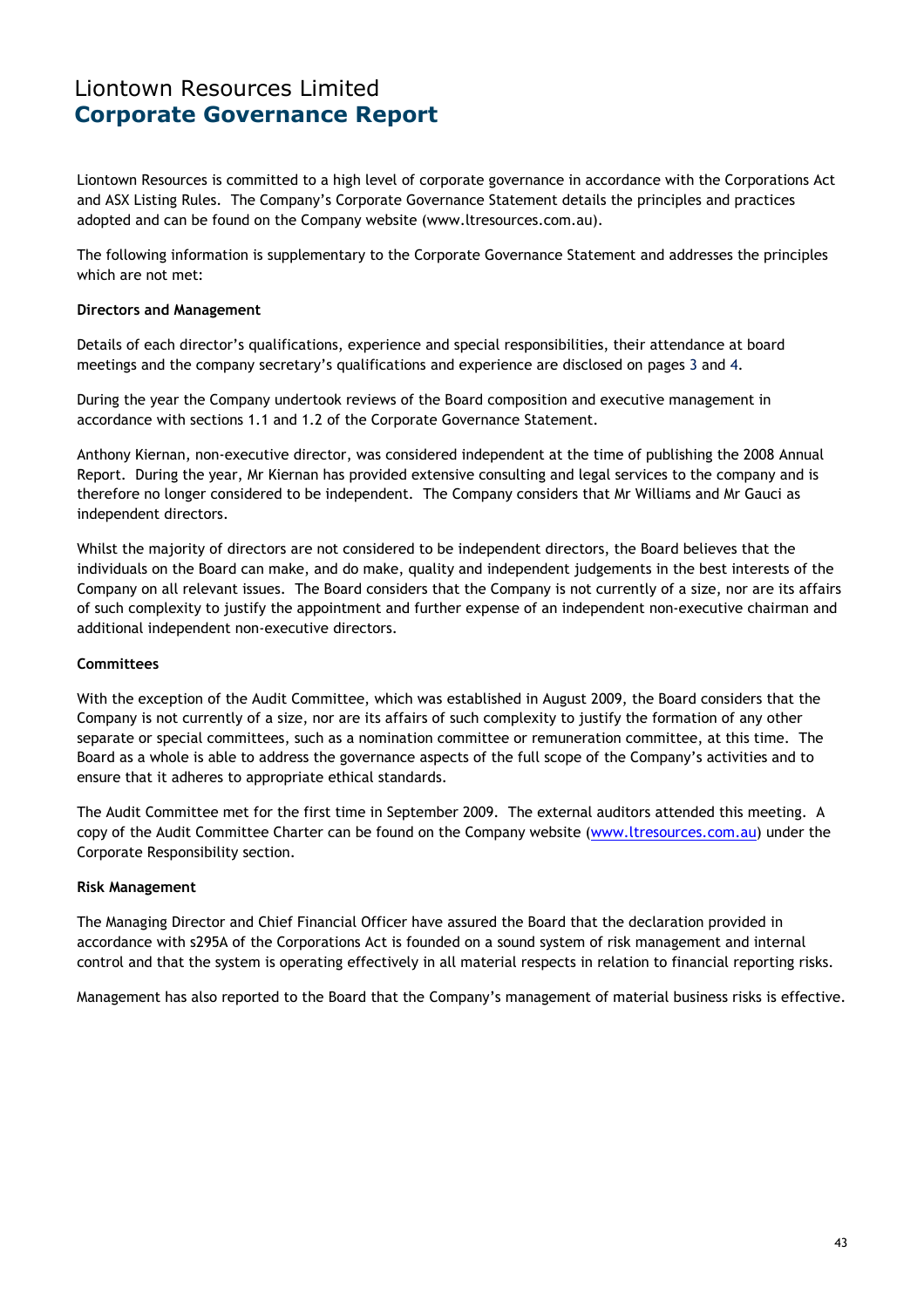# Liontown Resources Limited Corporate Governance Report

### ASX Corporate Governance Council Recommendations

|                                                  |                                                                                                                                                    | CGS<br>Reference | Comply       |  |  |  |
|--------------------------------------------------|----------------------------------------------------------------------------------------------------------------------------------------------------|------------------|--------------|--|--|--|
|                                                  |                                                                                                                                                    | $\star$          |              |  |  |  |
|                                                  | Principle 1: Lay solid foundations for management and oversight                                                                                    |                  |              |  |  |  |
| 1.1                                              | Companies should establish the functions reserved to the Board and those<br>delegated to senior executives and disclose those functions.           | 1.1              | $\checkmark$ |  |  |  |
| 1.2                                              | Companies should disclose the process for evaluating the performance of senior<br>executives.                                                      | 1.1              | $\checkmark$ |  |  |  |
| 1.3                                              | Companies should provide the information indicated in the Guide to reporting on<br>Principle 1.                                                    |                  | $\checkmark$ |  |  |  |
|                                                  | Principle 2: Structure the Board to add value                                                                                                      |                  |              |  |  |  |
| 2.1                                              | A majority of the Board should be independent directors.                                                                                           | 1.2              | $\mathsf{x}$ |  |  |  |
| 2.2                                              | The chair should be an independent director.                                                                                                       | 1.2              | $\mathsf{x}$ |  |  |  |
| 2.3                                              | The roles of chair and chief executive officer should not be exercised by the<br>same individual.                                                  | 1.2              | $\checkmark$ |  |  |  |
| 2.4                                              | The Board should establish a nomination committee.                                                                                                 | 1.3              | x            |  |  |  |
| 2.5                                              | Companies should disclose the process for evaluating the performance of the<br>board, its committees and individual directors.                     | 1.1              | $\checkmark$ |  |  |  |
| 2.6                                              | Companies should provide the information indicated in the Guide to reporting on<br>Principle 2.                                                    |                  | $\checkmark$ |  |  |  |
|                                                  | Principle 3: Promote ethical and responsible decision-making                                                                                       |                  |              |  |  |  |
| 3.1                                              | Companies should establish a code of conduct and disclose the code or a                                                                            |                  |              |  |  |  |
|                                                  | summary of the code as to:                                                                                                                         |                  |              |  |  |  |
|                                                  | • the practices necessary to maintain confidence in the Company' integrity.                                                                        | 2.1              | ✓            |  |  |  |
|                                                  | • the practices necessary to take into account their legal obligations and the                                                                     | 2.2              |              |  |  |  |
|                                                  | reasonable expectations of their Shareholders.                                                                                                     |                  |              |  |  |  |
|                                                  | • the responsibility and accountability of individuals for reporting and                                                                           |                  |              |  |  |  |
| 3.2                                              | investigating reports of unethical practices.<br>Companies should establish a policy concerning trading in Company securities by                   |                  |              |  |  |  |
|                                                  | directors, senior executives and employees and disclose the policy or a summary                                                                    | 2.3              | ✓            |  |  |  |
|                                                  | of that policy.                                                                                                                                    |                  |              |  |  |  |
| 3.3                                              | Companies should provide the information indicated in the Guide to reporting on                                                                    |                  |              |  |  |  |
|                                                  | Principle 3.                                                                                                                                       |                  | $\checkmark$ |  |  |  |
|                                                  | Principle 4: Safeguard integrity in financial reporting                                                                                            |                  |              |  |  |  |
| 4.1                                              | The board should establish an audit committee.                                                                                                     | 1.3              | $\checkmark$ |  |  |  |
| 4.2                                              | The audit committee should be structured so that it:                                                                                               |                  |              |  |  |  |
|                                                  | • consists only of non-executive directors                                                                                                         |                  | ✓            |  |  |  |
|                                                  | • consists of a majority of independent directors                                                                                                  | 1.3              |              |  |  |  |
|                                                  | • is chaired by an independent chair, who is not chair of the board                                                                                |                  | ✓            |  |  |  |
|                                                  | • has at least three members                                                                                                                       |                  | ✓            |  |  |  |
| 4.3                                              | The audit committee should have a formal charter.                                                                                                  | 1.3              | ✓            |  |  |  |
| 4.4                                              | Companies should provide the information indicated in the Guide to reporting on<br>Principle 4.                                                    |                  | $\checkmark$ |  |  |  |
|                                                  | Principle 5: Make timely and balanced disclosure                                                                                                   |                  |              |  |  |  |
| 5.1                                              | Companies should establish written policies designed to ensure compliance with                                                                     |                  |              |  |  |  |
|                                                  | ASX Listing Rule disclosure requirements and to ensure accountability at a senior                                                                  |                  |              |  |  |  |
|                                                  | level for that compliance and disclose those policies or a summary of those                                                                        | 3.1              | ✓            |  |  |  |
|                                                  | policies.                                                                                                                                          |                  |              |  |  |  |
| 5.2                                              | Companies should provide the information indicated in the Guide to reporting on                                                                    |                  | ✓            |  |  |  |
|                                                  | Principle 5.                                                                                                                                       |                  |              |  |  |  |
| Principle 6: Respects and rights of shareholders |                                                                                                                                                    |                  |              |  |  |  |
| 6.1                                              | Companies should design a communications policy for promoting effective                                                                            |                  |              |  |  |  |
|                                                  | communication with shareholders and encouraging their participation at general                                                                     | 3.2              | ✓            |  |  |  |
| 6.2                                              | meetings and disclose their policy or a summary of that policy.<br>Companies should provide the information indicated in the Guide to reporting on |                  |              |  |  |  |
|                                                  | Principle 6.                                                                                                                                       |                  | ✓            |  |  |  |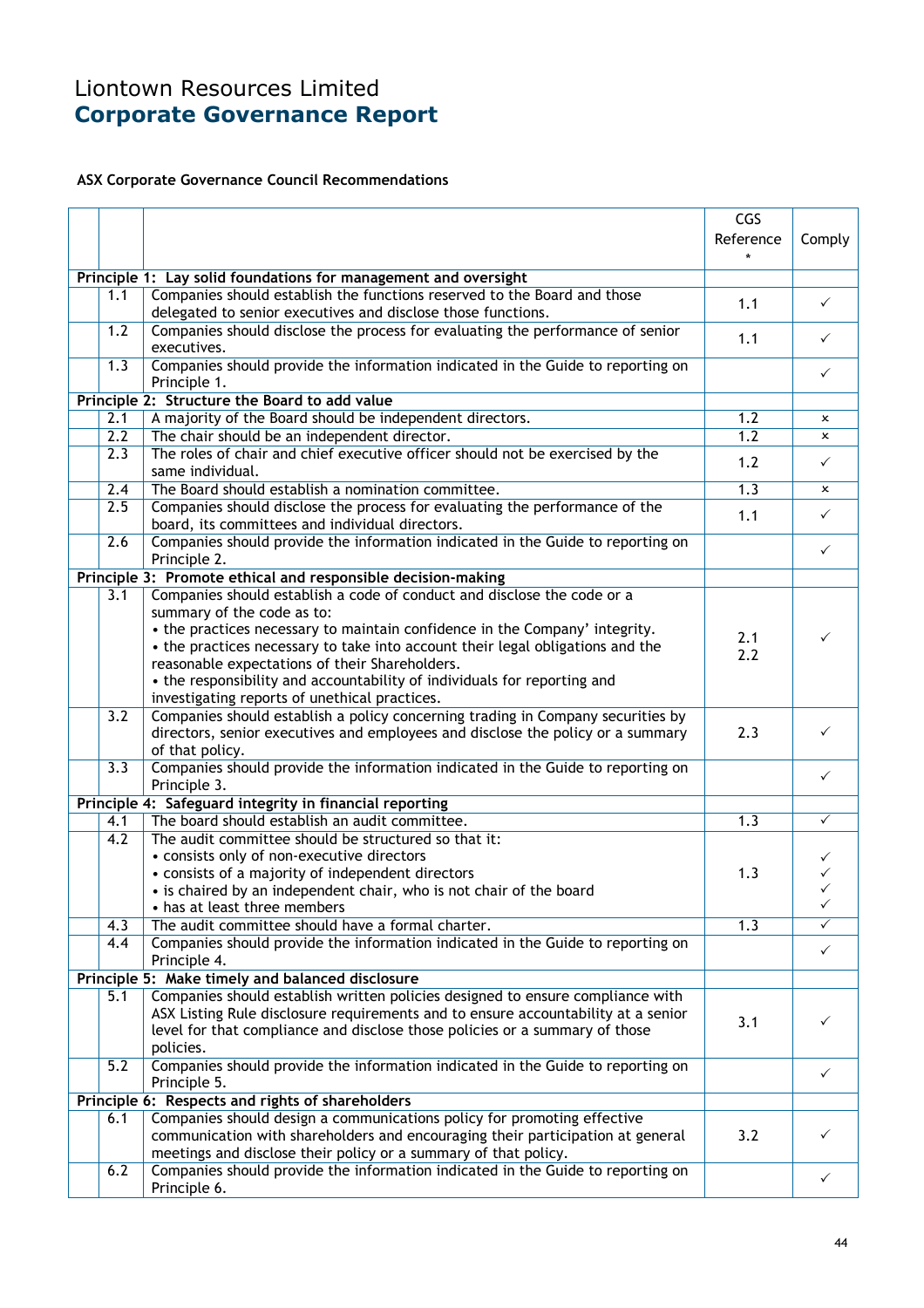# Liontown Resources Limited Corporate Governance Report

|     | Principle 7: Recognise and manage risk                                                                                                                    |         |              |  |
|-----|-----------------------------------------------------------------------------------------------------------------------------------------------------------|---------|--------------|--|
| 7.1 | Companies should establish policies for the oversight and management of                                                                                   | 4.1     |              |  |
|     | material business risks and disclose a summary of those policies.                                                                                         |         |              |  |
| 7.2 | The board should require management to design and implement the risk                                                                                      |         |              |  |
|     | management and internal control system to manage the company's material                                                                                   |         |              |  |
|     | business risks and report to it on whether those risks are being managed                                                                                  | 4.2     |              |  |
|     | effectively. The board should disclose that management has reported to it as to                                                                           |         |              |  |
|     | the effectiveness of the Company's management of its material business risks.                                                                             |         |              |  |
| 7.3 | The board should disclose whether it has received assurance from the chief                                                                                |         |              |  |
|     | executive officer (or equivalent) and the chief financial officer (or equivalent)<br>that the declaration provided in accordance with section 295A of the |         |              |  |
|     | 4.2                                                                                                                                                       |         |              |  |
|     | Corporations Act is founded on a sound system of risk management and internal                                                                             |         |              |  |
|     | control and that the system is operating effectively in all material respects in                                                                          |         |              |  |
|     | relation to financial reporting risks.                                                                                                                    |         |              |  |
| 7.4 | Companies should provide the information indicated in the Guide to reporting on                                                                           |         |              |  |
|     | Principle 7.                                                                                                                                              |         |              |  |
|     | Principle 8: Remunerate fairly & responsibly                                                                                                              |         |              |  |
| 8.1 | The board should establish a remuneration committee.                                                                                                      | 1.3     | $\mathbf{x}$ |  |
| 8.2 | Companies should clearly distinguish the structure of non-executive directors'                                                                            | 5, Rem. |              |  |
|     | remuneration from that of executive directors and senior executives.                                                                                      | Report  |              |  |
| 8.3 | Companies should provide the information indicated in the Guide to reporting on                                                                           |         |              |  |
|     | Principle 8.                                                                                                                                              |         |              |  |

\* Refer Corporate Governance Statement on the Company's website at www.ltresources.comn.au.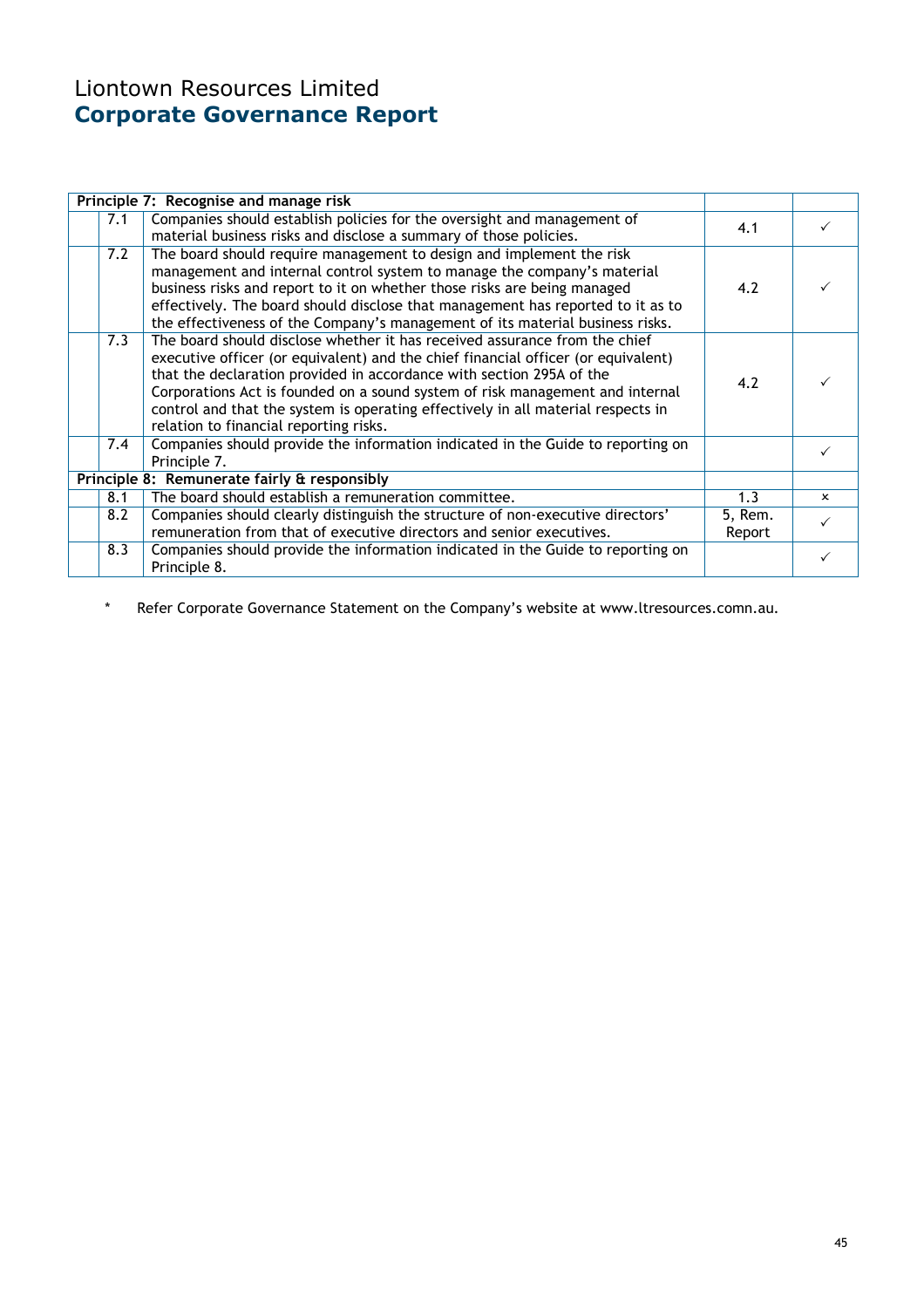## Liontown Resources Limited ASX Additional Information

Additional information required by the Australian Stock Exchange Limited Listing Rules and not disclosed elsewhere in this report is set out below.

#### Shareholdings

#### Substantial shareholders

The number of shares held by substantial shareholders and their associated interests as at 18 September 2009 were:

| <b>Shareholder</b>   | Number of ordinary<br>shares held | Percentage of<br>capital held |  |
|----------------------|-----------------------------------|-------------------------------|--|
|                      |                                   | %                             |  |
| Timothy R B Goyder   | 48,736,689                        | 26.03                         |  |
| Balfes (QLD) Pty Ltd | 9,748,711                         | 5.21                          |  |

#### Class of Shares and Voting Rights

At 18<sup>th</sup> September 2009 there were 911 holders of the ordinary shares of the Company.

The voting rights to the ordinary shares set out in the Company's Constitution are:

"Subject to any rights or restrictions for the time being attached to any class or Classes of shares -

- a) at meetings of members or classes of members each member entitled to vote in person or by proxy or attorney: and
- b) on a show of hands every person who is a member has one vote and on a poll every person in person or by proxy or attorney has one vote for each ordinary share held."

Holders of options do not have voting rights.

#### Distribution of equity security holders as at 18<sup>th</sup> September 2009:

|                    | Number of equity security holders |                               |  |  |
|--------------------|-----------------------------------|-------------------------------|--|--|
| Category           | Ordinary<br><b>Shares</b>         | <b>Unlisted Share Options</b> |  |  |
| $1 - 1,000$        | 67                                |                               |  |  |
| $1,001 - 5,000$    | 202                               |                               |  |  |
| $5,001 - 10,000$   | 132                               |                               |  |  |
| $10,000 - 100,000$ | 392                               |                               |  |  |
| 100,001 and over   | 127                               | 6                             |  |  |
| <b>Total</b>       | 911                               |                               |  |  |

The number of shareholders holding less than a marketable parcel at 18<sup>th</sup> September 2009 was 428.